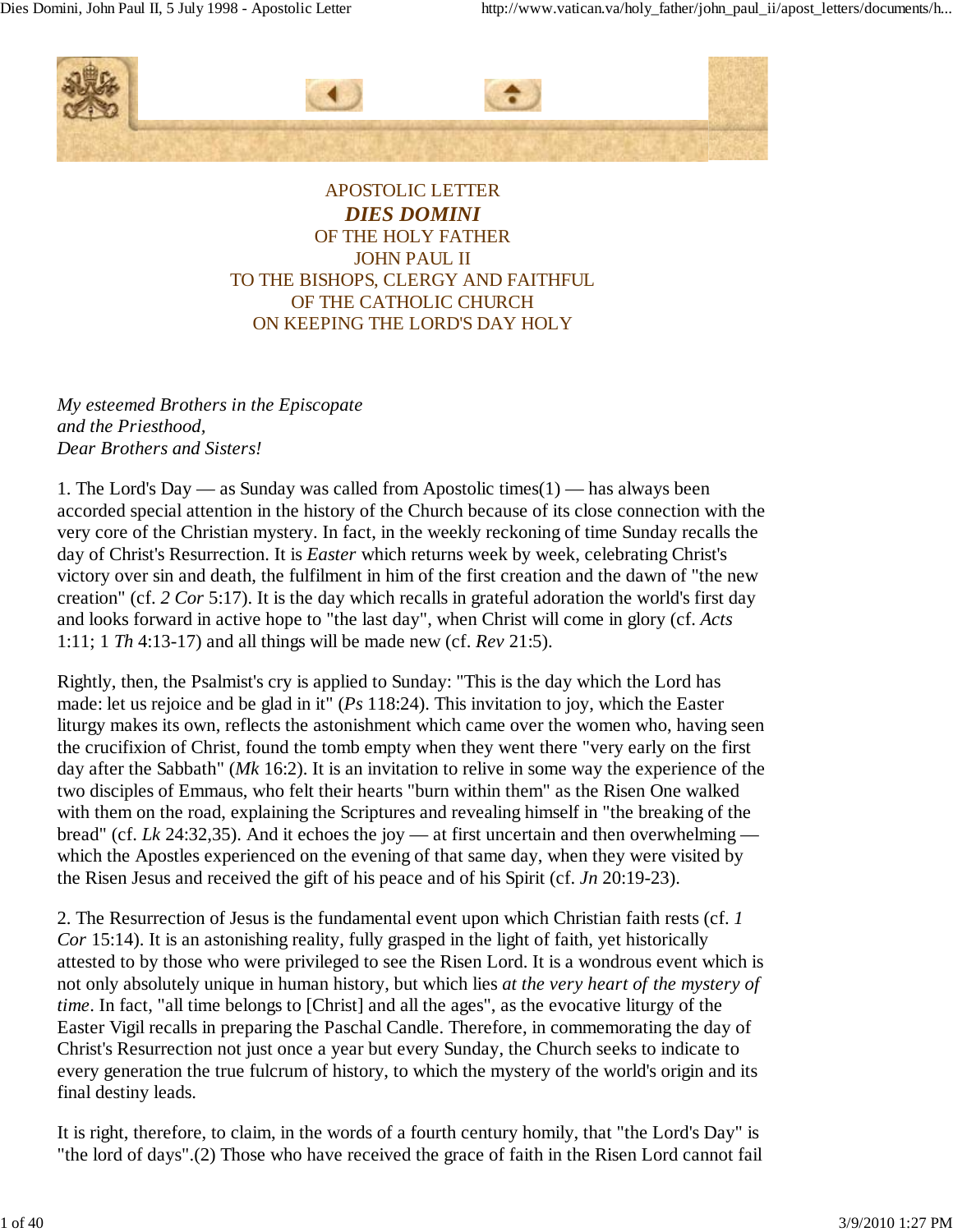to grasp the significance of this day of the week with the same deep emotion which led Saint Jerome to say: "Sunday is the day of the Resurrection, it is the day of Christians, it is our day".(3) For Christians, Sunday is "the fundamental feastday",(4) established not only to mark the succession of time but to reveal time's deeper meaning.

3. The fundamental importance of Sunday has been recognized through two thousand years of history and was emphatically restated by the Second Vatican Council: "Every seven days, the Church celebrates the Easter mystery. This is a tradition going back to the Apostles, taking its origin from the actual day of Christ's Resurrection — a day thus appropriately designated 'the Lord's Day'."(5) Paul VI emphasized this importance once more when he approved the new General Roman Calendar and the Universal Norms which regulate the ordering of the Liturgical Year.(6) The coming of the Third Millennium, which calls believers to reflect upon the course of history in the light of Christ, also invites them to rediscover with new intensity the meaning of Sunday: its "mystery", its celebration, its significance for Christian and human life.

I note with pleasure that in the years since the Council this important theme has prompted not only many interventions by you, dear Brother Bishops, as teachers of the faith, but also different pastoral strategies which — with the support of your clergy — you have developed either individually or jointly. On the threshold of the Great Jubilee of the Year 2000, it has been my wish to offer you this Apostolic Letter in order to support your pastoral efforts in this vital area. But at the same time I wish to turn to all of you, Christ's faithful, as though I were spiritually present in all the communities in which you gather with your Pastors each Sunday to celebrate the Eucharist and "the Lord's Day". Many of the insights and intuitions which prompt this Apostolic Letter have grown from my episcopal service in Krakow and, since the time when I assumed the ministry of Bishop of Rome and Successor of Peter, in the visits to the Roman parishes which I have made regularly on the Sundays of the different seasons of the Liturgical Year. I see this Letter as continuing the lively exchange which I am always happy to have with the faithful, as I reflect with you on the meaning of Sunday and underline the reasons for living Sunday as truly "the Lord's Day", also in the changing circumstances of our own times.

4. Until quite recently, it was easier in traditionally Christian countries to keep Sunday holy because it was an almost universal practice and because, even in the organization of civil society, Sunday rest was considered a fixed part of the work schedule. Today, however, even in those countries which give legal sanction to the festive character of Sunday, changes in socioeconomic conditions have often led to profound modifications of social behaviour and hence of the character of Sunday. The custom of the "weekend" has become more widespread, a weekly period of respite, spent perhaps far from home and often involving participation in cultural, political or sporting activities which are usually held on free days. This social and cultural phenomenon is by no means without its positive aspects if, while respecting true values, it can contribute to people's development and to the advancement of the life of society as a whole. All of this responds not only to the need for rest, but also to the need for celebration which is inherent in our humanity. Unfortunately, when Sunday loses its fundamental meaning and becomes merely part of a "weekend", it can happen that people stay locked within a horizon so limited that they can no longer see "the heavens".(7) Hence, though ready to celebrate, they are really incapable of doing so.

The disciples of Christ, however, are asked to avoid any confusion between the celebration of Sunday, which should truly be a way of keeping the Lord's Day holy, and the "weekend", understood as a time of simple rest and relaxation. This will require a genuine spiritual maturity, which will enable Christians to "be what they are", in full accordance with the gift of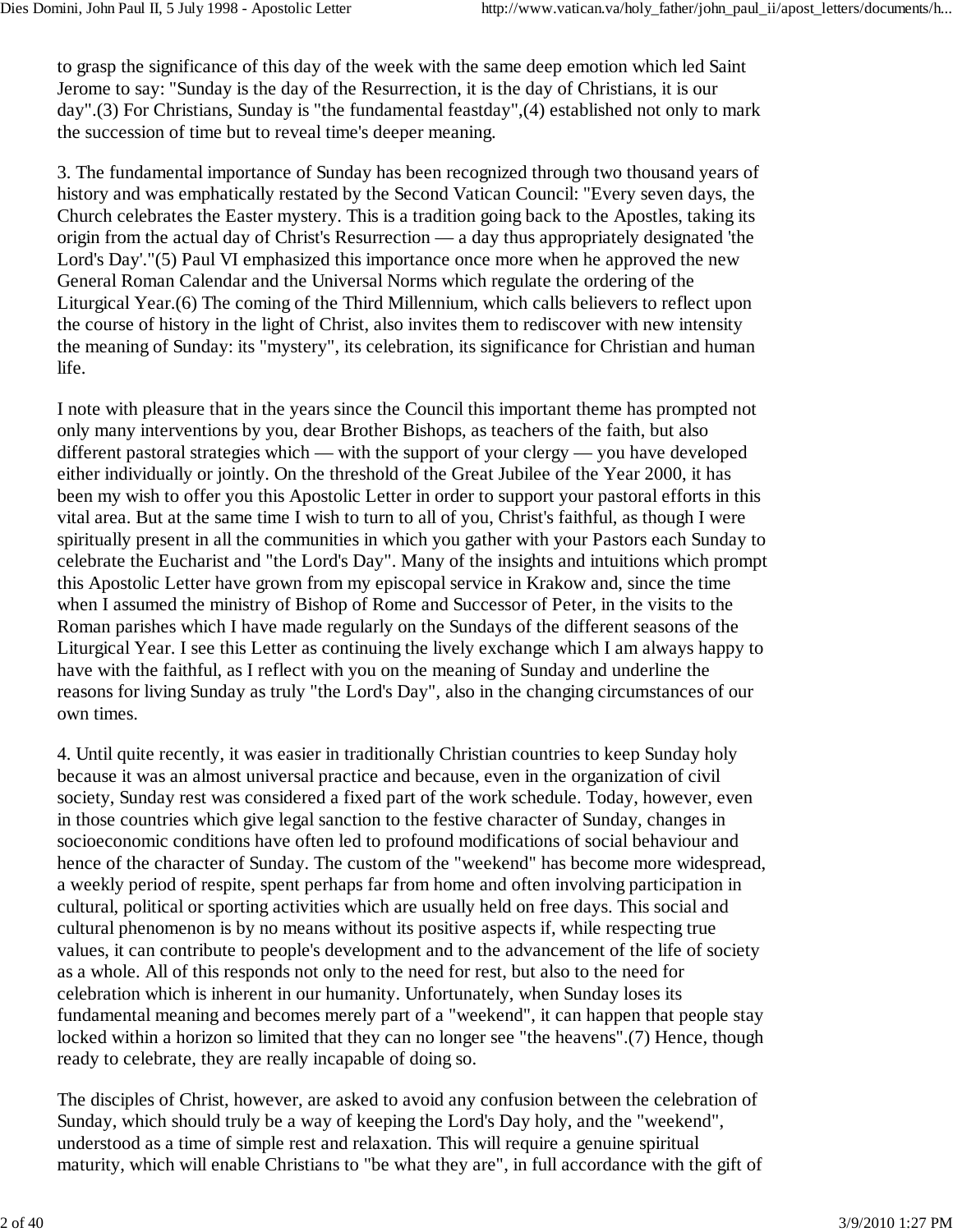faith, always ready to give an account of the hope which is in them (cf. 1 *Pt* 3:15). In this way, they will be led to a deeper understanding of Sunday, with the result that, even in difficult situations, they will be able to live it in complete docility to the Holy Spirit.

5. From this perspective, the situation appears somewhat mixed. On the one hand, there is the example of some young Churches, which show how fervently Sunday can be celebrated, whether in urban areas or in widely scattered villages. By contrast, in other parts of the world, because of the sociological pressures already noted, and perhaps because the motivation of faith is weak, the percentage of those attending the Sunday liturgy is strikingly low. In the minds of many of the faithful, not only the sense of the centrality of the Eucharist but even the sense of the duty to give thanks to the Lord and to pray to him with others in the community of the Church, seems to be diminishing.

It is also true that both in mission countries and in countries evangelized long ago the lack of priests is such that the celebration of the Sunday Eucharist cannot always be guaranteed in every community.

6. Given this array of new situations and the questions which they prompt, it seems more necessary than ever *to recover the deep doctrinal foundations* underlying the Church's precept, so that the abiding value of Sunday in the Christian life will be clear to all the faithful. In doing this, we follow in the footsteps of the age-old tradition of the Church, powerfully restated by the Second Vatican Council in its teaching that on Sunday "Christian believers should come together, in order to commemorate the suffering, Resurrection and glory of the Lord Jesus, by hearing God's Word and sharing the Eucharist, and to give thanks to God who has given them new birth to a living hope through the Resurrection of Jesus Christ from the dead (cf. *1 Pt* 1:3)".(8)

7. The duty to keep Sunday holy, especially by sharing in the Eucharist and by relaxing in a spirit of Christian joy and fraternity, is easily understood if we consider the many different aspects of this day upon which the present Letter will focus our attention.

Sunday is a day which is at the very heart of the Christian life. From the beginning of my Pontificate, I have not ceased to repeat: "Do not be afraid! Open, open wide the doors to Christ!".(9) In the same way, today I would strongly urge everyone to rediscover Sunday: *Do not be afraid to give your time to Christ!* Yes, let us open our time to Christ, that he may cast light upon it and give it direction. He is the One who knows the secret of time and the secret of eternity, and he gives us "his day" as an ever new gift of his love. The rediscovery of this day is a grace which we must implore, not only so that we may live the demands of faith to the full, but also so that we may respond concretely to the deepest human yearnings. Time given to Christ is never time lost, but is rather time gained, so that our relationships and indeed our whole life may become more profoundly human.

## CHAPTER I

# *DIES DOMINI*

## **The Celebration of the Creator's Work**

"*Through him all things were made*" (*Jn* 1:3)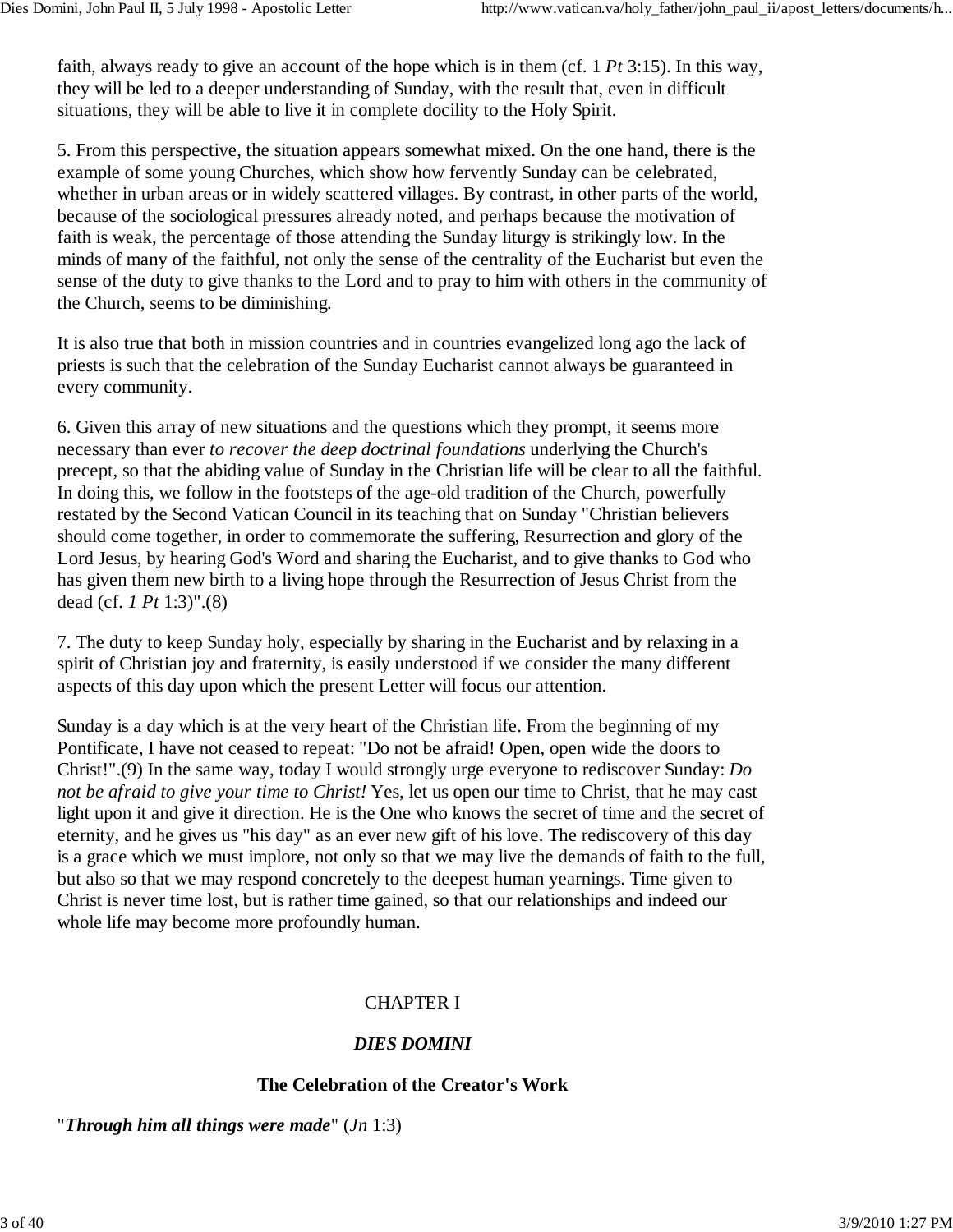8. For the Christian, Sunday is above all an Easter celebration, wholly illumined by the glory of the Risen Christ. It is the festival of the "new creation". Yet, when understood in depth, this aspect is inseparable from what the first pages of Scripture tell us of the plan of God in the creation of the world. It is true that the Word was made flesh in "the fullness of time" (*Gal* 4:4); but it is also true that, in virtue of the mystery of his identity as the eternal Son of the Father, he is the origin and end of the universe. As John writes in the Prologue of his Gospel: "Through him all things were made, and without him was made nothing that was made" (1:3). Paul too stresses this in writing to the Colossians: "In him all things were created, in heaven and on earth, visible and invisible .... All things were created through him and for him" (1:16). This active presence of the Son in the creative work of God is revealed fully in the Paschal Mystery, in which Christ, rising as "the first fruits of those who had fallen asleep" (*1 Cor* 15:20), established the new creation and began the process which he himself will bring to completion when he returns in glory to "deliver the kingdom to God the Father ..., so that God may be everything to everyone" (*1 Cor* 15:24,28).

Already at the dawn of creation, therefore, the plan of God implied Christ's "cosmic mission". This *Christocentric perspective*, embracing the whole arc of time, filled God's well-pleased gaze when, ceasing from all his work, he "blessed the seventh day and made it holy" (*Gn* 2:3). According to the Priestly writer of the first biblical creation story, then was born the "Sabbath", so characteristic of the first Covenant, and which in some ways foretells the sacred day of the new and final Covenant. The theme of "God's rest" (cf. *Gn* 2:2) and the rest which he offered to the people of the Exodus when they entered the Promised Land (cf. *Ex* 33:14; *Dt* 3:20; 12:9; *Jos* 21:44; *Ps* 95:11) is re-read in the New Testament in the light of the definitive "Sabbath rest" (*Heb* 4:9) into which Christ himself has entered by his Resurrection. The People of God are called to enter into this same rest by persevering in Christ's example of filial obedience (cf. *Heb* 4:3-16). In order to grasp fully the meaning of Sunday, therefore, we must re-read the great story of creation and deepen our understanding of the theology of the "Sabbath".

## "*In the beginning, God created the heavens and the earth*" (*Gn* 1:1)

9. The poetic style of the Genesis story conveys well the awe which people feel before the immensity of creation and the resulting sense of adoration of the One who brought all things into being from nothing. It is a story of intense religious significance, a hymn to the Creator of the universe, pointing to him as the only Lord in the face of recurring temptations to divinize the world itself. At the same time, it is a hymn to the goodness of creation, all fashioned by the mighty and merciful hand of God.

"God saw that it was good" (*Gn* 1:10,12, etc.). Punctuating the story as it does, this refrain *sheds a positive light upon every element of the universe* and reveals the secret for a proper understanding of it and for its eventual regeneration: the world is good insofar as it remains tied to its origin and, after being disfigured by sin, it is again made good when, with the help of grace, it returns to the One who made it. It is clear that this process directly concerns not inanimate objects and animals but human beings, who have been endowed with the incomparable gift and risk of freedom. Immediately after the creation stories, the Bible highlights the dramatic contrast between the grandeur of man, created in the image and likeness of God, and the fall of man, which unleashes on the world the darkness of sin and death (cf. *Gn* 3).

10. Coming as it does from the hand of God, the cosmos bears the imprint of his goodness. It is a beautiful world, rightly moving us to admiration and delight, but also calling for cultivation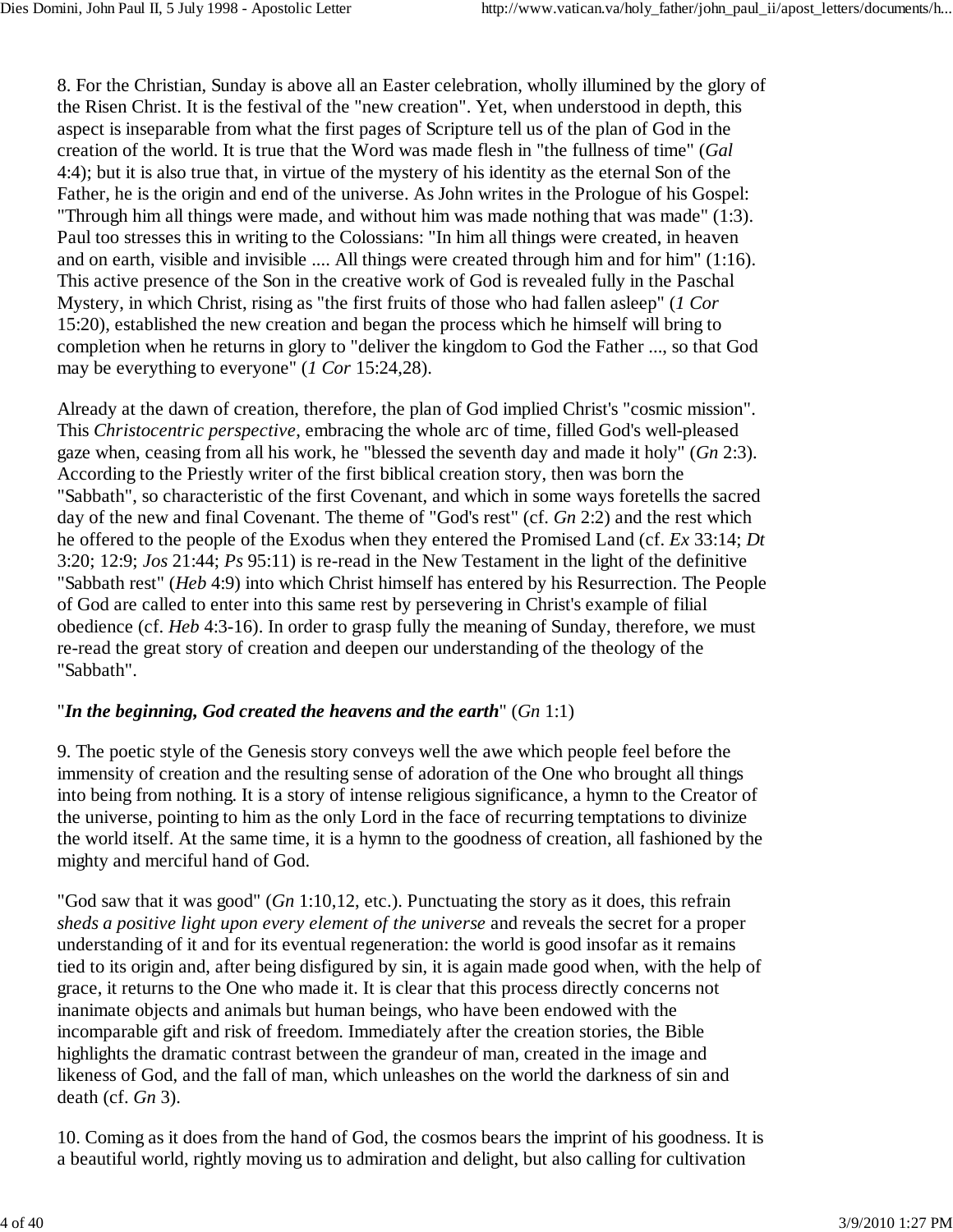and development. At the "completion" of God's work, the world is ready for human activity. "On the seventh day God finished his work which he had done, and he rested on the seventh day from all his work which he had done" (*Gn* 2:2). With this anthropomorphic image of God's "work", the Bible not only gives us a glimpse of the mysterious relationship between the Creator and the created world, but also casts light upon the task of human beings in relation to the cosmos. The "work" of God is in some ways an example for man, called not only to inhabit the cosmos, but also to "build" it and thus become God's "co-worker". As I wrote in my Encyclical *Laborem Exercens*, the first chapters of Genesis constitute in a sense the first "gospel of work".(10) This is a truth which the Second Vatican Council also stressed: "Created in God's image, man was commissioned to subdue the earth and all it contains, to rule the world in justice and holiness, and, recognizing God as the creator of all things, to refer himself and the totality of things to God so that with everything subject to God, the divine name would be glorified in all the earth".(11)

The exhilarating advance of science, technology and culture in their various forms — an ever more rapid and today even overwhelming development — is the historical consequence of the mission by which God entrusts to man and woman the task and responsibility of filling the earth and subduing it by means of their work, in the observance of God's Law.

# *"Shabbat": the Creator's joyful rest*

11. If the first page of the Book of Genesis presents God's "work" as an example for man, the same is true of God's "rest": "On the seventh day God finished his work which he had done" (*Gn* 2:2). Here too we find an anthropomorphism charged with a wealth of meaning.

It would be banal to interpret God's "rest" as a kind of divine "inactivity". By its nature, the creative act which founds the world is unceasing and God is always at work, as Jesus himself declares in speaking of the Sabbath precept: "My Father is working still, and I am working" (*Jn* 5:17). The divine rest of the seventh day does not allude to an inactive God, but emphasizes the fullness of what has been accomplished. It speaks, as it were, of God's lingering before the "very good" work (*Gn* 1:31) which his hand has wrought, in order to cast upon it *a gaze full of joyous delight*. This is a "contemplative" gaze which does not look to new accomplishments but enjoys the beauty of what has already been achieved. It is a gaze which God casts upon all things, but in a special way upon man, the crown of creation. It is a gaze which already discloses something of the nuptial shape of the relationship which God wants to establish with the creature made in his own image, by calling that creature to enter a pact of love. This is what God will gradually accomplish, in offering salvation to all humanity through the saving covenant made with Israel and fulfilled in Christ. It will be the Word Incarnate, through the eschatological gift of the Holy Spirit and the configuration of the Church as his Body and Bride, who will extend to all humanity the offer of mercy and the call of the Father's love.

12. In the Creator's plan, there is both a distinction and a close link between the order of creation and the order of salvation. This is emphasized in the Old Testament, when it links the "*shabbat*" commandment not only with God's mysterious "rest" after the days of creation (cf. *Ex* 20:8-11), but also with the salvation which he offers to Israel *in the liberation from the slavery of Egypt* (cf. *Dt* 5:12-15). The God who rests on the seventh day, rejoicing in his creation, is the same God who reveals his glory in liberating his children from Pharaoh's oppression. Adopting an image dear to the Prophets, one could say that in both cases *God reveals himself as the bridegroom before the bride* (cf. *Hos* 2:16-24; *Jer* 2:2; *Is* 54:4-8).

As certain elements of the same Jewish tradition suggest,(12) to reach the heart of the "*shabbat*", of God's "rest", we need to recognize in both the Old and the New Testament the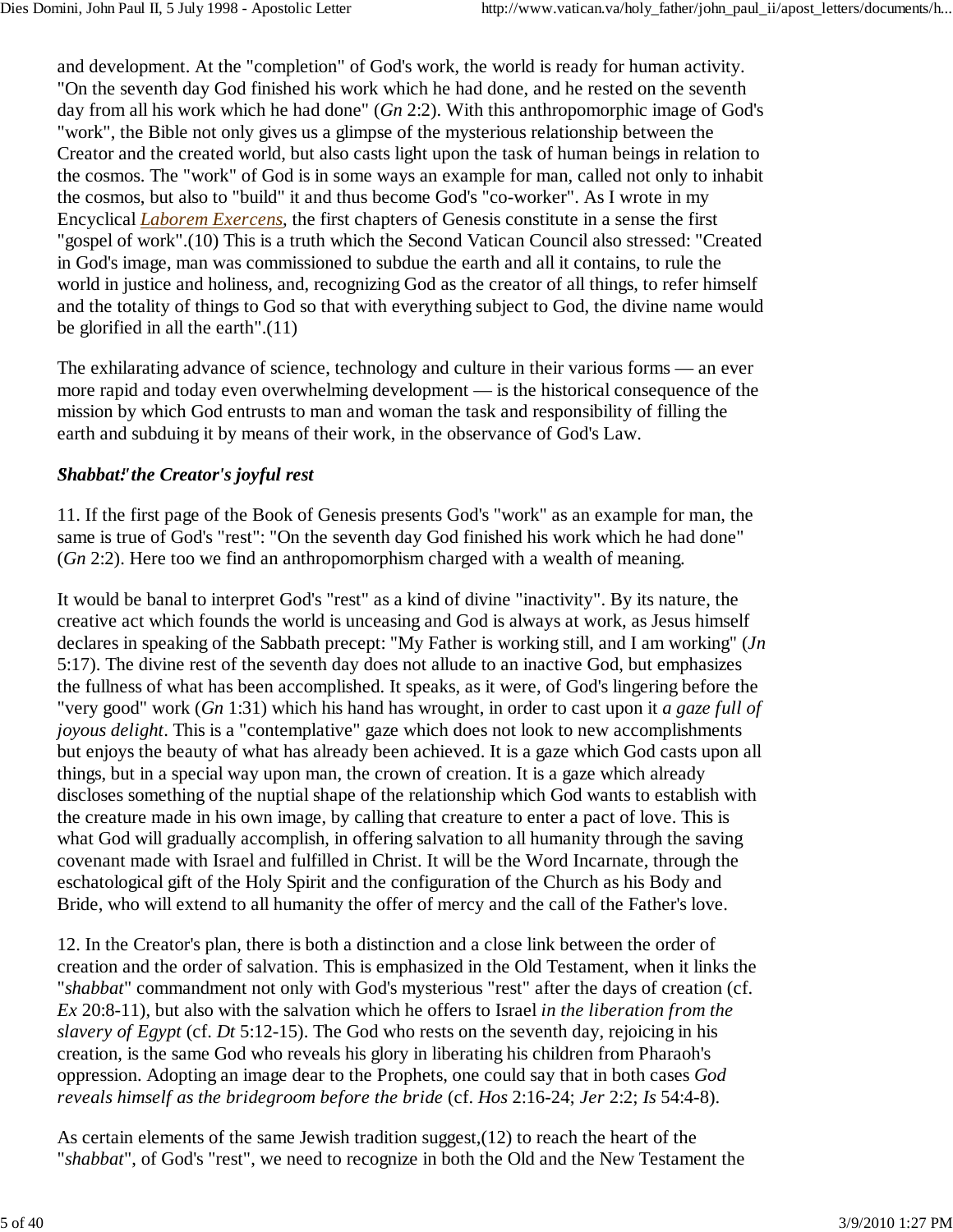nuptial intensity which marks the relationship between God and his people. Hosea, for instance, puts it thus in this marvellous passage: "I will make for you a covenant on that day with the beasts of the field, the birds of the air, and the creeping things of the ground; and I will abolish the bow, the sword, and war from the land; and I will make you lie down in safety. And I will betroth you to me for ever; I will betroth you to me in righteousness and in justice, in steadfast love and in mercy. I will betroth you to me in faithfulness; and you shall know the Lord" (2:18-20).

## "*God blessed the seventh day and made it holy*" (*Gn* 2:3)

13. The Sabbath precept, which in the first Covenant prepares for the Sunday of the new and eternal Covenant, is therefore rooted in the depths of God's plan. This is why, unlike many other precepts, it is set not within the context of strictly cultic stipulations but within the Decalogue, the "ten words" which represent the very pillars of the moral life inscribed on the human heart. In setting this commandment within the context of the basic structure of ethics, Israel and then the Church declare that they consider it not just a matter of community religious discipline but *a defining and indelible expression of our relationship with God*, announced and expounded by biblical revelation. This is the perspective within which Christians need to rediscover this precept today. Although the precept may merge naturally with the human need for rest, it is faith alone which gives access to its deeper meaning and ensures that it will not become banal and trivialized.

14. In the first place, therefore, Sunday is the day of rest because it is the day "blessed" by God and "made holy" by him, set apart from the other days to be, among all of them, "the Lord's Day".

In order to grasp fully what the first of the biblical creation accounts means by keeping the Sabbath "holy", we need to consider the whole story, which shows clearly how every reality, without exception, must be referred back to God. Time and space belong to him. He is not the God of one day alone, but the God of all the days of humanity.

Therefore, if God "sanctifies" the seventh day with a special blessing and makes it "his day" *par excellence*, this must be understood within the deep dynamic of the dialogue of the Covenant, indeed the dialogue of "marriage". This is the dialogue of love which knows no interruption, yet is never monotonous. In fact, it employs the different registers of love, from the ordinary and indirect to those more intense, which the words of Scripture and the witness of so many mystics do not hesitate to describe in imagery drawn from the experience of married love.

15. All human life, and therefore all human time, must become praise of the Creator and thanksgiving to him. But man's relationship with God also *demands times of explicit prayer*, in which the relationship becomes an intense dialogue, involving every dimension of the person. "The Lord's Day" is the day of this relationship *par excellence* when men and women raise their song to God and become the voice of all creation.

This is precisely why it is also *the day of rest*. Speaking vividly as it does of "renewal" and "detachment", the interruption of the often oppressive rhythm of work expresses the dependence of man and the cosmos upon God. *Everything belongs to God!* The Lord's Day returns again and again to declare this principle within the weekly reckoning of time. The "Sabbath" has therefore been interpreted evocatively as a determining element in the kind of "sacred architecture" of time which marks biblical revelation.(13) It recalls that *the universe and history belong to God*; and without a constant awareness of that truth, man cannot serve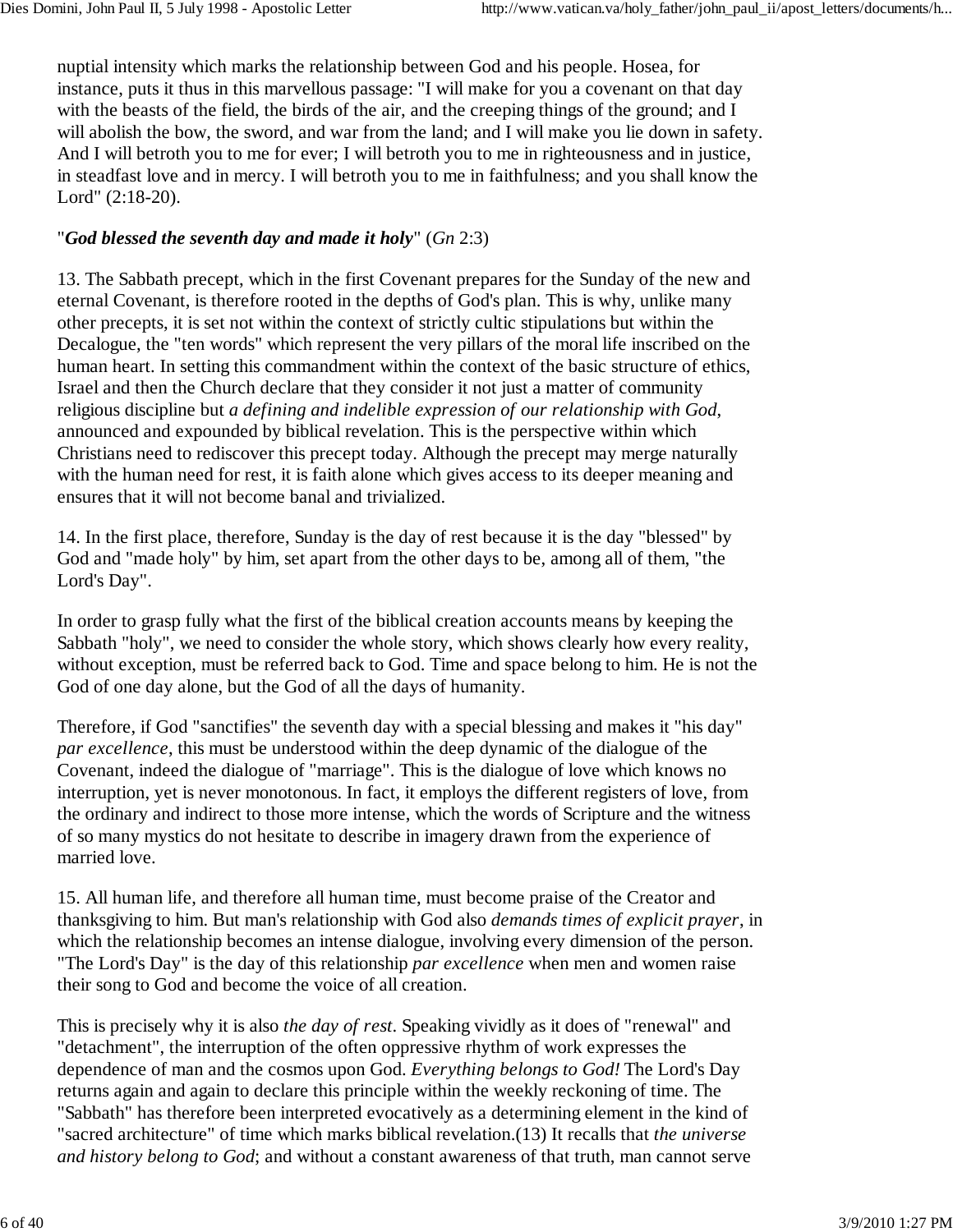in the world as co-worker of the Creator.

# **To keep holy'by remembering''**

16. The commandment of the Decalogue by which God decrees the Sabbath observance is formulated in the Book of Exodus in a distinctive way: "Remember the Sabbath day in order to keep it holy" (20:8). And the inspired text goes on to give the reason for this, recalling as it does the work of God: "For in six days the Lord made heaven and earth, the sea, and all that is in them, and rested on the seventh day; therefore the Lord blessed the Sabbath day and made it holy" (v. 11). Before decreeing that something be *done*, the commandment urges that something be *remembered*. It is a call to awaken remembrance of the grand and fundamental work of God which is creation, a remembrance which must inspire the entire religious life of man and then fill the day on which man is called to *rest*. Rest therefore acquires a sacred value: the faithful are called to rest not only *as* God rested, but to rest *in* the Lord, bringing the entire creation to him, in praise and thanksgiving, intimate as a child and friendly as a spouse.

17. The connection between Sabbath rest and the theme of "remembering" God's wonders is found also in the Book of Deuteronomy (5:12-15), where the precept is grounded less in the work of creation than in the work of liberation accomplished by God in the Exodus: "You shall remember that you were a slave in the land of Egypt, and the Lord your God brought you out from there with mighty hand and outstretched arm; therefore the Lord your God commanded you to keep the Sabbath day" (*Dt* 5:15).

This formulation complements the one we have already seen; and taken together, the two reveal the meaning of "the Lord's Day" within a single theological vision which fuses creation and salvation. Therefore, the main point of the precept is not just any kind of *interruption* of work, but the *celebration* of the marvels which God has wrought.

Insofar as this "remembrance" is alive, *full of thanksgiving and of the praise of God*, human rest on the Lord's Day takes on its full meaning. It is then that man enters the depths of God's "rest" and can experience a tremor of the Creator's joy when, after the creation, he saw that all he had made "was very good" (*Gn* 1:31).

## *From the Sabbath to Sunday*

18. Because the Third Commandment depends upon the remembrance of God's saving works and because Christians saw the definitive time inaugurated by Christ as a new beginning, they made the first day after the Sabbath a festive day, for that was the day on which the Lord rose from the dead. The Paschal Mystery of Christ is the full revelation of the mystery of the world's origin, the climax of the history of salvation and the anticipation of the eschatological fulfilment of the world. What God accomplished in Creation and wrought for his People in the Exodus has found its fullest expression in Christ's Death and Resurrection, though its definitive fulfilment will not come until the *Parousia*, when Christ returns in glory. In him, the "spiritual" meaning of the Sabbath is fully realized, as Saint Gregory the Great declares: "For us, the true Sabbath is the person of our Redeemer, our Lord Jesus Christ".(14) This is why the joy with which God, on humanity's first Sabbath, contemplates all that was created from nothing, is now expressed in the joy with which Christ, on Easter Sunday, appeared to his disciples, bringing the gift of peace and the gift of the Spirit (cf. *Jn* 20:19-23). It was in the Paschal Mystery that humanity, and with it the whole creation, "groaning in birth-pangs until now" (*Rom* 8:22), came to know its new "exodus" into the freedom of God's children who can cry out with Christ, "Abba, Father!" (*Rom* 8:15; *Gal* 4:6). In the light of this mystery, the meaning of the Old Testament precept concerning the Lord's Day is recovered, perfected and fully revealed in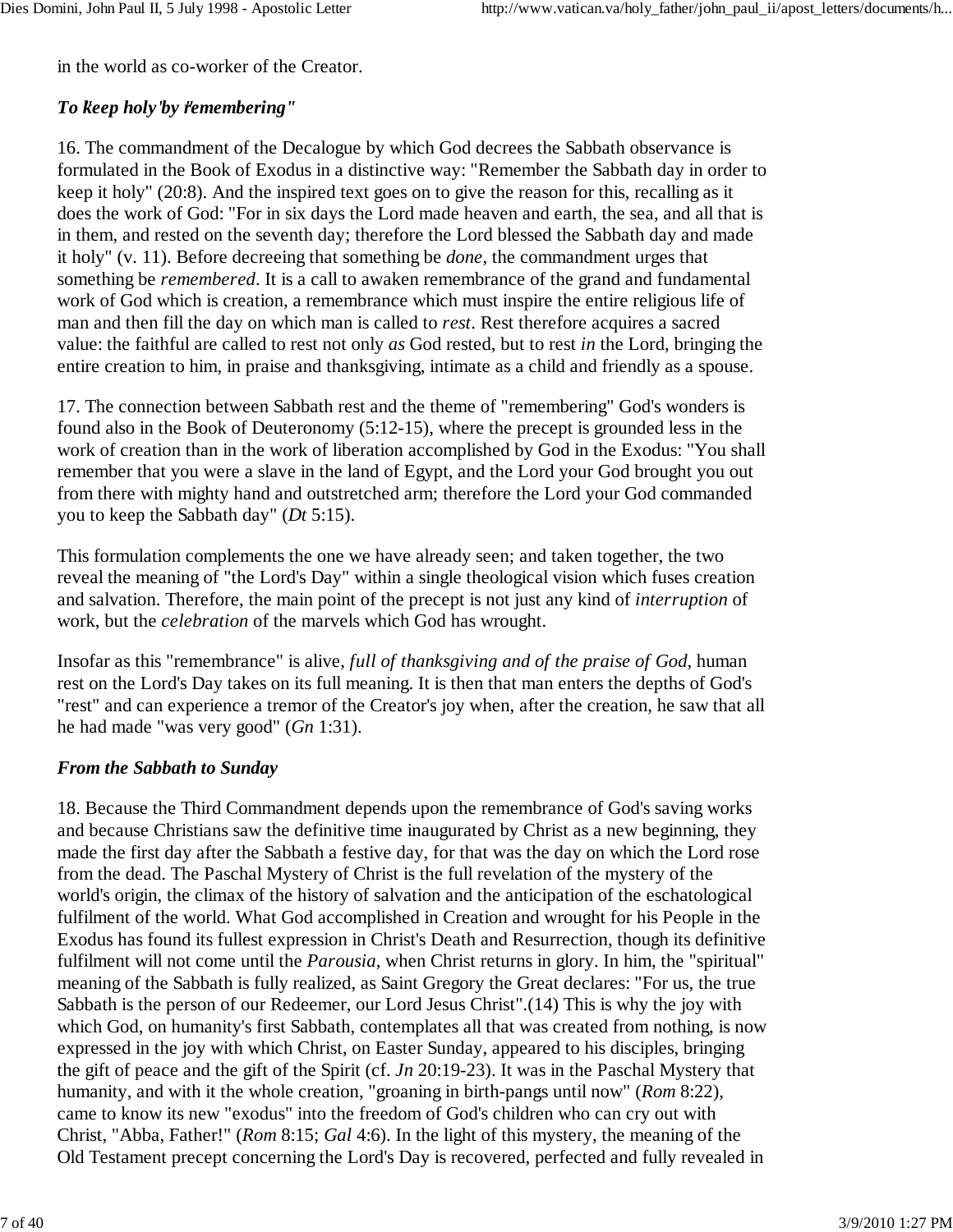the glory which shines on the face of the Risen Christ (cf. *2 Cor* 4:6). We move from the "Sabbath" to the "first day after the Sabbath", from the seventh day to the first day: the *dies Domini* becomes the *dies Christi*!

### CHAPTER II

### *DIES CHRISTI*

#### **The Day of the Risen Lord and of the Gift of the Holy Spirit**

### *The weekly Easter*

19. "We celebrate Sunday because of the venerable Resurrection of our Lord Jesus Christ, and we do so not only at Easter but also at each turning of the week": so wrote Pope Innocent I at the beginning of the fifth century,(15) testifying to an already well established practice which had evolved from the early years after the Lord's Resurrection. Saint Basil speaks of "holy Sunday, honoured by the Lord's Resurrection, the first fruits of all the other days";(16) and Saint Augustine calls Sunday "a sacrament of Easter".(17)

The intimate bond between Sunday and the Resurrection of the Lord is strongly emphasized by all the Churches of East and West. In the tradition of the Eastern Churches in particular, every Sunday is the *anastàsimos hemèra*, the day of Resurrection,(18) and this is why it stands at the heart of all worship.

In the light of this constant and universal tradition, it is clear that, although the Lord's Day is rooted in the very work of creation and even more in the mystery of the biblical "rest" of God, it is nonetheless to the Resurrection of Christ that we must look in order to understand fully the Lord's Day. This is what the Christian Sunday does, leading the faithful each week to ponder and live the event of Easter, true source of the world's salvation.

20. According to the common witness of the Gospels, the Resurrection of Jesus Christ from the dead took place on "the first day after the Sabbath" (*Mk* 16:2,9; *Lk* 24:1; *Jn* 20:1). On the same day, the Risen Lord appeared to the two disciples of Emmaus (cf. *Lk* 24:13-35) and to the eleven Apostles gathered together (cf. *Lk* 24:36; *Jn* 20:19). A week later — as the Gospel of John recounts (cf. 20:26) — the disciples were gathered together once again, when Jesus appeared to them and made himself known to Thomas by showing him the signs of his Passion. The day of Pentecost — the first day of the eighth week after the Jewish Passover (cf. *Acts* 2:1), when the promise made by Jesus to the Apostles after the Resurrection was fulfilled by the outpouring of the Holy Spirit (cf. *Lk* 24:49; *Acts* 1:4-5) — also fell on a Sunday. This was the day of the first proclamation and the first baptisms: Peter announced to the assembled crowd that Christ was risen and "those who received his word were baptized" (*Acts* 2:41). This was the epiphany of the Church, revealed as the people into which are gathered in unity, beyond all their differences, the scattered children of God.

# *The first day of the week*

21. It was for this reason that, from Apostolic times, "the first day after the Sabbath", the first day of the week, began to shape the rhythm of life for Christ's disciples (cf. *1 Cor* 16:2). "The first day after the Sabbath" was also the day upon which the faithful of Troas were gathered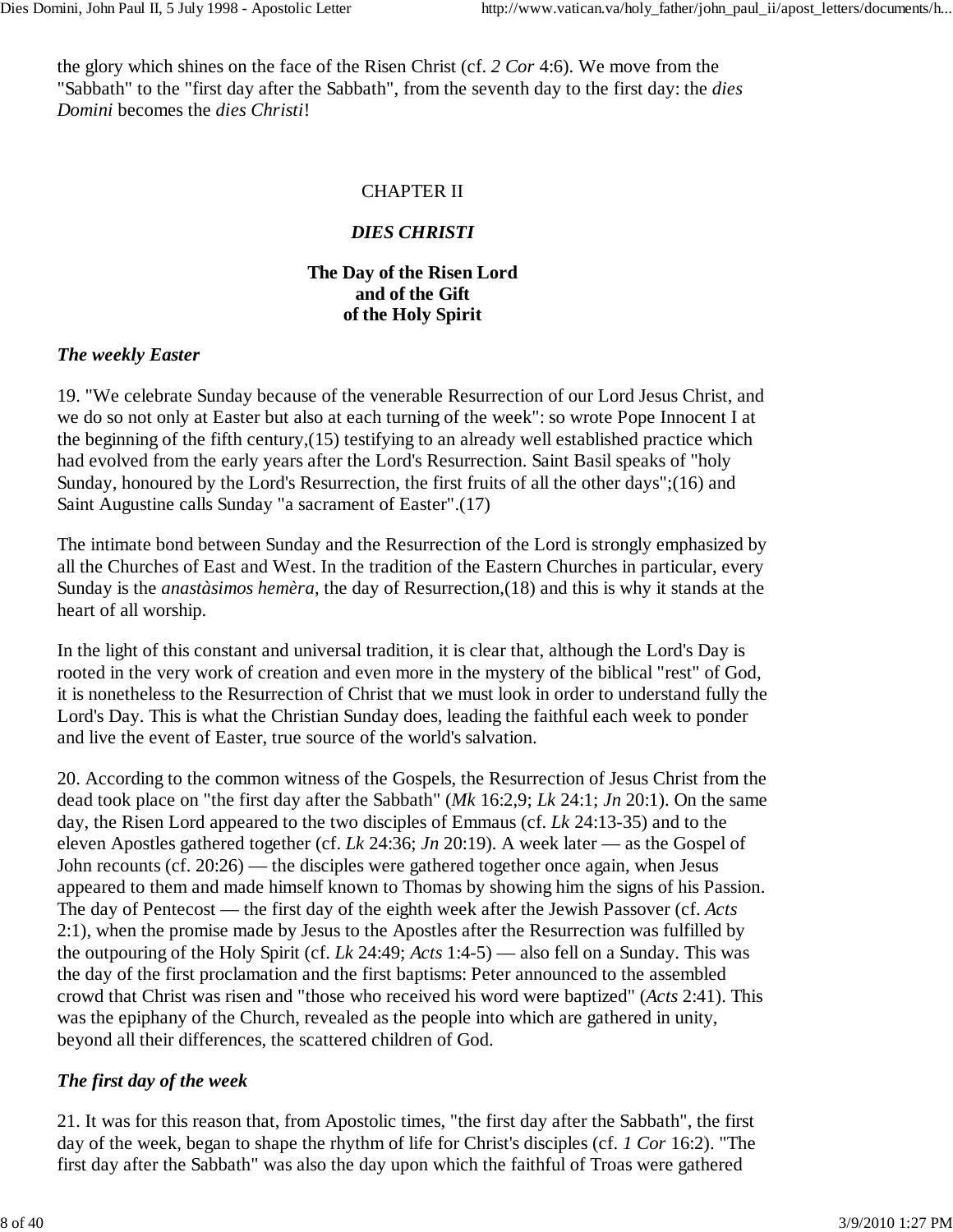"for the breaking of bread", when Paul bade them farewell and miraculously restored the young Eutychus to life (cf. *Acts* 20:7-12). The Book of Revelation gives evidence of the practice of calling the first day of the week "the Lord's Day" (1:10). This would now be a characteristic distinguishing Christians from the world around them. As early as the beginning of the second century, it was noted by Pliny the Younger, governor of Bithynia, in his report on the Christian practice "of gathering together on a set day before sunrise and singing among themselves a hymn to Christ as to a god".(19) And when Christians spoke of the "Lord's Day", they did so giving to this term the full sense of the Easter proclamation: "Jesus Christ is Lord" (*Phil* 2:11; cf. *Acts* 2:36; *1 Cor* 12:3). Thus Christ was given the same title which the Septuagint used to translate what in the revelation of the Old Testament was the unutterable name of God: YHWH.

22. In those early Christian times, the weekly rhythm of days was generally not part of life in the regions where the Gospel spread, and the festive days of the Greek and Roman calendars did not coincide with the Christian Sunday. For Christians, therefore, it was very difficult to observe the Lord's Day on a set day each week. This explains why the faithful had to gather before sunrise.(20) Yet fidelity to the weekly rhythm became the norm, since it was based upon the New Testament and was tied to Old Testament revelation. This is eagerly underscored by the Apologists and the Fathers of the Church in their writings and preaching where, in speaking of the Paschal Mystery, they use the same Scriptural texts which, according to the witness of Saint Luke (cf. 24:27, 44-47), the Risen Christ himself would have explained to the disciples. In the light of these texts, the celebration of the day of the Resurrection acquired a doctrinal and symbolic value capable of expressing the entire Christian mystery in all its newness.

## *Growing distinction from the Sabbath*

23. It was this newness which the catechesis of the first centuries stressed as it sought to show the prominence of Sunday relative to the Jewish Sabbath. It was on the Sabbath that the Jewish people had to gather in the synagogue and to rest in the way prescribed by the Law. The Apostles, and in particular Saint Paul, continued initially to attend the synagogue so that there they might proclaim Jesus Christ, commenting upon "the words of the prophets which are read every Sabbath" (*Acts* 13:27). Some communities observed the Sabbath while also celebrating Sunday. Soon, however, the two days began to be distinguished ever more clearly, in reaction chiefly to the insistence of those Christians whose origins in Judaism made them inclined to maintain the obligation of the old Law. Saint Ignatius of Antioch writes: "If those who were living in the former state of things have come to a new hope, no longer observing the Sabbath but keeping the Lord's Day, the day on which our life has appeared through him and his death ..., that mystery from which we have received our faith and in which we persevere in order to be judged disciples of Christ, our only Master, how could we then live without him, given that the prophets too, as his disciples in the Spirit, awaited him as master?".(21) Saint Augustine notes in turn: "Therefore the Lord too has placed his seal on his day, which is the third after the Passion. In the weekly cycle, however, it is the eighth day after the seventh, that is after the Sabbath, and the first day of the week".(22) The distinction of Sunday from the Jewish Sabbath grew ever stronger in the mind of the Church, even though there have been times in history when, because the obligation of Sunday rest was so emphasized, the Lord's Day tended to become more like the Sabbath. Moreover, there have always been groups within Christianity which observe both the Sabbath and Sunday as "two brother days".(23)

# *The day of the new creation*

24. A comparison of the Christian Sunday with the Old Testament vision of the Sabbath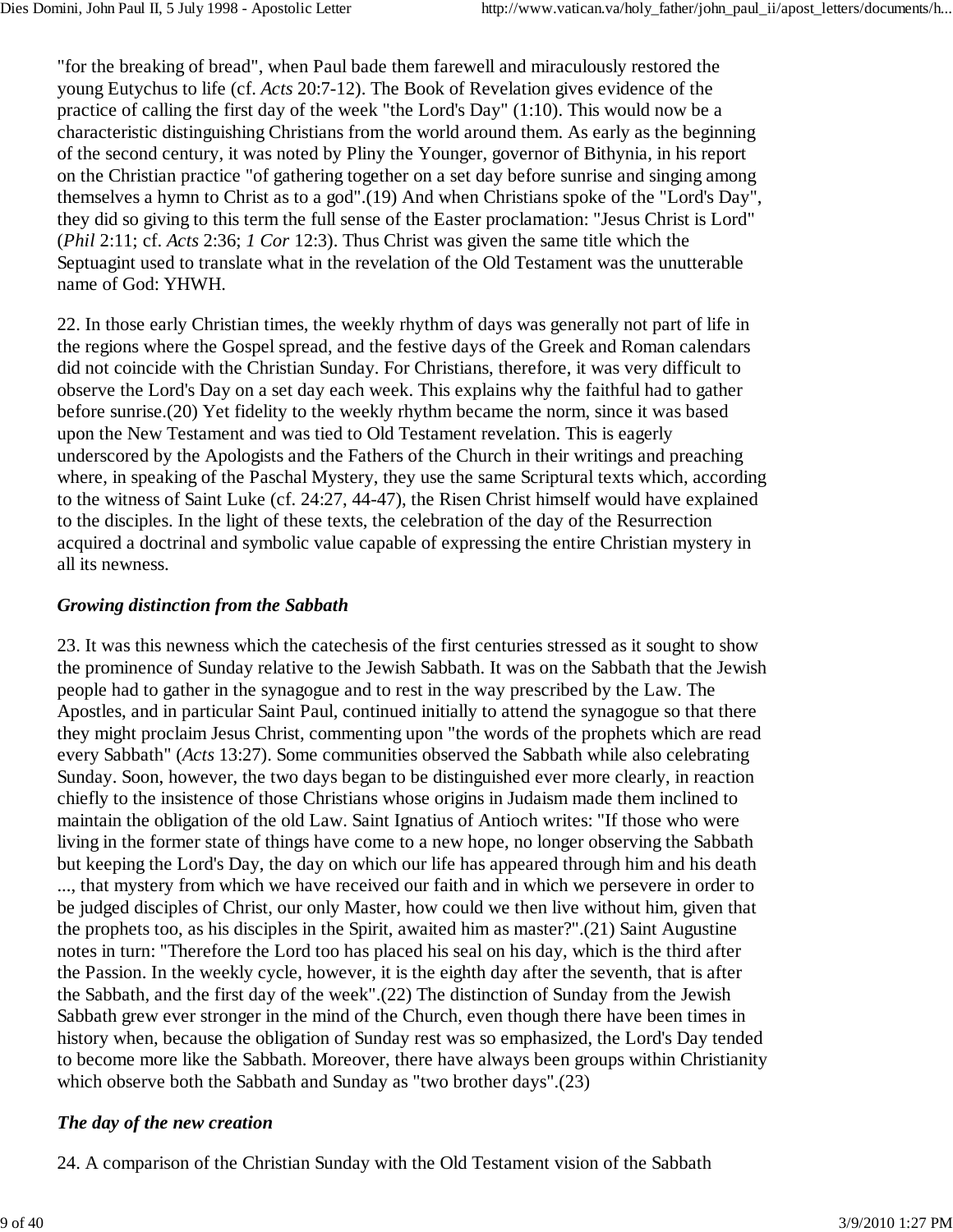prompted theological insights of great interest. In particular, there emerged the unique connection between the Resurrection and Creation. Christian thought spontaneously linked the Resurrection, which took place on "the first day of the week", with the first day of that cosmic week (cf. *Gn* 1:1 - 2:4) which shapes the creation story in the Book of Genesis: the day of the creation of light (cf. 1:3-5). This link invited an understanding of the Resurrection as the beginning of a new creation, the first fruits of which is the glorious Christ, "the first born of all creation" (*Col* 1:15) and "the first born from the dead" (*Col* 1:18).

25. In effect, Sunday is the day above all other days which summons Christians to remember the salvation which was given to them in baptism and which has made them new in Christ. "You were buried with him in baptism, in which you were also raised with him through faith in the working of God, who raised him from the dead" (*Col* 2:12; cf. *Rom* 6:4-6). The liturgy underscores this baptismal dimension of Sunday, both in calling for the celebration of baptisms — as well as at the Easter Vigil — on the day of the week "when the Church commemorates the Lord's Resurrection",(24) and in suggesting as an appropriate penitential rite at the start of Mass the sprinkling of holy water, which recalls the moment of Baptism in which all Christian life is born.(25)

# *The eighth day: image of eternity*

26. By contrast, the Sabbath's position as the seventh day of the week suggests for the Lord's Day a complementary symbolism, much loved by the Fathers. Sunday is not only the first day, it is also "the eighth day", set within the sevenfold succession of days in a unique and transcendent position which evokes not only the beginning of time but also its end in "the age to come". Saint Basil explains that Sunday symbolizes that truly singular day which will follow the present time, the day without end which will know neither evening nor morning, the imperishable age which will never grow old; Sunday is the ceaseless foretelling of life without end which renews the hope of Christians and encourages them on their way.(26) Looking towards the last day, which fulfils completely the eschatological symbolism of the Sabbath, Saint Augustine concludes the Confessions describing the *Eschaton* as "the peace of quietness, the peace of the Sabbath, a peace with no evening".(27) In celebrating Sunday, both the "first" and the "eighth" day, the Christian is led towards the goal of eternal life.(28)

# *The day of Christ-Light*

27. This Christocentric vision sheds light upon another symbolism which Christian reflection and pastoral practice ascribed to the Lord's Day. Wise pastoral intuition suggested to the Church the christianization of the notion of Sunday as "the day of the sun", which was the Roman name for the day and which is retained in some modern languages.(29) This was in order to draw the faithful away from the seduction of cults which worshipped the sun, and to direct the celebration of the day to Christ, humanity's true "sun". Writing to the pagans, Saint Justin uses the language of the time to note that Christians gather together "on the day named after the sun",(30) but for believers the expression had already assumed a new meaning which was unmistakeably rooted in the Gospel.(31) Christ is the light of the world (cf. *Jn* 9:5; also 1:4-5, 9), and, in the weekly reckoning of time, the day commemorating his Resurrection is the enduring reflection of the epiphany of his glory. The theme of Sunday as the day illuminated by the triumph of the Risen Christ is also found in the Liturgy of the Hours(32) and is given special emphasis in the *Pannichida*, the vigil which in the Eastern liturgies prepares for Sunday. From generation to generation as she gathers on this day, the Church makes her own the wonderment of Zechariah as he looked upon Christ, seeing in him the dawn which gives "light to those who sit in darkness and in the shadow of death" (*Lk* 1:78-79), and she echoes the joy of Simeon when he takes in his arms the divine Child who has come as the "light to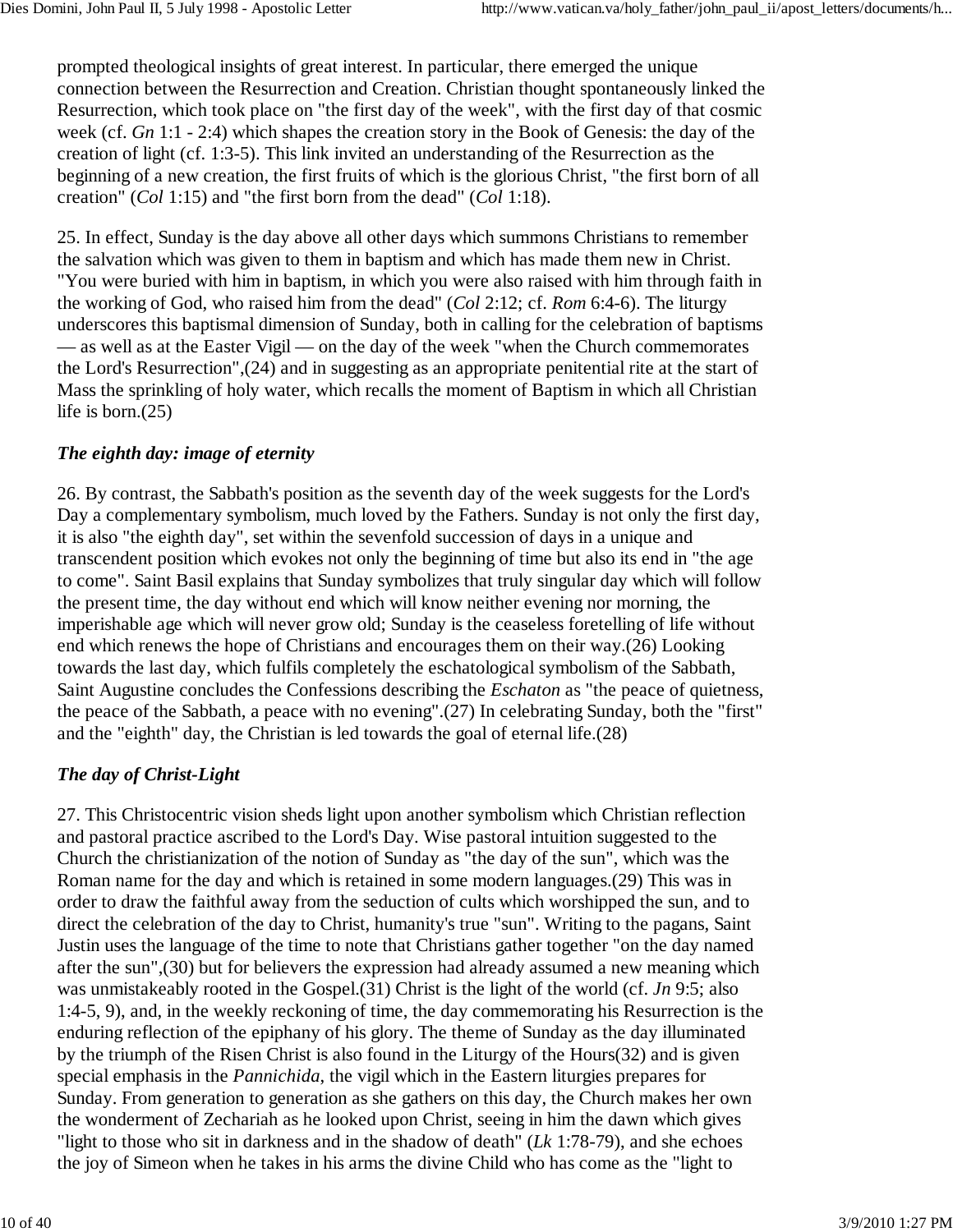enlighten the Gentiles" (*Lk* 2:32).

# *The day of the gift of the Spirit*

28. Sunday, the day of light, could also be called the day of "fire", in reference to the Holy Spirit. The light of Christ is intimately linked to the "fire" of the Spirit, and the two images together reveal the meaning of the Christian Sunday.(33) When he appeared to the Apostles on the evening of Easter, Jesus breathed upon them and said: "Receive the Holy Spirit. If you forgive the sins of any, they are forgiven; if you retain the sins of any, they are retained" (*Jn* 20:22-23). The outpouring of the Spirit was the great gift of the Risen Lord to his disciples on Easter Sunday. It was again Sunday when, fifty days after the Resurrection, the Spirit descended in power, as "a mighty wind" and "fire" (*Acts* 2:2-3), upon the Apostles gathered with Mary. Pentecost is not only the founding event of the Church, but is also the mystery which for ever gives life to the Church. (34) Such an event has its own powerful liturgical moment in the annual celebration which concludes "the great Sunday",(35) but it also remains a part of the deep meaning of every Sunday, because of its intimate bond with the Paschal Mystery. The "weekly Easter" thus becomes, in a sense, the "weekly Pentecost", when Christians relive the Apostles' joyful encounter with the Risen Lord and receive the life-giving breath of his Spirit.

# *The day of faith*

29. Given these different dimensions which set it apart, Sunday appears as the supreme *day of faith*. It is the day when, by the power of the Holy Spirit, who is the Church's living "memory" (cf. *Jn* 14:26), the first appearance of the Risen Lord becomes an event renewed in the "today" of each of Christ's disciples. Gathered in his presence in the Sunday assembly, believers sense themselves called like the Apostle Thomas: "Put your finger here, and see my hands. Put out your hand, and place it in my side. Doubt no longer, but believe" (*Jn* 20:27). Yes, Sunday is the day of faith. This is stressed by the fact that the Sunday Eucharistic liturgy, like the liturgy of other solemnities, includes the Profession of Faith. Recited or sung, the Creed declares the baptismal and Paschal character of Sunday, making it the day on which in a special way the baptized renew their adherence to Christ and his Gospel in a rekindled awareness of their baptismal promises. Listening to the word and receiving the Body of the Lord, the baptized contemplate the Risen Jesus present in the "holy signs" and confess with the Apostle Thomas: "My Lord and my God!" (*Jn* 20:28).

# *An indispensable day!*

30. It is clear then why, even in our own difficult times, the identity of this day must be protected and above all must be lived in all its depth. An Eastern writer of the beginning of the third century recounts that as early as then the faithful in every region were keeping Sunday holy on a regular basis. (36) What began as a spontaneous practice later became a juridically sanctioned norm. The Lord's Day has structured the history of the Church through two thousand years: how could we think that it will not continue to shape her future? The pressures of today can make it harder to fulfil the Sunday obligation; and, with a mother's sensitivity, the Church looks to the circumstances of each of her children. In particular, she feels herself called to a new catechetical and pastoral commitment, in order to ensure that, in the normal course of life, none of her children are deprived of the rich outpouring of grace which the celebration of the Lord's Day brings. It was in this spirit that the Second Vatican Council, making a pronouncement on the possibility of reforming the Church calendar to match different civil calendars, declared that the Church "is prepared to accept only those arrangements which preserve a week of seven days with a Sunday".(37) Given its many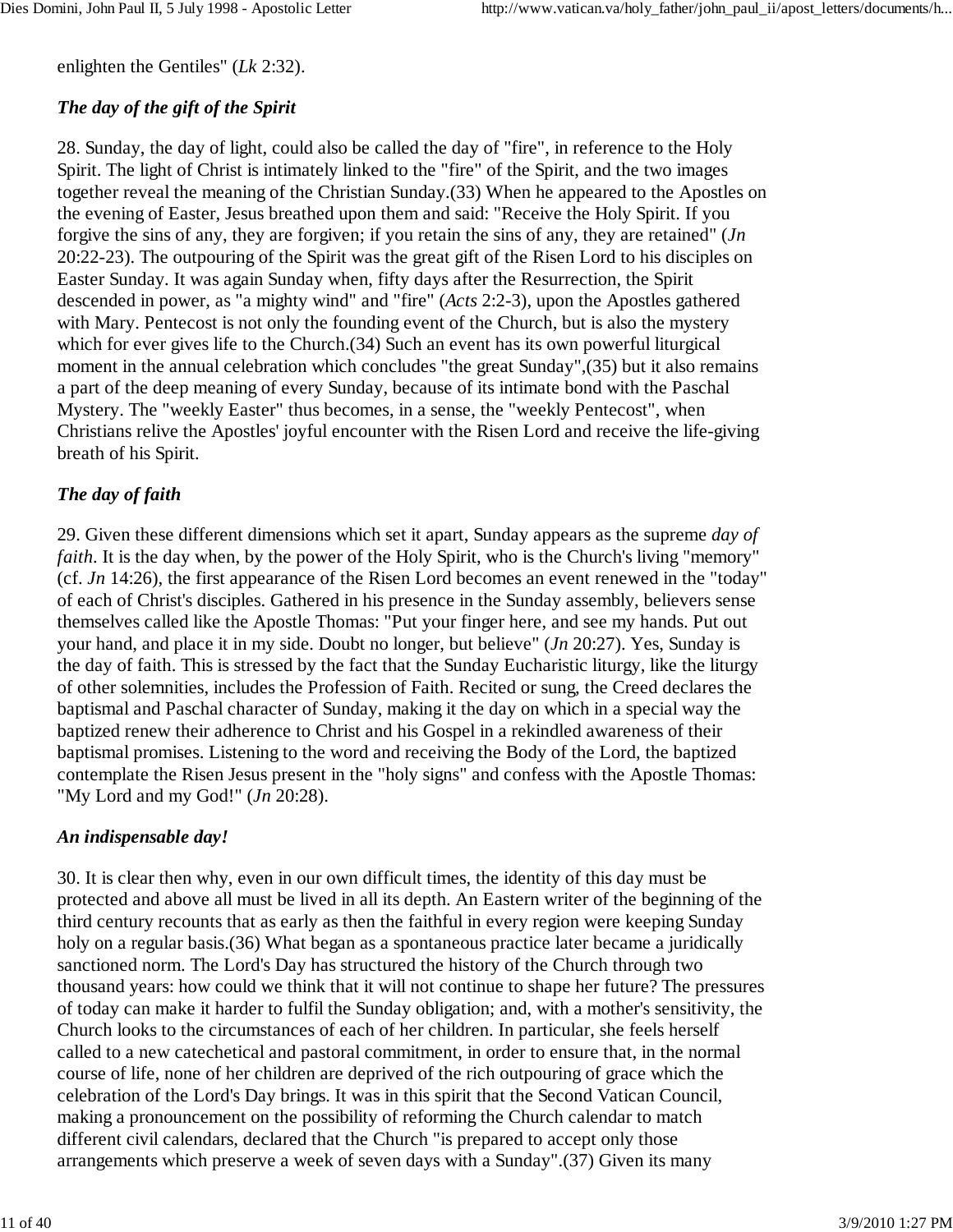meanings and aspects, and its link to the very foundations of the faith, the celebration of the Christian Sunday remains, on the threshold of the Third Millennium, an indispensable element of our Christian identity.

#### CHAPTER III

### *DIES ECCLESIAE*

#### **The Eucharistic Assembly: Heart of Sunday**

### *The presence of the Risen Lord*

31. "I am with you always, to the end of the age" (*Mt* 28:20). This promise of Christ never ceases to resound in the Church as the fertile secret of her life and the wellspring of her hope. As the day of Resurrection, Sunday is not only the remembrance of a past event: it is a celebration of the living presence of the Risen Lord in the midst of his own people.

For this presence to be properly proclaimed and lived, it is not enough that the disciples of Christ pray individually and commemorate the death and Resurrection of Christ inwardly, in the secrecy of their hearts. Those who have received the grace of baptism are not saved as individuals alone, but as members of the Mystical Body, having become part of the People of God.(38) It is important therefore that they come together to express fully the very identity of the Church, the *ekklesia*, the assembly called together by the Risen Lord who offered his life "to reunite the scattered children of God" (*Jn* 11:52). They have become "one" in Christ (cf. *Gal* 3:28) through the gift of the Spirit. This unity becomes visible when Christians gather together: it is then that they come to know vividly and to testify to the world that they are the people redeemed, drawn "from every tribe and language and people and nation" (*Rev* 5:9). The assembly of Christ's disciples embodies from age to age the image of the first Christian community which Luke gives as an example in the Acts of the Apostles, when he recounts that the first baptized believers "devoted themselves to the apostles' teaching and fellowship, to the breaking of bread and the prayers" (2:42).

## *The Eucharistic assembly*

32. The Eucharist is not only a particularly intense expression of the reality of the Church's life, but also in a sense its "fountain-head".(39) The Eucharist feeds and forms the Church: "Because there is one bread, we who are many are one body, for we all partake of the one bread" (*1 Cor* 10:17). Because of this vital link with the sacrament of the Body and Blood of the Lord, the mystery of the Church is savoured, proclaimed, and lived supremely in the Eucharist.(40)

This ecclesial dimension intrinsic to the Eucharist is realized in every Eucharistic celebration. But it is expressed most especially on the day when the whole community comes together to commemorate the Lord's Resurrection. Significantly, the Catechism of the Catholic Church teaches that "the Sunday celebration of the Lord's Day and his Eucharist is at the heart of the Church's life".(41)

33. At Sunday Mass, Christians relive with particular intensity the experience of the Apostles on the evening of Easter when the Risen Lord appeared to them as they were gathered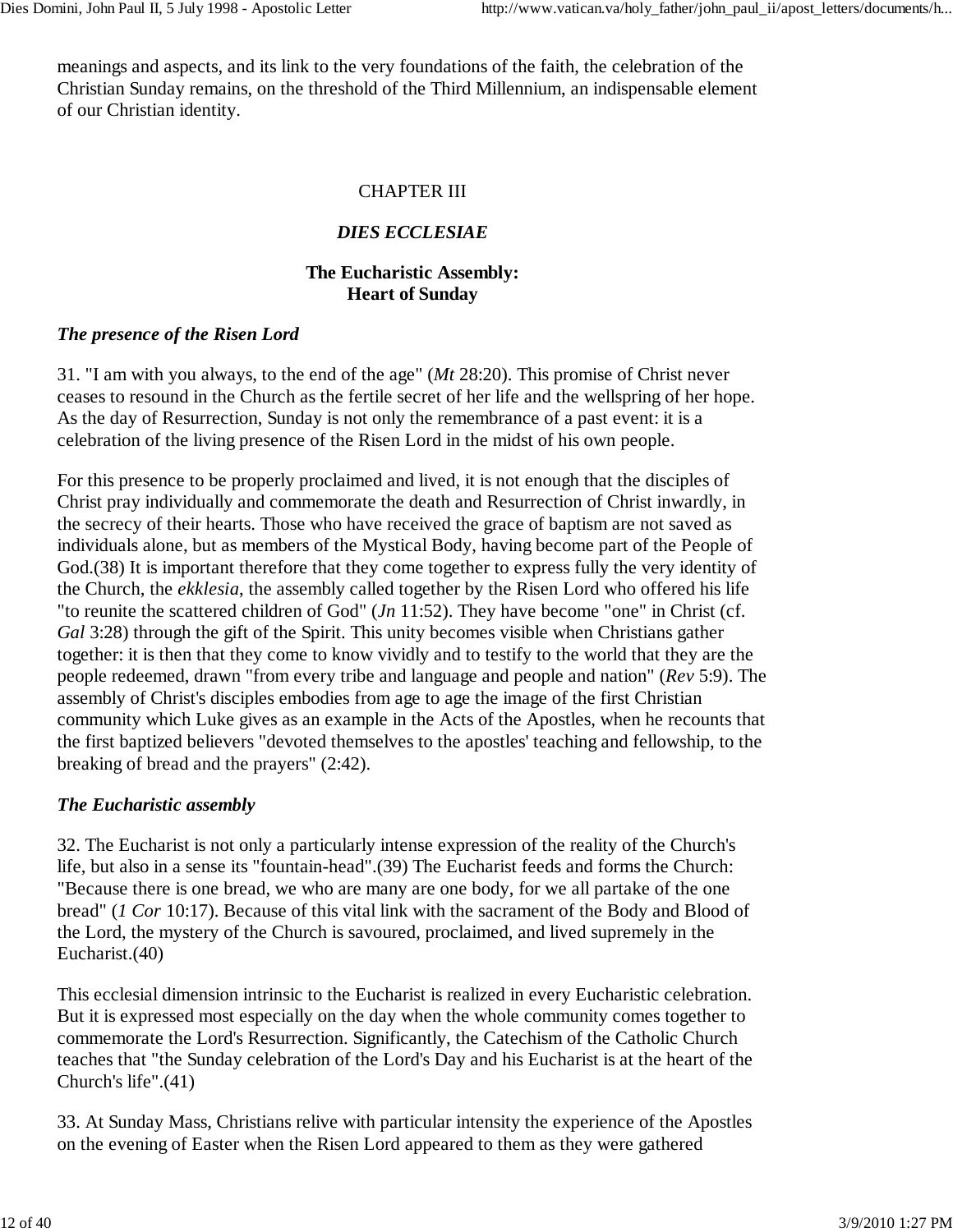together (cf. *Jn* 20:19). In a sense, the People of God of all times were present in that small nucleus of disciples, the first fruits of the Church. Through their testimony, every generation of believers hears the greeting of Christ, rich with the messianic gift of peace, won by his blood and offered with his Spirit: "Peace be with you!" Christ's return among them "a week later" (*Jn* 20:26) can be seen as a radical prefiguring of the Christian community's practice of coming together every seven days, on "the Lord's Day" or Sunday, in order to profess faith in his Resurrection and to receive the blessing which he had promised: "Blessed are those who have not seen and yet believe" (*Jn* 20:29). This close connection between the appearance of the Risen Lord and the Eucharist is suggested in the Gospel of Luke in the story of the two disciples of Emmaus, whom Christ approached and led to understand the Scriptures and then sat with them at table. They recognized him when he "took the bread, said the blessing, broke it and gave it to them" (24:30). The gestures of Jesus in this account are his gestures at the Last Supper, with the clear allusion to the "breaking of bread", as the Eucharist was called by the first generation of Christians.

# *The Sunday Eucharist*

34. It is true that, in itself, the Sunday Eucharist is no different from the Eucharist celebrated on other days, nor can it be separated from liturgical and sacramental life as a whole. By its very nature, the Eucharist is an epiphany of the Church;(42) and this is most powerfully expressed when the diocesan community gathers in prayer with its Pastor: "The Church appears with special clarity when the holy People of God, all of them, are actively and fully sharing in the same liturgical celebrations — especially when it is the same Eucharist sharing one prayer at one altar, at which the Bishop is presiding, surrounded by his presbyters and his ministers".(43) This relationship with the Bishop and with the entire Church community is inherent in every Eucharistic celebration, even when the Bishop does not preside, regardless of the day of the week on which it is celebrated. The mention of the Bishop in the Eucharistic Prayer is the indication of this.

But because of its special solemnity and the obligatory presence of the community, and because it is celebrated "on the day when Christ conquered death and gave us a share in his immortal life",(44) the Sunday Eucharist expresses with greater emphasis its inherent ecclesial dimension. It becomes the paradigm for other Eucharistic celebrations. Each community, gathering all its members for the "breaking of the bread", becomes the place where the mystery of the Church is concretely made present. In celebrating the Eucharist, the community opens itself to communion with the universal Church,(45) imploring the Father to "remember the Church throughout the world" and make her grow in the unity of all the faithful with the Pope and with the Pastors of the particular Churches, until love is brought to perfection.

# *The day of the Church*

35. Therefore, the *dies Domini* is also the *dies Ecclesiae*. This is why on the pastoral level the community aspect of the Sunday celebration should be particularly stressed. As I have noted elsewhere, among the many activities of a parish, "none is as vital or as community-forming as the Sunday celebration of the Lord's Day and his Eucharist".(46) Mindful of this, the Second Vatican Council recalled that efforts must be made to ensure that there is "within the parish, a lively sense of community, in the first place through the community celebration of Sunday Mass".(47) Subsequent liturgical directives made the same point, asking that on Sundays and holy days the Eucharistic celebrations held normally in other churches and chapels be coordinated with the celebration in the parish church, in order "to foster the sense of the Church community, which is nourished and expressed in a particular way by the community celebration on Sunday, whether around the Bishop, especially in the Cathedral, or in the parish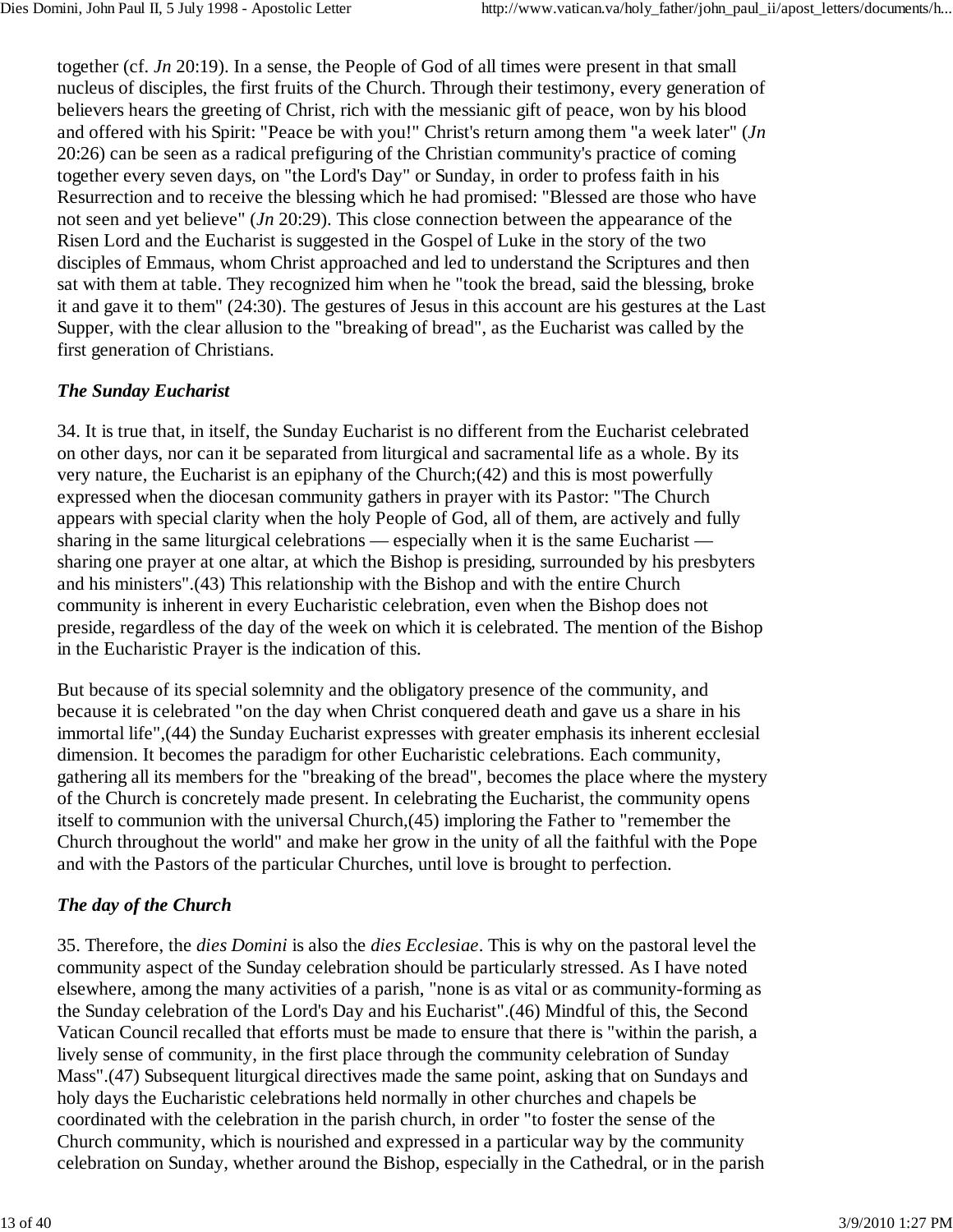assembly, in which the pastor represents the Bishop".(48)

36. The Sunday assembly is the privileged place of unity: it is the setting for the celebration of the *sacramentum unitatis* which profoundly marks the Church as a people gathered "by" and "in" the unity of the Father, of the Son and of the Holy Spirit.(49) For Christian families, the Sunday assembly is one of the most outstanding expressions of their identity and their "ministry" as "domestic churches",(50) when parents share with their children at the one Table of the word and of the Bread of Life. We do well to recall in this regard that it is first of all the parents who must teach their children to participate in Sunday Mass; they are assisted in this by catechists, who are to see to it that initiation into the Mass is made a part of the formation imparted to the children entrusted to their care, explaining the important reasons behind the obligatory nature of the precept. When circumstances suggest it, the celebration of Masses for Children, in keeping with the provisions of the liturgical norms,(51) can also help in this regard.

At Sunday Masses in parishes, insofar as parishes are "Eucharistic communities",(52) it is normal to find different groups, movements, associations and even the smaller religious communities present in the parish. This allows everyone to experience in common what they share most deeply, beyond the particular spiritual paths which, by discernment of Church authority,(53) legitimately distinguish them. This is why on Sunday, the day of gathering, small group Masses are not to be encouraged: it is not only a question of ensuring that parish assemblies are not without the necessary ministry of priests, but also of ensuring that the life and unity of the Church community are fully safeguarded and promoted.(54) Authorization of possible and clearly restricted exceptions to this general guideline will depend upon the wise discernment of the Pastors of the particular Churches, in view of special needs in the area of formation and pastoral care, and keeping in mind the good of individuals or groups especially the benefits which such exceptions may bring to the entire Christian community.

# *A pilgrim people*

37. As the Church journeys through time, the reference to Christ's Resurrection and the weekly recurrence of this solemn memorial help to remind us of *the pilgrim and eschatological character of the People of God*. Sunday after Sunday the Church moves towards the final "Lord's Day", that Sunday which knows no end. The expectation of Christ's coming is inscribed in the very mystery of the Church(55) and is evidenced in every Eucharistic celebration. But, with its specific remembrance of the glory of the Risen Christ, the Lord's Day recalls with greater intensity the future glory of his "return". This makes Sunday the day on which the Church, showing forth more clearly her identity as "Bride", anticipates in some sense the eschatological reality of the heavenly Jerusalem. Gathering her children into the Eucharistic assembly and teaching them to wait for the "divine Bridegroom", she engages in a kind of "exercise of desire",(56) receiving a foretaste of the joy of the new heavens and new earth, when the holy city, the new Jerusalem, will come down from God, "prepared as a bride adorned for her husband" (*Rev* 21:2).

# *The day of hope*

38. Viewed in this way, Sunday is not only the day of faith, but is also *the day of Christian hope*. To share in "the Lord's Supper" is to anticipate the eschatological feast of the "marriage of the Lamb" (*Rev* 19:9). Celebrating this memorial of Christ, risen and ascended into heaven, the Christian community waits "in joyful hope for the coming of our Saviour, Jesus Christ".(57) Renewed and nourished by this intense weekly rhythm, Christian hope becomes the leaven and the light of human hope. This is why the Prayer of the Faithful responds not only to the needs of the particular Christian community but also to those of all humanity; and the Church,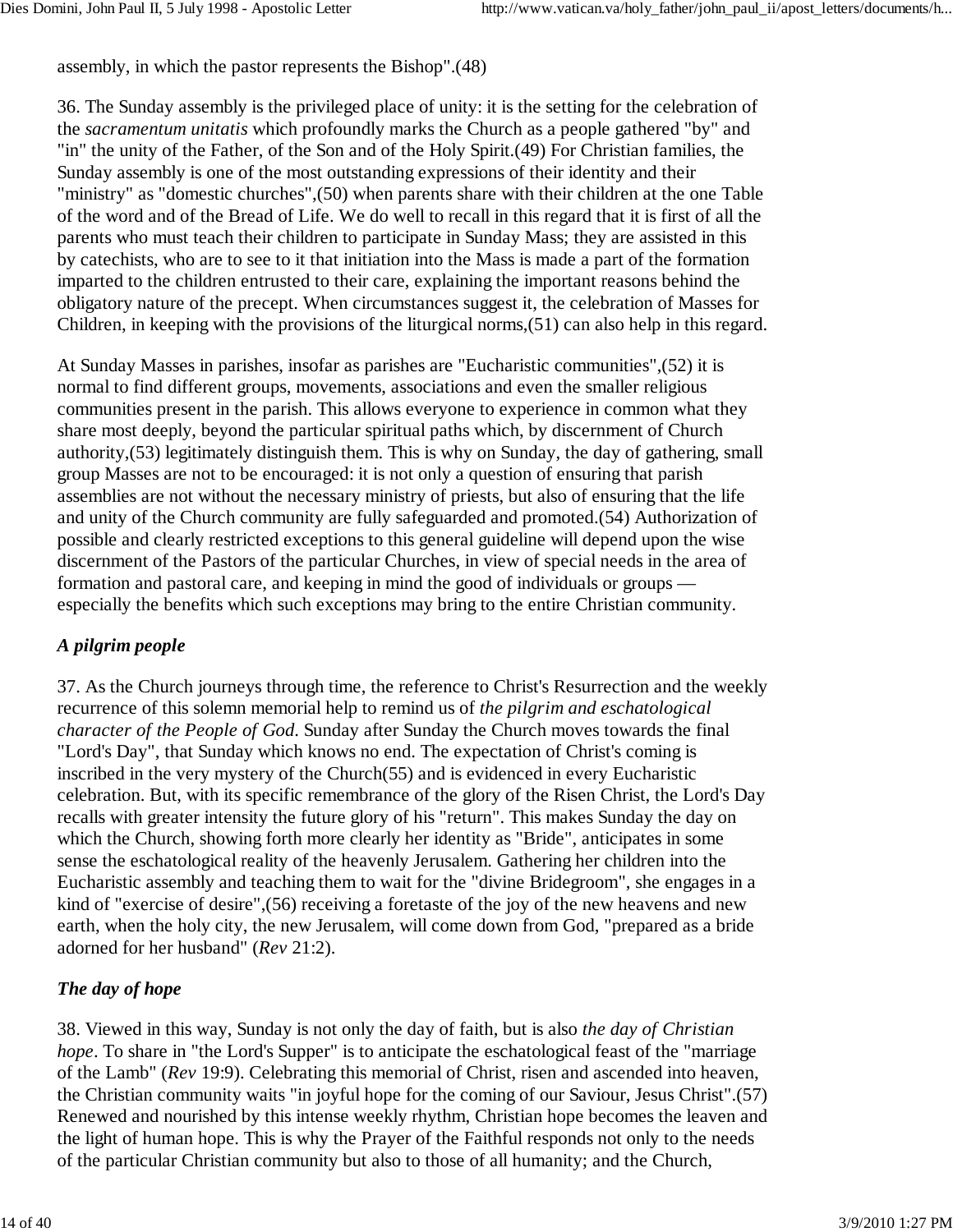coming together for the Eucharistic celebration, shows to the world that she makes her own "the joys and hopes, the sorrows and anxieties of people today, especially of the poor and all those who suffer".(58) With the offering of the Sunday Eucharist, the Church crowns the witness which her children strive to offer every day of the week by proclaiming the Gospel and practising charity in the world of work and in all the many tasks of life; thus she shows forth more plainly her identity "as a sacrament, or sign and instrument of intimate union with God and of the unity of the entire human race".(59)

## *The table of the word*

39. As in every Eucharistic celebration, the Risen Lord is encountered in the Sunday assembly at the twofold table of the word and of the Bread of Life. The table of the word offers the same understanding of the history of salvation and especially of the Paschal Mystery which the Risen Jesus himself gave to his disciples: it is Christ who speaks, present as he is in his word "when Sacred Scripture is read in the Church".(60) At the table of the Bread of Life, the Risen Lord becomes really, substantially and enduringly present through the memorial of his Passion and Resurrection, and the Bread of Life is offered as a pledge of future glory. The Second Vatican Council recalled that "the Liturgy of the Word and the Liturgy of the Eucharist are so closely joined together that they form a single act of worship".(61) The Council also urged that "the table of the word of God be more lavishly prepared for the faithful, opening to them more abundantly the treasures of the Bible".(62) It then decreed that, in Masses of Sunday and holy days of obligation, the homily should not be omitted except for serious reasons.(63) These timely decrees were faithfully embodied in the liturgical reform, about which Paul VI wrote, commenting upon the richer offering of biblical readings on Sunday and holy days: "All this has been decreed so as to foster more and more in the faithful 'that hunger for hearing the word of the Lord' (*Am* 8:11) which, under the guidance of the Holy Spirit, spurs the People of the New Covenant on towards the perfect unity of the Church".(64)

40. In considering the Sunday Eucharist more than thirty years after the Council, we need to assess how well the word of God is being proclaimed and how effectively the People of God have grown in knowledge and love of Sacred Scripture.(65) There are two aspects of this that of *celebration* and that of *personal appropriation* — and they are very closely related. At the level of celebration, the fact that the Council made it possible to proclaim the word of God in the language of the community taking part in the celebration must awaken a new sense of responsibility towards the word, allowing "the distinctive character of the sacred text" to shine forth "even in the mode of reading or singing".(66) At the level of personal appropriation, the hearing of the word of God proclaimed must be well prepared in the souls of the faithful by an apt knowledge of Scripture and, where pastorally possible, by *special initiatives designed to deepen understanding of the biblical readings*, particularly those used on Sundays and holy days. If Christian individuals and families are not regularly drawing new life from the reading of the sacred text in a spirit of prayer and docility to the Church's interpretation,(67) then it is difficult for the liturgical proclamation of the word of God alone to produce the fruit we might expect. This is the value of initiatives in parish communities which bring together during the week those who take part in the Eucharist — priest, ministers and faithful(68) — in order to prepare the Sunday liturgy, reflecting beforehand upon the word of God which will be proclaimed. The objective sought here is that the entire celebration — praying, singing, listening, and not just the preaching — should express in some way the theme of the Sunday liturgy, so that all those taking part may be penetrated more powerfully by it. Clearly, much depends on those who exercise the ministry of the word. It is their duty to prepare the reflection on the word of the Lord by prayer and study of the sacred text, so that they may then express its contents faithfully and apply them to people's concerns and to their daily lives.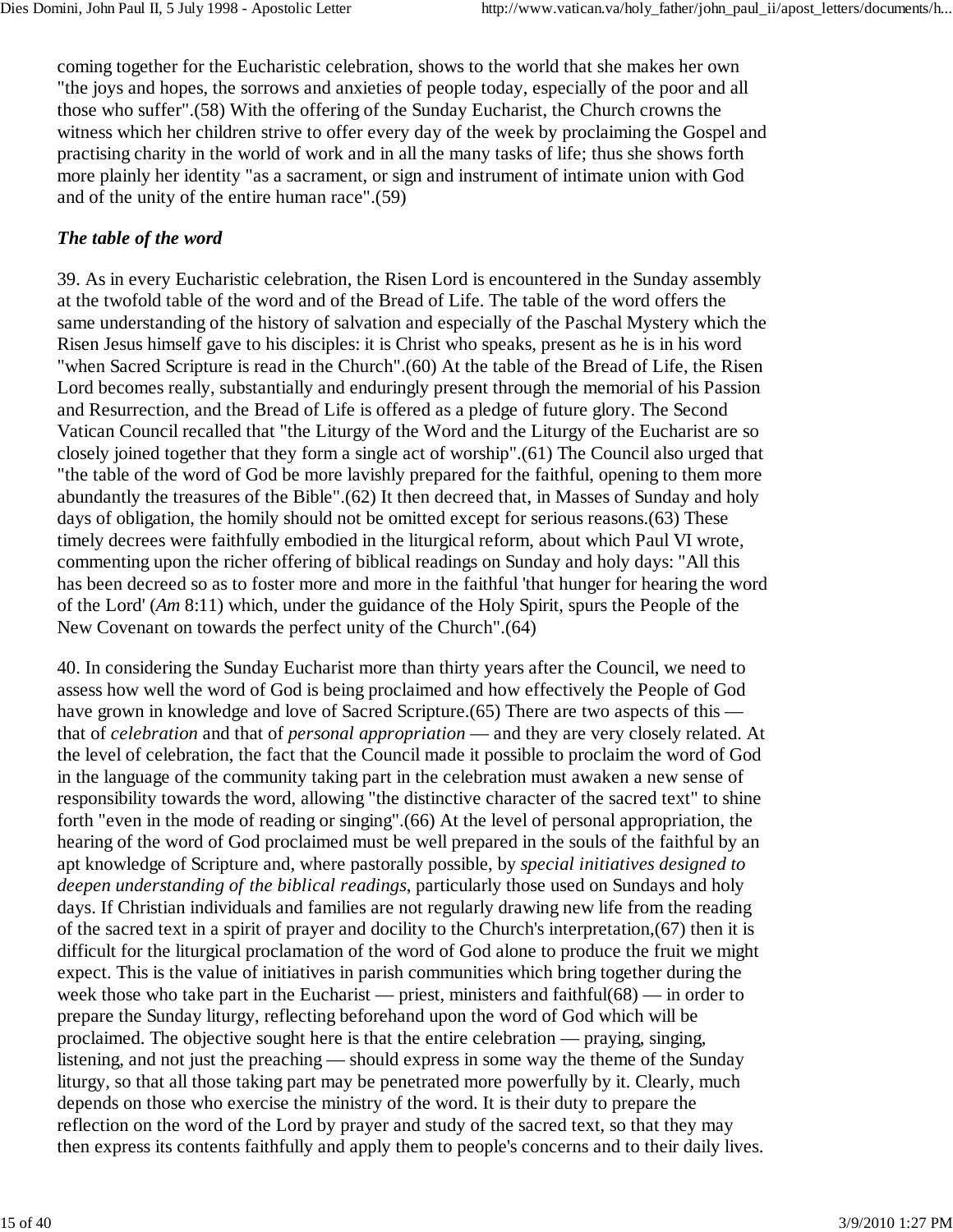41. It should also be borne in mind that *the liturgical proclamation of the word of God*, especially in the Eucharistic assembly, is not so much a time for meditation and catechesis as *a dialogue between God and his People*, a dialogue in which the wonders of salvation are proclaimed and the demands of the Covenant are continually restated. On their part, the People of God are drawn to respond to this dialogue of love by giving thanks and praise, also by demonstrating their fidelity to the task of continual "conversion". The Sunday assembly commits us therefore to an inner renewal of our baptismal promises, which are in a sense implicit in the recitation of the Creed, and are an explicit part of the liturgy of the Easter Vigil and whenever Baptism is celebrated during Mass. In this context, the proclamation of the word in the Sunday Eucharistic celebration takes on the solemn tone found in the Old Testament at moments when the Covenant was renewed, when the Law was proclaimed and the community of Israel was called — like the People in the desert at the foot of Sinai (cf. *Ex* 19:7-8; 24:3,7) — to repeats its "yes", renewing its decision to be faithful to God and to obey his commandments. In speaking his word, God awaits our response: a response which Christ has already made for us with his "Amen" (cf. *2 Cor* 1:20-22), and which echoes in us through the Holy Spirit so that what we hear may involve us at the deepest level.(69)

## *The table of the Body of Christ*

42. The table of the word leads naturally to the table of the Eucharistic Bread and prepares the community to live its many aspects, which in the Sunday Eucharist assume an especially solemn character. As the whole community gathers to celebrate "the Lord's Day", the Eucharist appears more clearly than on other days as the great "thanksgiving" in which the Spirit-filled Church turns to the Father, becoming one with Christ and speaking in the name of all humanity. The rhythm of the week prompts us to gather up in grateful memory the events of the days which have just passed, to review them in the light of God and to thank him for his countless gifts, glorifying him "through Christ, with Christ and in Christ, in the unity of the Holy Spirit". The Christian community thus comes to a renewed awareness of the fact that all things were created through Christ (cf. *Col* 1:16; *Jn* 1:3), and that in Christ, who came in the form of a slave to take on and redeem our human condition, all things have been restored (cf. *Eph* 1:10), in order to be handed over to God the Father, from whom all things come to be and draw their life. Then, giving assent to the Eucharistic doxology with their "Amen", the People of God look in faith and hope towards the eschatological end, when Christ "will deliver the kingdom to God the Father ... so that God may be everything to everyone" (*1 Cor* 15:24, 28).

43. This "ascending" movement is inherent in every Eucharistic celebration and makes it a joyous event, overflowing with gratitude and hope. But it emerges particularly at Sunday Mass because of its special link with the commemoration of the Resurrection. By contrast, this "Eucharistic" rejoicing which "lifts up our hearts" is the fruit of God's "descending" movement towards us, which remains for ever etched in the essential sacrificial element of the Eucharist, the supreme expression and celebration of the mystery of the *kenosis*, the descent by which Christ "humbled himself, and became obedient unto death, even death on a Cross" (*Phil* 2:8).

The Mass in fact *truly makes present the sacrifice of the Cross*. Under the species of bread and wine, upon which has been invoked the outpouring of the Spirit who works with absolutely unique power in the words of consecration, Christ offers himself to the Father in the same act of sacrifice by which he offered himself on the Cross. "In this divine sacrifice which is accomplished in the Mass, the same Christ who offered himself once and for all in a bloody manner on the altar of the Cross is contained and is offered in an unbloody manner".(70) To his sacrifice Christ unites the sacrifice of the Church: "In the Eucharist the sacrifice of Christ becomes also the sacrifice of the members of his Body. The lives of the faithful, their praise,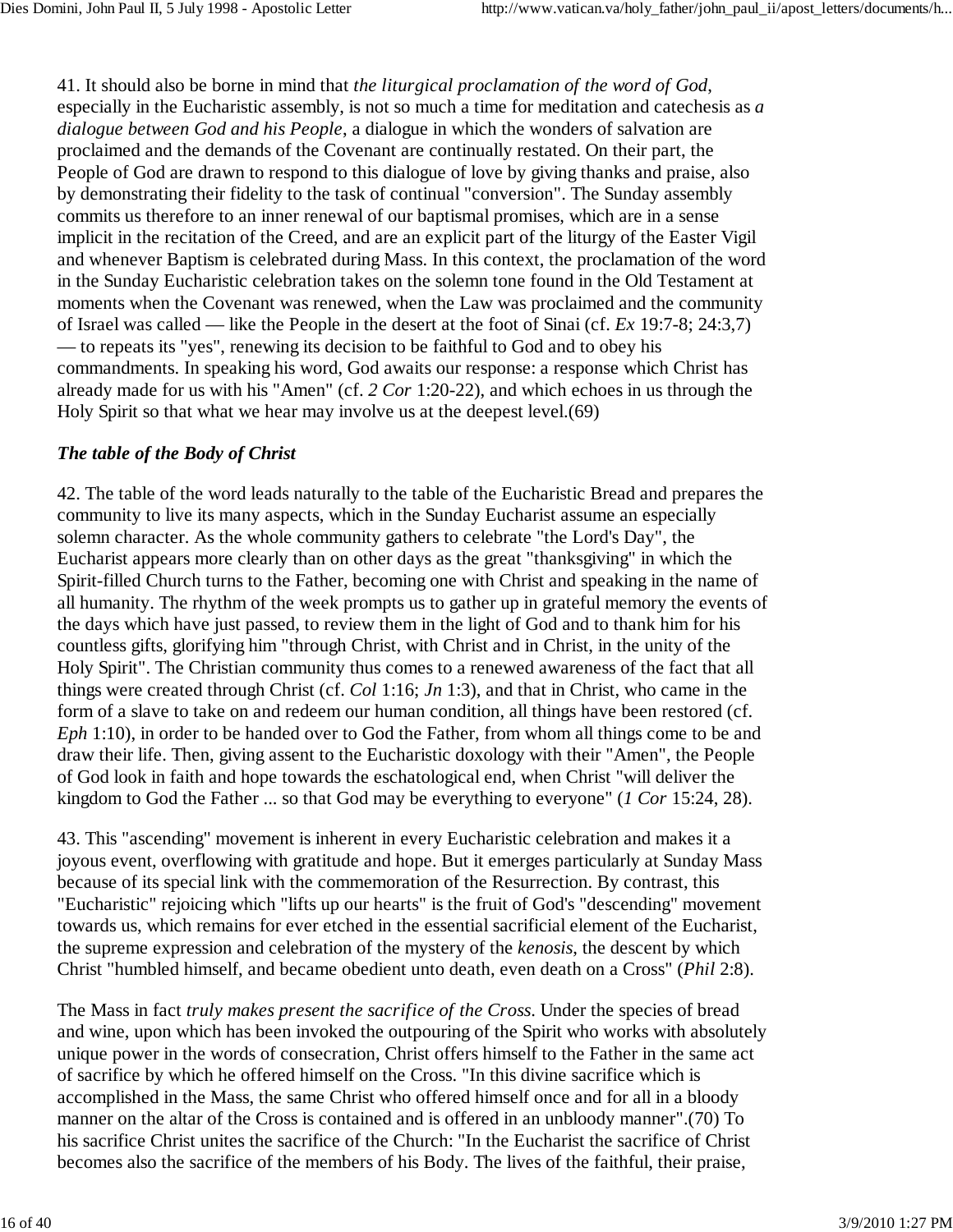sufferings, prayer and work, are united with those of Christ and with his total offering, and so acquire a new value".(71) The truth that the whole community shares in Christ's sacrifice is especially evident in the Sunday gathering, which makes it possible to bring to the altar the week that has passed, with all its human burdens.

## *Easter banquet and fraternal gathering*

44. The communal character of the Eucharist emerges in a special way when it is seen as the Easter banquet, in which Christ himself becomes our nourishment. In fact, "for this purpose Christ entrusted to the Church this sacrifice: so that the faithful might share in it, both spiritually, in faith and charity, and sacramentally, in the banquet of Holy Communion. Sharing in the Lord's Supper is always communion with Christ, who offers himself for us in sacrifice to the Father".(72) This is why the Church *recommends that the faithful receive communion when they take part in the Eucharist*, provided that they are properly disposed and, if aware of grave sin, have received God's pardon in the Sacrament of Reconciliation,(73) in the spirit of what Saint Paul writes to the community at Corinth (cf. *1 Cor* 11:27-32). Obviously, the invitation to Eucharistic communion is more insistent in the case of Mass on Sundays and holy days.

It is also important to be ever mindful that communion with Christ is deeply tied to communion with our brothers and sisters. The Sunday Eucharistic gathering is *an experience of brotherhood*, which the celebration should demonstrate clearly, while ever respecting the nature of the liturgical action. All this will be helped by gestures of welcome and by the tone of prayer, alert to the needs of all in the community. The sign of peace — in the Roman Rite significantly placed before Eucharistic communion — is a particularly expressive gesture which the faithful are invited to make as a manifestation of the People of God's acceptance of all that has been accomplished in the celebration(74) and of the commitment to mutual love which is made in sharing the one bread, with the demanding words of Christ in mind: "If you are offering your gift at the altar, and there remember that your brother has something against you, leave your gift there before the altar and go; first be reconciled with your brother, and then come and offer your gift" (*Mt* 5:23-24).

# *From Mass to thission"*

45. Receiving the Bread of Life, the disciples of Christ ready themselves to undertake with the strength of the Risen Lord and his Spirit *the tasks which await them in their ordinary life*. For the faithful who have understood the meaning of what they have done, the Eucharistic celebration does not stop at the church door. Like the first witnesses of the Resurrection, Christians who gather each Sunday to experience and proclaim the presence of the Risen Lord are called *to evangelize and bear witness* in their daily lives. Given this, the Prayer after Communion and the Concluding Rite — the Final Blessing and the Dismissal — need to be better valued and appreciated, so that all who have shared in the Eucharist may come to a deeper sense of the responsibility which is entrusted to them. Once the assembly disperses, Christ's disciples return to their everyday surroundings with the commitment to make their whole life a gift, a spiritual sacrifice pleasing to God (cf. *Rom* 12:1). They feel indebted to their brothers and sisters because of what they have received in the celebration, not unlike the disciples of Emmaus who, once they had recognized the Risen Christ "in the breaking of the bread" (cf. *Lk* 24:30-32), felt the need to return immediately to share with their brothers and sisters the joy of meeting the Lord (cf. *Lk* 24:33-35).

# *The Sunday obligation*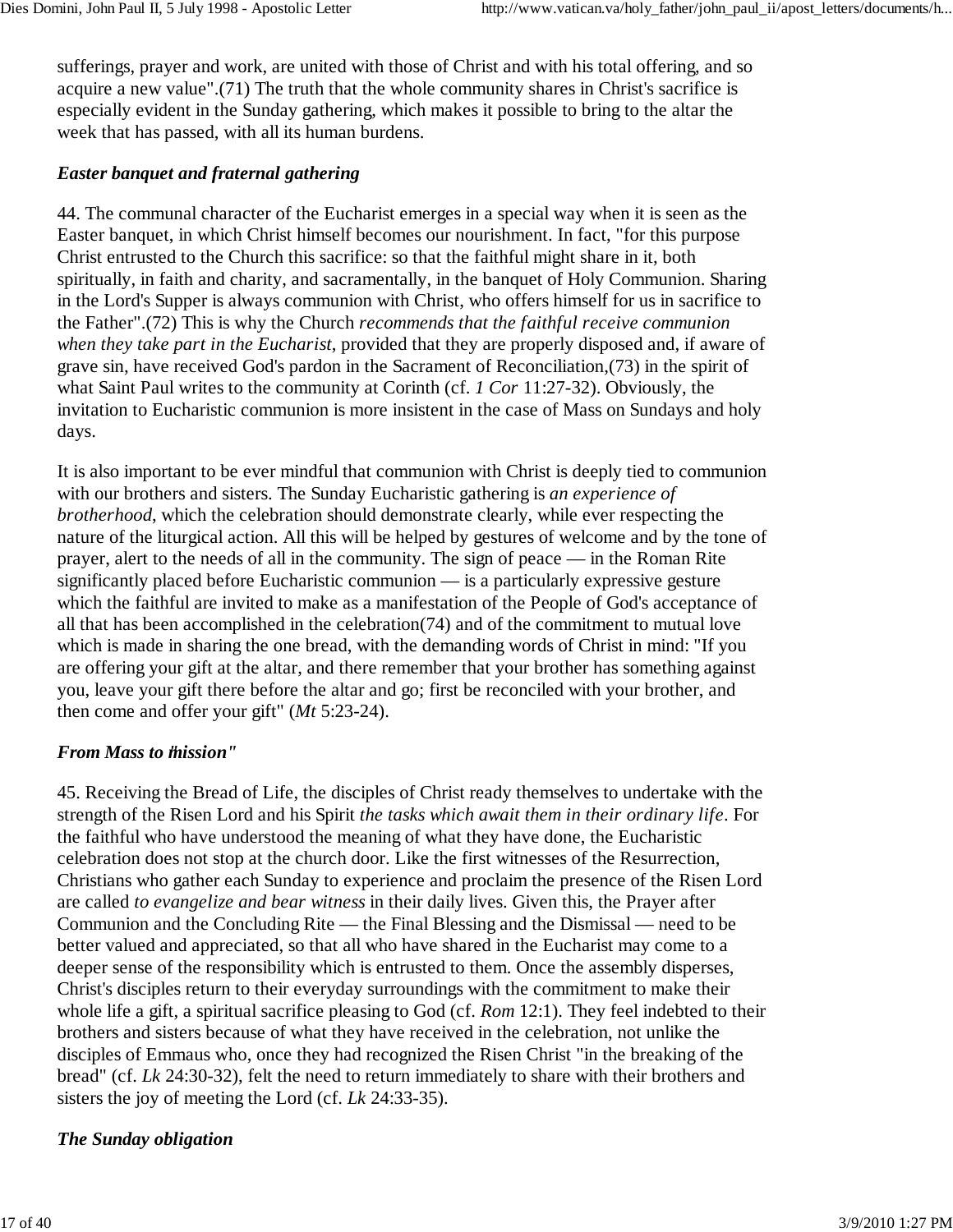46. Since the Eucharist is the very heart of Sunday, it is clear why, from the earliest centuries, the Pastors of the Church have not ceased to remind the faithful of *the need to take part in the liturgical assembly*. "Leave everything on the Lord's Day", urges the third century text known as the *Didascalia*, "and run diligently to your assembly, because it is your praise of God. Otherwise, what excuse will they make to God, those who do not come together on the Lord's Day to hear the word of life and feed on the divine nourishment which lasts forever?".(75) The faithful have generally accepted this call of the Pastors with conviction of soul and, although there have been times and situations when this duty has not been perfectly met, one should never forget the genuine heroism of priests and faithful who have fulfilled this obligation even when faced with danger and the denial of religious freedom, as can be documented from the first centuries of Christianity up to our own time.

In his first Apology addressed to the Emperor Antoninus and the Senate, Saint Justin proudly described the Christian practice of the Sunday assembly, which gathered in one place Christians from both the city and the countryside.(76) When, during the persecution of Diocletian, their assemblies were banned with the greatest severity, many were courageous enough to defy the imperial decree and accepted death rather than miss the Sunday Eucharist. This was the case of the martyrs of Abitina, in Proconsular Africa, who replied to their accusers: "Without fear of any kind we have celebrated the Lord's Supper, because it cannot be missed; that is our law"; "We cannot live without the Lord's Supper". As she confessed her faith, one of the martyrs said: "Yes, I went to the assembly and I celebrated the Lord's Supper with my brothers and sisters, because I am a Christian".(77)

47. Even if in the earliest times it was not judged necessary to be prescriptive, the Church has not ceased to confirm this obligation of conscience, which rises from the inner need felt so strongly by the Christians of the first centuries. It was only later, faced with the half-heartedness or negligence of some, that the Church had to make explicit the duty to attend Sunday Mass: more often than not, this was done in the form of exhortation, but at times the Church had to resort to specific canonical precepts. This was the case in a number of local Councils from the fourth century onwards (as at the Council of Elvira of 300, which speaks not of an obligation but of penalties after three absences)(78) and most especially from the sixth century onwards (as at the Council of Agde in 506).(79) These decrees of local Councils led to a universal practice, the obligatory character of which was taken as something quite normal.(80)

The Code of Canon Law of 1917 for the first time gathered this tradition into a universal law.(81) The present Code reiterates this, saying that "on Sundays and other holy days of obligation the faithful are bound to attend Mass".(82) This legislation has normally been understood as entailing a grave obligation: this is the teaching of the Catechism of the Catholic Church,(83) and it is easy to understand why if we keep in mind how vital Sunday is for the Christian life.

48. Today, as in the heroic times of the beginning, many who wish to live in accord with the demands of their faith are being faced with difficult situations in various parts of the world. They live in surroundings which are sometimes decidedly hostile and at other times — more frequently in fact — indifferent and unresponsive to the Gospel message. If believers are not to be overwhelmed, they must be able to count on the support of the Christian community. This is why they must be convinced that it is crucially important for the life of faith that they should come together with others on Sundays to celebrate the Passover of the Lord in the sacrament of the New Covenant. It is the special responsibility of the Bishops, therefore, "to ensure that Sunday is appreciated by all the faithful, kept holy and celebrated as truly 'the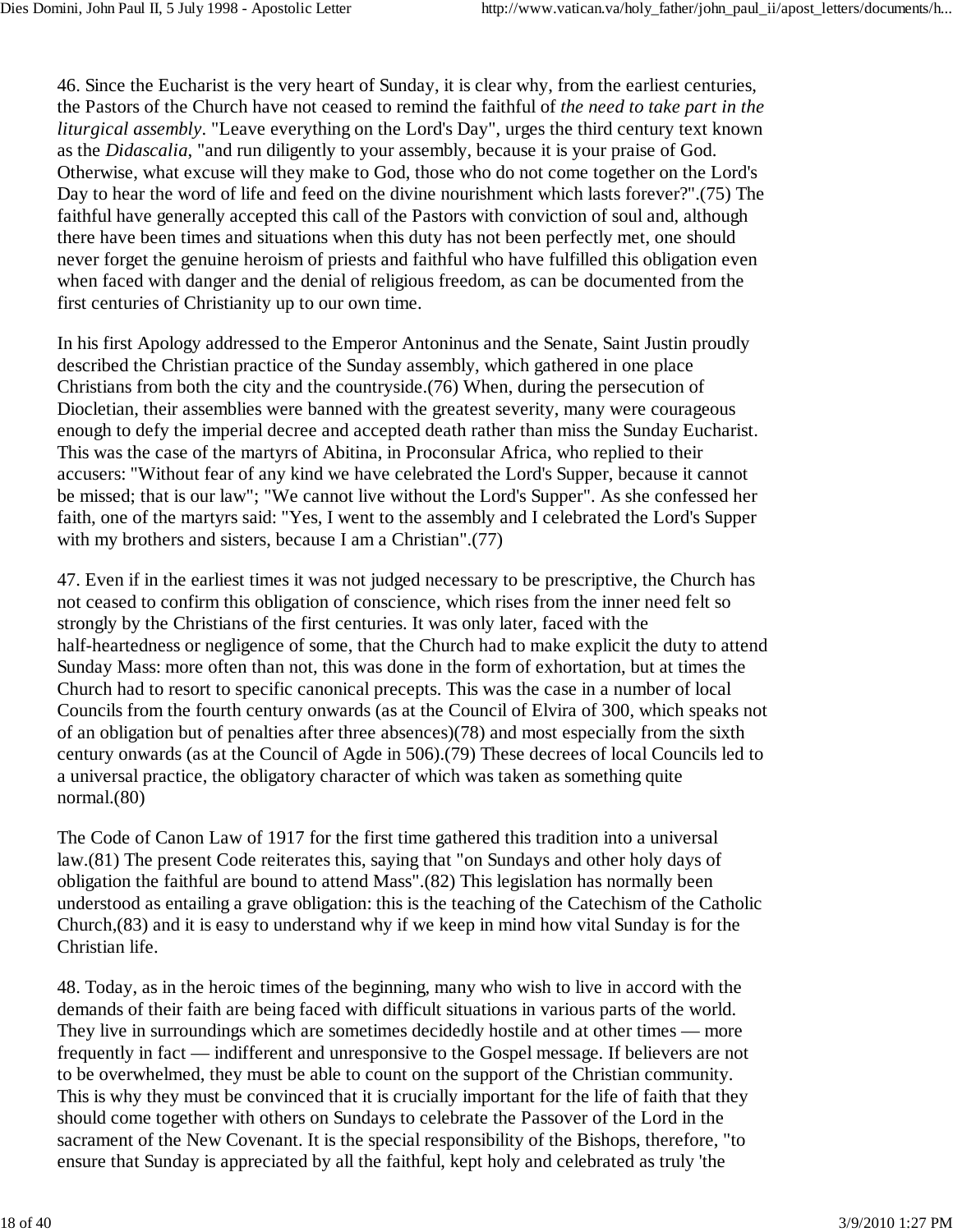Lord's Day', on which the Church comes together to renew the remembrance of the Easter mystery in hearing the word of God, in offering the sacrifice of the Lord, in keeping the day holy by means of prayer, works of charity and abstention from work".(84)

49. Because the faithful are obliged to attend Mass unless there is a grave impediment, Pastors have the corresponding duty to offer to everyone the real possibility of fulfilling the precept. The provisions of Church law move in this direction, as for example in the faculty granted to priests, with the prior authorization of the diocesan Bishop, to celebrate more than one Mass on Sundays and holy days,(85) the institution of evening Masses(86) and the provision which allows the obligation to be fulfilled from Saturday evening onwards, starting at the time of First Vespers of Sunday.(87) From a liturgical point of view, in fact, holy days begin with First Vespers.(88) Consequently, the liturgy of what is sometimes called the "Vigil Mass" is in effect the "festive" Mass of Sunday, at which the celebrant is required to preach the homily and recite the Prayer of the Faithful.

Moreover, Pastors should remind the faithful that when they are away from home on Sundays they are to take care to attend Mass wherever they may be, enriching the local community with their personal witness. At the same time, these communities should show a warm sense of welcome to visiting brothers and sisters, especially in places which attract many tourists and pilgrims, for whom it will often be necessary to provide special religious assistance.(89)

# *A joyful celebration in song*

50. Given the nature of Sunday Mass and its importance in the lives of the faithful, it must be prepared with special care. In ways dictated by pastoral experience and local custom in keeping with liturgical norms, efforts must be made to ensure that the celebration has the festive character appropriate to the day commemorating the Lord's Resurrection. To this end, it is important to devote attention to the *songs used by the assembly*, since singing is a particularly apt way to express a joyful heart, accentuating the solemnity of the celebration and fostering the sense of a common faith and a shared love. Care must be taken to ensure the quality, both of the texts and of the melodies, so that what is proposed today as new and creative will conform to liturgical requirements and be worthy of the Church's tradition which, in the field of sacred music, boasts a priceless heritage.

# *A celebration involving all*

51. There is a need too to ensure that all those present, children and adults, take an active interest, by encouraging their involvement at those points where the liturgy suggests and recommends it.(90) Of course, it falls only to those who exercise the priestly ministry to effect the Eucharistic Sacrifice and to offer it to God in the name of the whole people.(91) This is the basis of the distinction, which is much more than a matter of discipline, between the task proper to the celebrant and that which belongs to deacons and the non-ordained faithful.(92) Yet the faithful must realize that, because of the common priesthood received in Baptism, "they participate in the offering of the Eucharist".(93) Although there is a distinction of roles, they still "offer to God the divine victim and themselves with him. Offering the sacrifice and receiving holy communion, they take part actively in the liturgy",(94) finding in it light and strength to live their baptismal priesthood and the witness of a holy life.

# *Other moments of the Christian Sunday*

52. Sharing in the Eucharist is the heart of Sunday, but the duty to keep Sunday holy cannot be reduced to this. In fact, the Lord's Day is lived well if it is marked from beginning to end by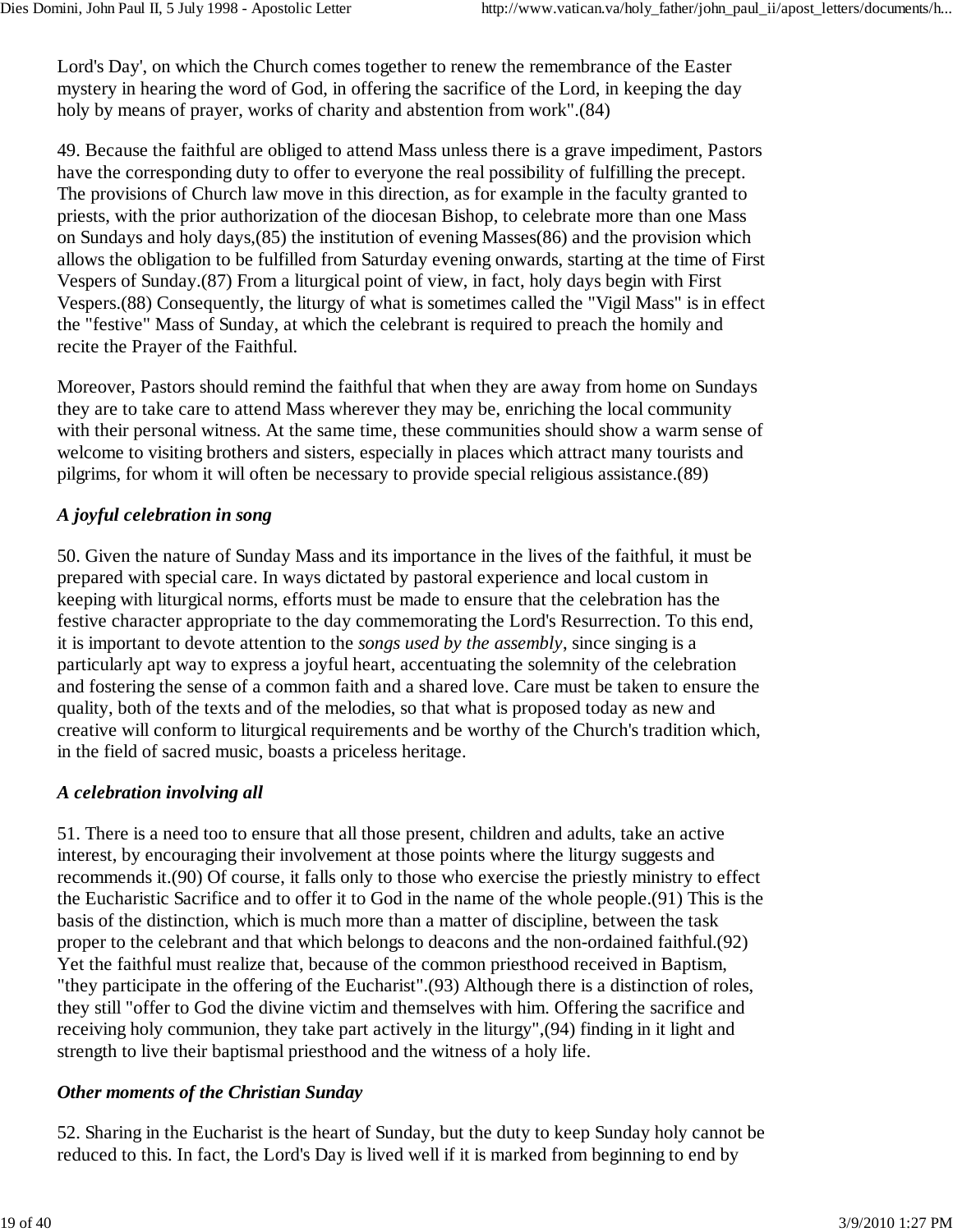grateful and active remembrance of God's saving work. This commits each of Christ's disciples to shape the other moments of the day — those outside the liturgical context: family life, social relationships, moments of relaxation — in such a way that the peace and joy of the Risen Lord will emerge in the ordinary events of life. For example, the relaxed gathering of parents and children can be an opportunity not only to listen to one another but also to share a few formative and more reflective moments. Even in lay life, when possible, why not make provision for special *times of prayer* — especially the solemn celebration of Vespers, for example — or *moments of catechesis*, which on the eve of Sunday or on Sunday afternoon might prepare for or complete the gift of the Eucharist in people's hearts?

This rather traditional way of keeping Sunday holy has perhaps become more difficult for many people; but the Church shows her faith in the strength of the Risen Lord and the power of the Holy Spirit by making it known that, today more than ever, she is unwilling to settle for minimalism and mediocrity at the level of faith. She wants to help Christians to do what is most correct and pleasing to the Lord. And despite the difficulties, there are positive and encouraging signs. In many parts of the Church, a new need for prayer in its many forms is being felt; and this is a gift of the Holy Spirit. There is also a rediscovery of ancient religious practices, such as pilgrimages; and often the faithful take advantage of Sunday rest to visit a Shrine where, with the whole family perhaps, they can spend time in a more intense experience of faith. These are moments of grace which must be fostered through evangelization and guided by genuine pastoral wisdom.

## *Sunday assemblies without a priest*

53. There remains the problem of parishes which do not have the ministry of a priest for the celebration of the Sunday Eucharist. This is often the case in young Churches, where one priest has pastoral responsibility for faithful scattered over a vast area. However, emergency situations can also arise in countries of long-standing Christian tradition, where diminishing numbers of clergy make it impossible to guarantee the presence of a priest in every parish community. In situations where the Eucharist cannot be celebrated, the Church recommends that the Sunday assembly come together even without a priest,(95) in keeping with the indications and directives of the Holy See which have been entrusted to the Episcopal Conferences for implementation.(96) Yet the objective must always remain the celebration of the Sacrifice of the Mass, the one way in which the Passover of the Lord becomes truly present, the only full realization of the Eucharistic assembly over which the priest presides *in persona Christi*, breaking the bread of the word and the Eucharist. At the pastoral level, therefore, everything has to be done to ensure that the Sacrifice of the Mass is made available as often as possible to the faithful who are regularly deprived of it, either by arranging the presence of a priest from time to time, or by taking every opportunity to organize a gathering in a central location accessible to scattered groups.

# *Radio and television*

54. Finally, the faithful who, because of sickness, disability or some other serious cause, are prevented from taking part, should as best they can unite themselves with the celebration of Sunday Mass from afar, preferably by means of the readings and prayers for that day from the Missal, as well as through their desire for the Eucharist.(97) In many countries, radio and television make it possible to join in the Eucharistic celebration broadcast from some sacred place.(98) Clearly, this kind of broadcast does not in itself fulfil the Sunday obligation, which requires participation in the fraternal assembly gathered in one place, where Eucharistic communion can be received. But for those who cannot take part in the Eucharist and who are therefore excused from the obligation, radio and television are a precious help, especially if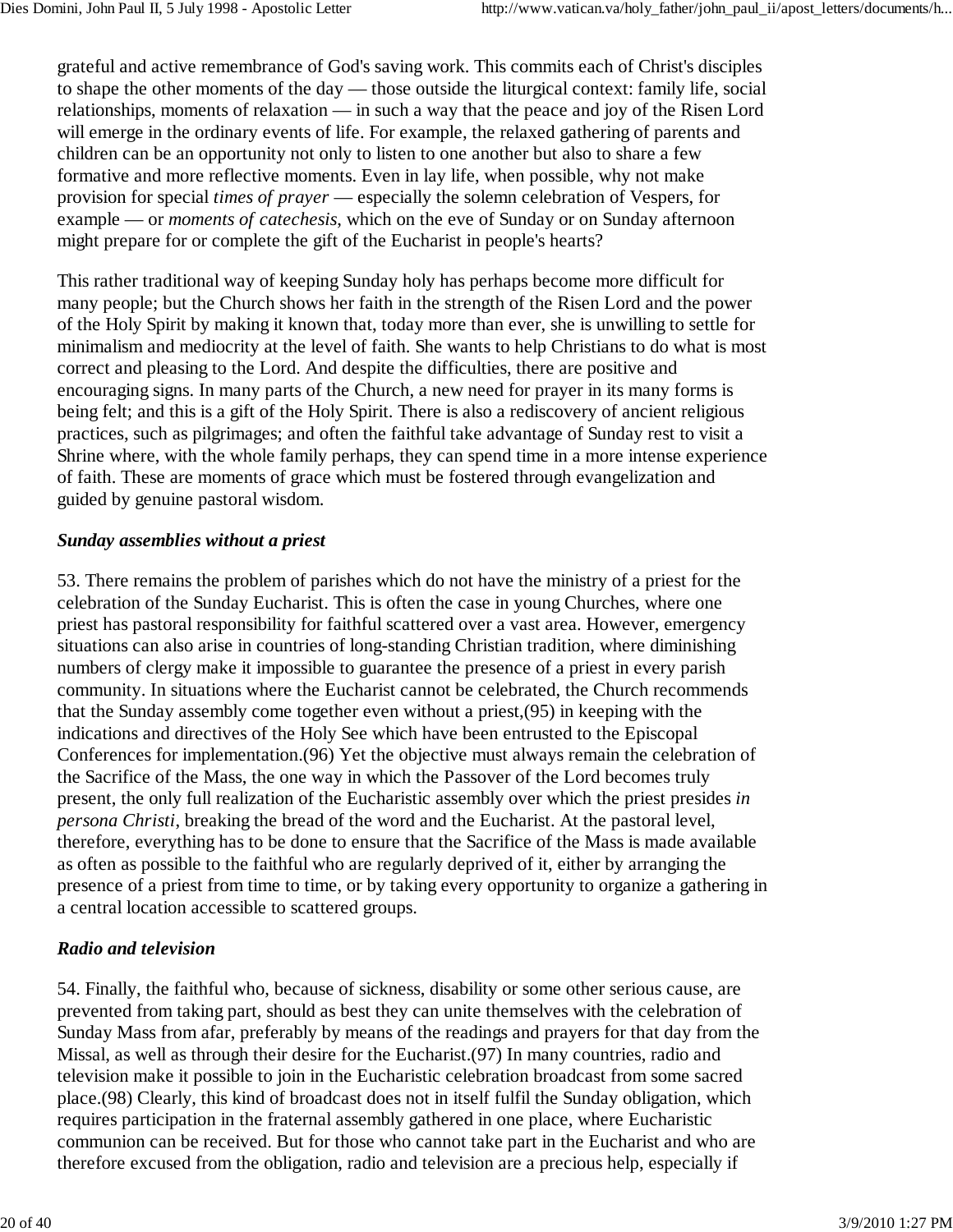accompanied by the generous service of extraordinary ministers who bring the Eucharist to the sick, also bringing them the greeting and solidarity of the whole community. Sunday Mass thus produces rich fruits for these Christians too, and they are truly enabled to experience Sunday as "the Lord's Day" and "the Church's day".

## CHAPTER IV

## *DIES HOMINIS*

## **Sunday: Day of Joy, Rest and Solidarity**

# **The full joy'bf Christ**

55. "Blessed be he who has raised the great day of Sunday above all other days. The heavens and the earth, angels and of men give themselves over to joy".(99) This cry of the Maronite liturgy captures well the intense acclamations of joy which have always characterized Sunday in the liturgy of both East and West. Moreover, historically — even before it was seen as a day of rest, which in any case was not provided for in the civil calendar — Christians celebrated the weekly day of the Risen Lord primarily as a day of joy. "On the first day of the week, you shall all rejoice", urges the *Didascalia*. (100) This was also emphasized by liturgical practice, through the choice of appropriate gestures. (101) Voicing an awareness widespread in the Church, Saint Augustine describes the joy of the weekly Easter: "Fasting, is set aside and prayers are said standing, as a sign of the Resurrection, which is also why the Alleluia is sung on every Sunday". (102)

56. Beyond particular ritual forms, which can vary in time depending upon Church discipline, there remains the fact that Sunday, as a weekly echo of the first encounter with the Risen Lord, is unfailingly marked by the joy with which the disciples greeted the Master: "The disciples rejoiced to see the Lord" (*Jn* 20:20). This was the confirmation of the words which Jesus spoke before the Passion and which resound in every Christian generation: "You will be sorrowful, but your sorrow will turn to joy" (*Jn* 16:20). Had not he himself prayed for this, that the disciples would have "the fullness of his joy" (cf. *Jn* 17:13)? The festive character of the Sunday Eucharist expresses the joy that Christ communicates to his Church through the gift of the Spirit. Joy is precisely one of the fruits of the Holy Spirit (cf. *Rom* 14:17; *Gal* 5:22).

57. Therefore, if we wish to rediscover the full meaning of Sunday, we must rediscover this aspect of the life of faith. Certainly, Christian joy must mark the whole of life, and not just one day of the week. But in virtue of its significance as *the day of the Risen Lord*, celebrating God's work of creation and "new creation", Sunday is the day of joy in a very special way, indeed the day most suitable for learning how to rejoice and to rediscover the true nature and deep roots of joy. This joy should never be confused with shallow feelings of satisfaction and pleasure, which inebriate the senses and emotions for a brief moment, but then leave the heart unfulfilled and perhaps even embittered. In the Christian view, joy is much more enduring and consoling; as the saints attest, it can hold firm even in the dark night of suffering. (103) It is, in a certain sense, a "virtue" to be nurtured.

58. Yet there is no conflict whatever between Christian joy and true human joys, which in fact are exalted and find their ultimate foundation precisely in the joy of the glorified Christ, the perfect image and revelation of man as God intended. As my revered predecessor Paul VI wrote in his Exhortation on Christian joy: "In essence, Christian joy is a sharing in the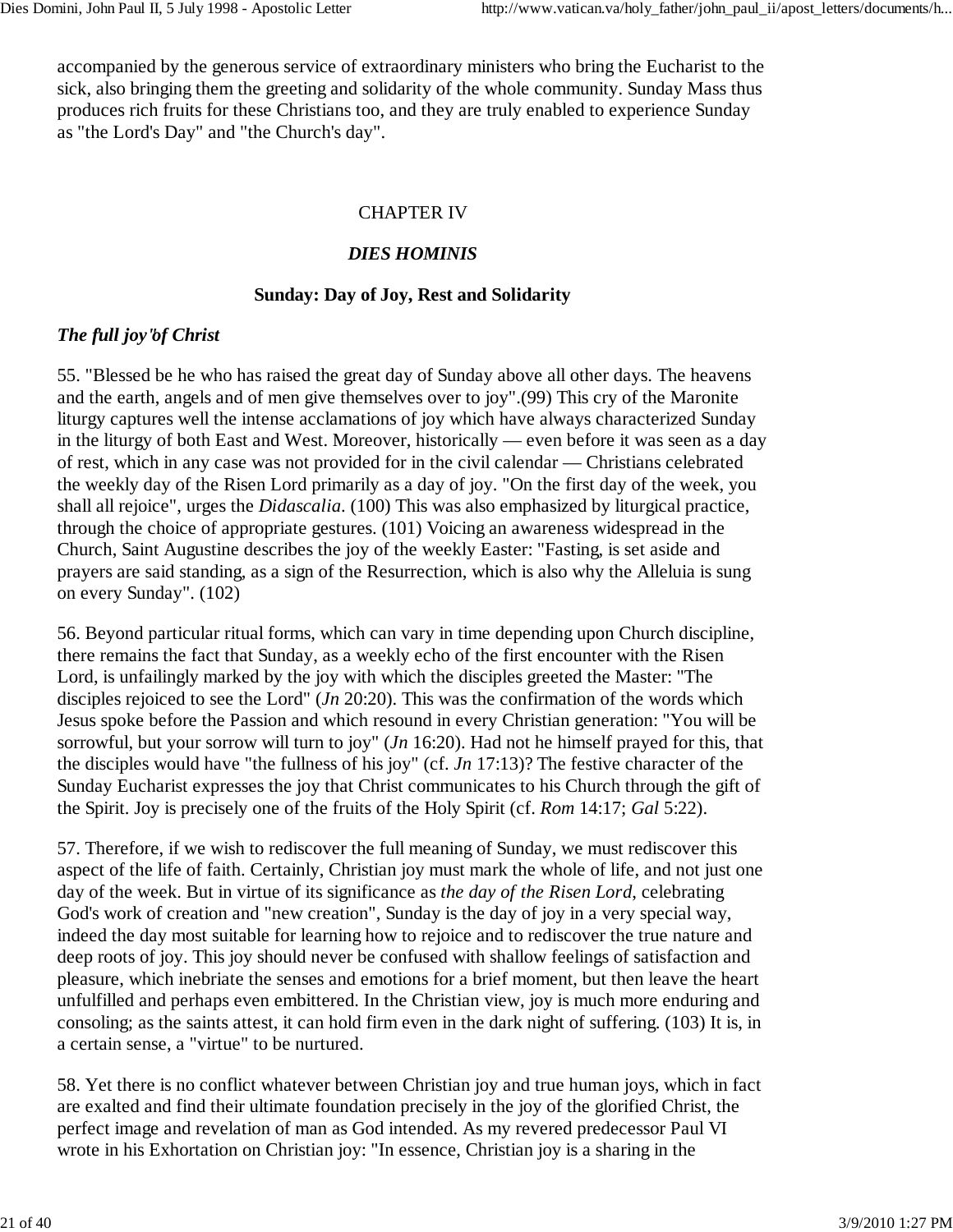unfathomable joy, at once divine and human, found in the heart of the glorified Christ". (104) Pope Paul concluded his Exhortation by asking that, on the Lord's Day, the Church should witness powerfully to the joy experienced by the Apostles when they saw the Lord on the evening of Easter. To this end, he urged pastors to insist "upon the need for the baptized to celebrate the Sunday Eucharist in joy. How could they neglect this encounter, this banquet which Christ prepares for us in his love? May our sharing in it be most worthy and joyful! It is Christ, crucified and glorified, who comes among his disciples, to lead them all together into the newness of his Resurrection. This is the climax, here below, of the covenant of love between God and his people: the sign and source of Christian joy, a stage on the way to the eternal feast". (105) This vision of faith shows the Christian Sunday to be a true "time for celebration", a day given by God to men and women for their full human and spiritual growth.

## *The fulfilment of the Sabbath*

59. This aspect of the Christian Sunday shows in a special way how it is the fulfilment of the Old Testament Sabbath. On the Lord's Day, which — as we have already said — the Old Testament links to the work of creation (cf. *Gn* 2:1-3; *Ex* 20:8-11) and the Exodus (cf. *Dt* 5:12-15), the Christian is called to proclaim the new creation and the new covenant brought about in the Paschal Mystery of Christ. Far from being abolished, the celebration of creation becomes more profound within a Christocentric perspective, being seen in the light of the God's plan "to unite all things in [Christ], things in heaven and things on earth" (*Eph* 1:10). The remembrance of the liberation of the Exodus also assumes its full meaning as it becomes a remembrance of the universal redemption accomplished by Christ in his Death and Resurrection. More than a "replacement" for the Sabbath, therefore, Sunday is its fulfilment, and in a certain sense its extension and full expression in the ordered unfolding of the history of salvation, which reaches its culmination in Christ.

60. In this perspective, the biblical theology of the "Sabbath" can be recovered in full, without compromising the Christian character of Sunday. It is a theology which leads us ever anew and in unfailing awe to the mystery of the beginning, when the eternal Word of God, by a free decision of love, created the world from nothing. The work of creation was sealed by the blessing and consecration of the day on which God ceased "from all the work which he had done in creation" (*Gn* 2:3). This day of God's rest confers meaning upon time, which in the sequence of weeks assumes not only a chronological regularity but also, in a manner of speaking, a theological resonance. The constant return of the "*shabbat*" ensures that there is no risk of time being closed in upon itself, since, in welcoming God and his *kairoi* — the moments of his grace and his saving acts — time remains open to eternity.

61. As the seventh day blessed and consecrated by God, the "shabbat" concludes the whole work of creation, and is therefore immediately linked to the work of the sixth day when God made man "in his image and likeness" (cf. *Gn* 1:26). This very close connection between the "day of God" and the "day of man" did not escape the Fathers in their meditation on the biblical creation story. Saint Ambrose says in this regard: "Thanks, then, to the Lord our God who accomplished a work in which he might find rest. He made the heavens, but I do not read that he found rest there; he made the stars, the moon, the sun, and neither do I read that he found rest in them. I read instead that he made man and that then he rested, finding in man one to whom he could offer the forgiveness of sins". (106) Thus there will be for ever a direct link between the "day of God" and the "day of man". When the divine commandment declares: "Remember the Sabbath day in order to keep it holy" (*Ex* 20:8), the rest decreed in order to honour the day dedicated to God is not at all a burden imposed upon man, but rather an aid to help him to recognize his life-giving and liberating dependence upon the Creator, and at the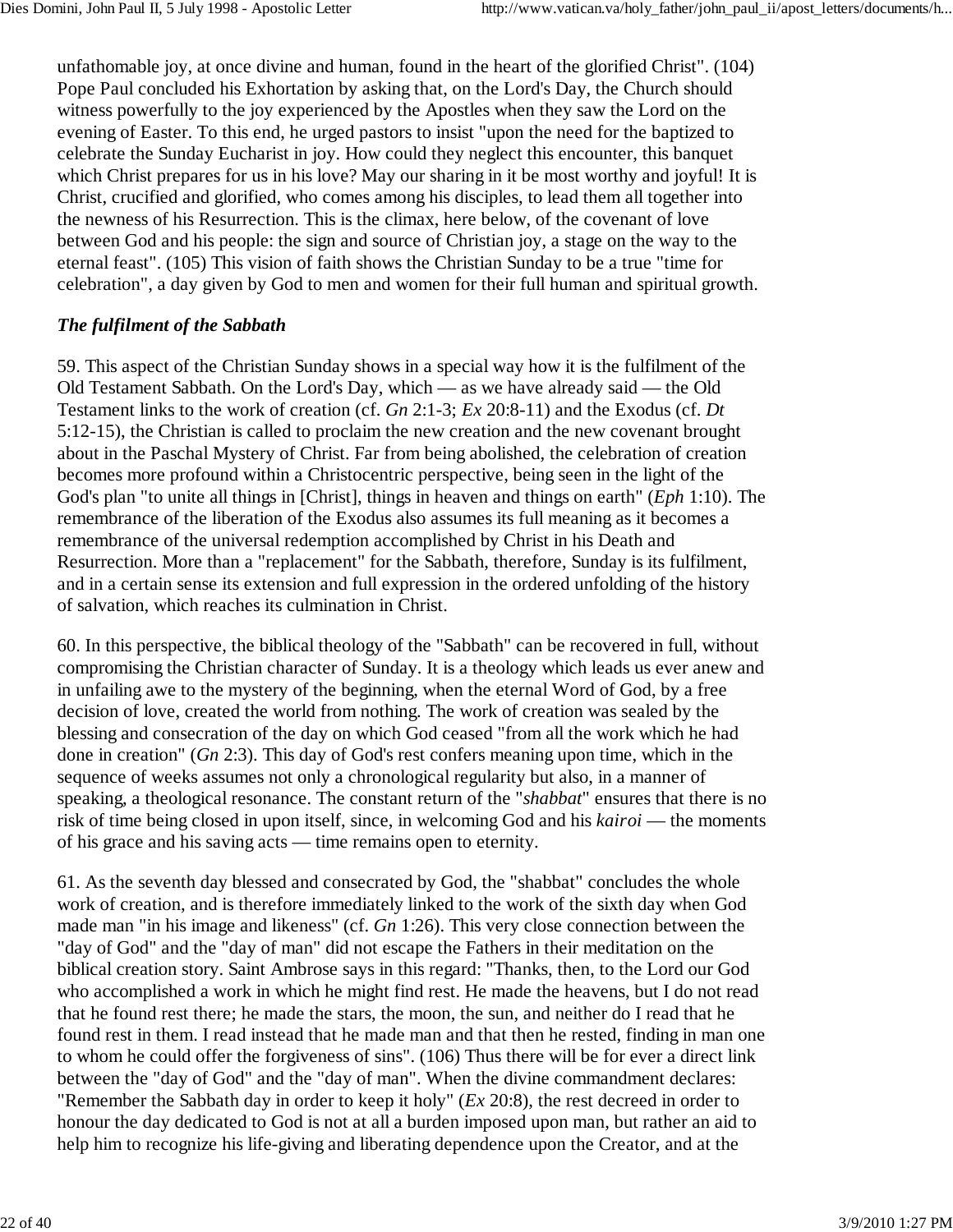same time his calling to cooperate in the Creator's work and to receive his grace. In honouring God's "rest", man fully discovers himself, and thus the Lord's Day bears the profound imprint of God's blessing (cf. *Gn* 2:3), by virtue of which, we might say, it is endowed in a way similar to the animals and to man himself, with a kind of "fruitfulness" (cf. *Gn* 1:22, 28). This "fruitfulness" is apparent above all in filling and, in a certain sense, "multiplying" time itself, deepening in men and women the joy of living and the desire to foster and communicate life.

62. It is the duty of Christians therefore to remember that, although the practices of the Jewish Sabbath are gone, surpassed as they are by the "fulfilment" which Sunday brings, the underlying reasons for keeping "the Lord's Day" holy — inscribed solemnly in the Ten Commandments — remain valid, though they need to be reinterpreted in the light of the theology and spirituality of Sunday: "Remember the Sabbath day to keep it holy, as the Lord your God commanded you. Six days you shall labour, and do all your work; but the seventh day is a Sabbath to the Lord your God. Then you shall do no work, you, or your son, or your daughter, or your servant, or your maid, or your ox, or your ass, or any of your beasts, or the foreigner within your gates, that your servant and maid may rest as well as you. You shall remember that you were a servant in the land of Egypt, and the Lord your God brought you out from there with a mighty hand and an outstretched arm. Therefore the Lord your God commanded that you keep the Sabbath day" (*Dt* 5:12-15). Here the Sabbath observance is closely linked with the liberation which God accomplished for his people.

63. Christ came to accomplish a new "exodus", to restore freedom to the oppressed. He performed many healings on the Sabbath (cf. *Mt* 12:9-14 and parallels), certainly not to violate the Lord's Day, but to reveal its full meaning: "The Sabbath was made for man, not man for the Sabbath" (*Mk* 2:27). Opposing the excessively legalistic interpretation of some of his contemporaries, and developing the true meaning of the biblical Sabbath, Jesus, as "Lord of the Sabbath" (*Mk* 2:28), restores to the Sabbath observance its liberating character, carefully safeguarding the rights of God and the rights of man. This is why Christians, called as they are to proclaim the liberation won by the blood of Christ, felt that they had the authority to transfer the meaning of the Sabbath to the day of the Resurrection. The Passover of Christ has in fact liberated man from a slavery more radical than any weighing upon an oppressed people — the slavery of sin, which alienates man from God, and alienates man from himself and from others, constantly sowing within history the seeds of evil and violence.

# *The day of rest*

64. For several centuries, Christians observed Sunday simply as a day of worship, without being able to give it the specific meaning of Sabbath rest. Only in the fourth century did the civil law of the Roman Empire recognize the weekly recurrence, determining that on "the day of the sun" the judges, the people of the cities and the various trade corporations would not work. (107) Christians rejoiced to see thus removed the obstacles which until then had sometimes made observance of the Lord's Day heroic. They could now devote themselves to prayer in common without hindrance. (108)

It would therefore be wrong to see in this legislation of the rhythm of the week a mere historical circumstance with no special significance for the Church and which she could simply set aside. Even after the fall of the Empire, the Councils did not cease to insist upon the arrangements regarding Sunday rest. In countries where Christians are in the minority and where the festive days of the calendar do not coincide with Sunday, it is still Sunday which remains the Lord's Day, the day on which the faithful come together for the Eucharistic assembly. But this involves real sacrifices. For Christians it is not normal that Sunday, the day of joyful celebration, should not also be a day of rest, and it is difficult for them to keep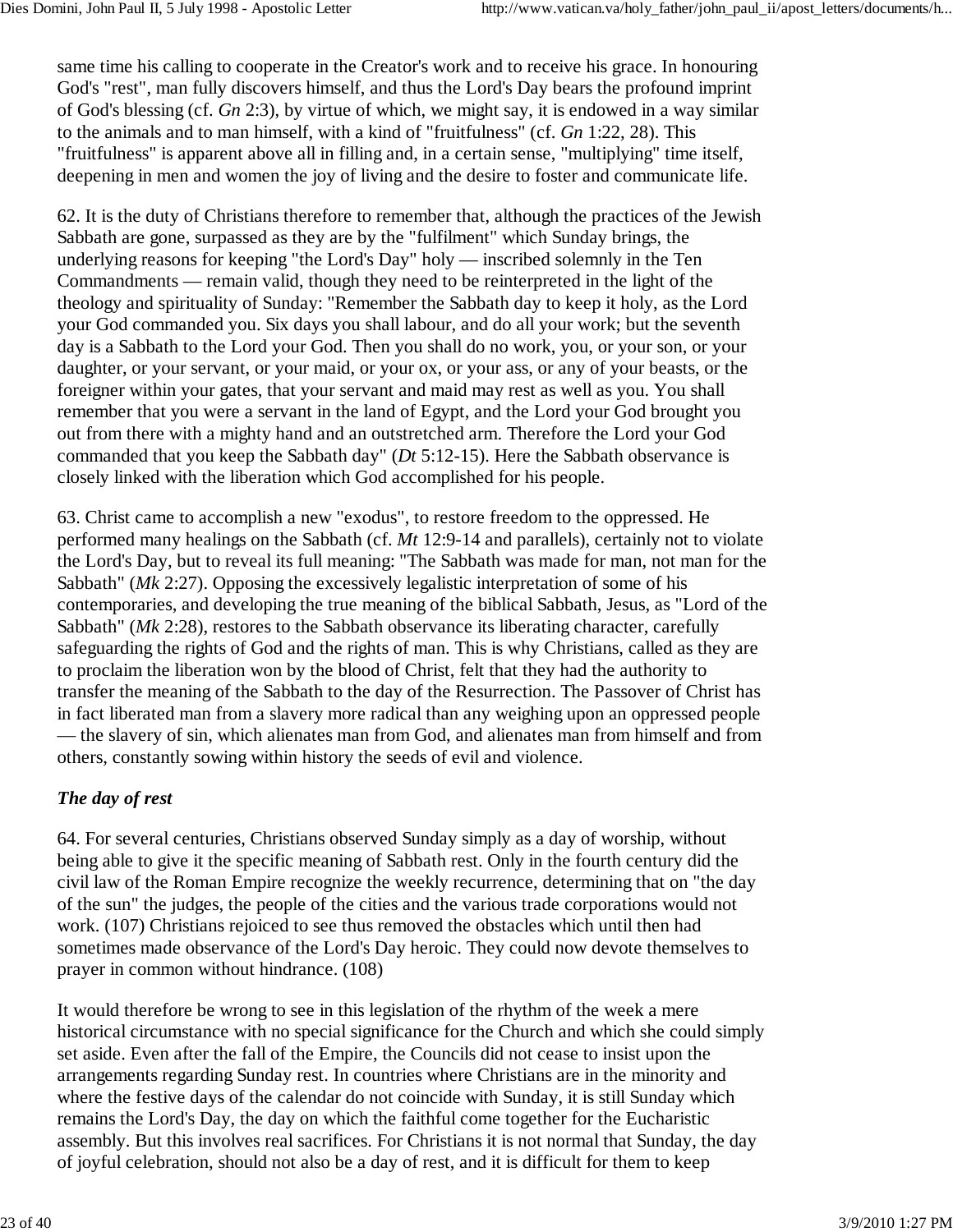Sunday holy if they do not have enough free time.

65. By contrast, the link between the Lord's Day and the day of rest in civil society has a meaning and importance which go beyond the distinctly Christian point of view. The alternation between work and rest, built into human nature, is willed by God himself, as appears in the creation story in the Book of Genesis (cf. 2:2-3; *Ex* 20:8-11): rest is something "sacred", because it is man's way of withdrawing from the sometimes excessively demanding cycle of earthly tasks in order to renew his awareness that everything is the work of God. There is a risk that the prodigious power over creation which God gives to man can lead him to forget that God is the Creator upon whom everything depends. It is all the more urgent to recognize this dependence in our own time, when science and technology have so incredibly increased the power which man exercises through his work.

66. Finally, it should not be forgotten that even in our own day work is very oppressive for many people, either because of miserable working conditions and long hours — especially in the poorer regions of the world — or because of the persistence in economically more developed societies of too many cases of injustice and exploitation of man by man. When, through the centuries, she has made laws concerning Sunday rest, (109) the Church has had in mind above all the work of servants and workers, certainly not because this work was any less worthy when compared to the spiritual requirements of Sunday observance, but rather because it needed greater regulation to lighten its burden and thus enable everyone to keep the Lord's Day holy. In this matter, my predecessor Pope Leo XIII in his Encyclical *Rerum Novarum* spoke of Sunday rest as a worker's right which the State must guarantee. (110)

In our own historical context there remains the obligation to ensure that everyone can enjoy the freedom, rest and relaxation which human dignity requires, together with the associated religious, family, cultural and interpersonal needs which are difficult to meet if there is no guarantee of at least one day of the week on which people can *both* rest and celebrate. Naturally, this right of workers to rest presupposes their right to work and, as we reflect on the question of the Christian understanding of Sunday, we cannot but recall with a deep sense of solidarity the hardship of countless men and women who, because of the lack of jobs, are forced to remain inactive on workdays as well.

67. Through Sunday rest, daily concerns and tasks can find their proper perspective: the material things about which we worry give way to spiritual values; in a moment of encounter and less pressured exchange, we see the true face of the people with whom we live. Even the beauties of nature — too often marred by the desire to exploit, which turns against man himself — can be rediscovered and enjoyed to the full. As the day on which man is at peace with God, with himself and with others, Sunday becomes a moment when people can look anew upon the wonders of nature, allowing themselves to be caught up in that marvellous and mysterious harmony which, in the words of Saint Ambrose, weds the many elements of the cosmos in a "bond of communion and peace" by "an inviolable law of concord and love". (111) Men and women then come to a deeper sense, as the Apostle says, that "everything created by God is good and nothing is to be rejected if it is received with thanksgiving, for then it is consecrated by the word of God and prayer" (*1 Tim* 4:4-5). If after six days of work reduced in fact to five for many people — people look for time to relax and to pay more attention to other aspects of their lives, this corresponds to an authentic need which is in full harmony with the vision of the Gospel message. Believers are therefore called to satisfy this need in a way consistent with the manifestation of their personal and community faith, as expressed in the celebration and sanctification of the Lord's Day.

Therefore, also in the particular circumstances of our own time, Christians will naturally strive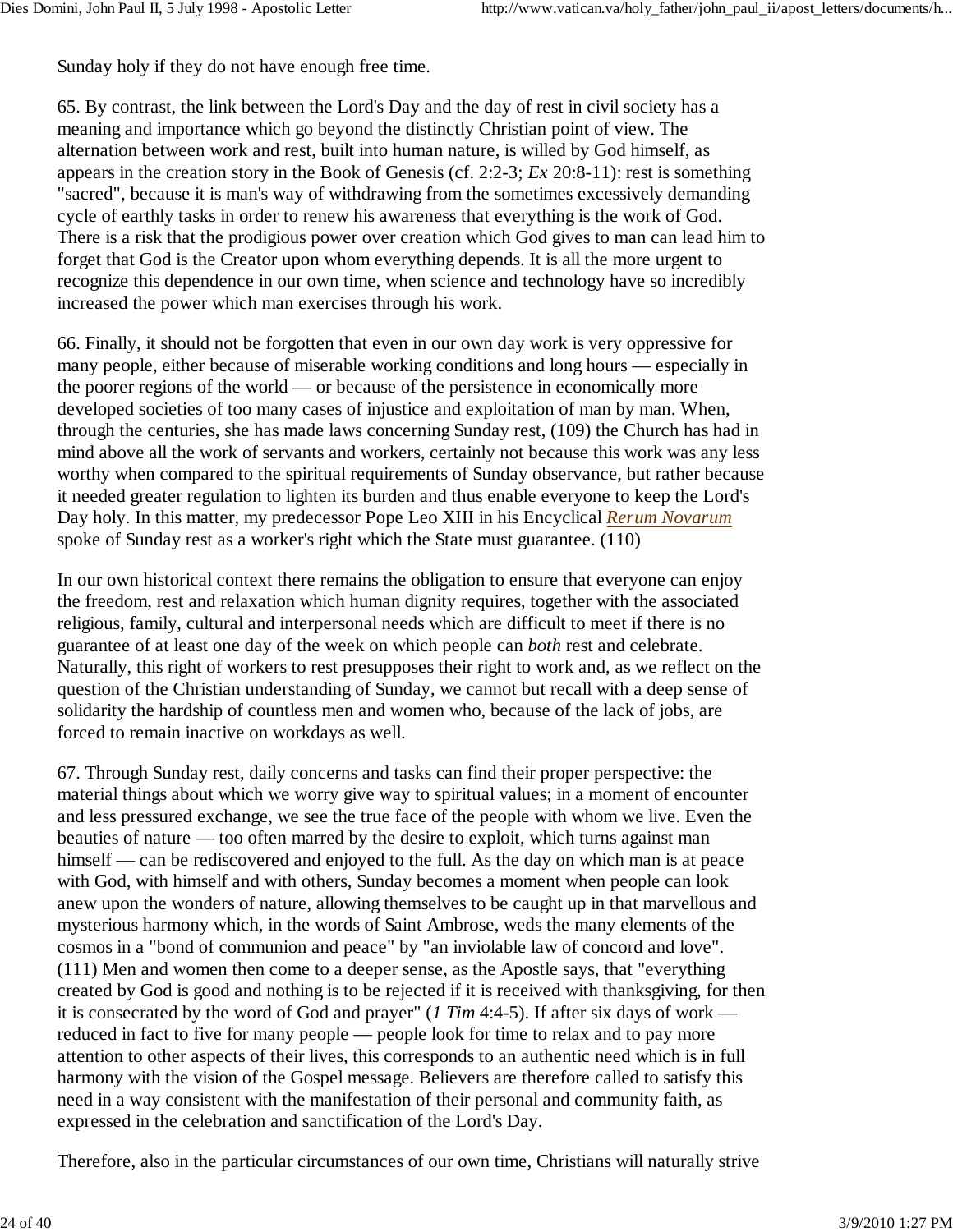to ensure that civil legislation respects their duty to keep Sunday holy. In any case, they are obliged in conscience to arrange their Sunday rest in a way which allows them to take part in the Eucharist, refraining from work and activities which are incompatible with the sanctification of the Lord's Day, with its characteristic joy and necessary rest for spirit and body. (112)

68. In order that rest may not degenerate into emptiness or boredom, it must offer spiritual enrichment, greater freedom, opportunities for contemplation and fraternal communion. Therefore, among the forms of culture and entertainment which society offers, the faithful should choose those which are most in keeping with a life lived in obedience to the precepts of the Gospel. Sunday rest then becomes "prophetic", affirming not only the absolute primacy of God, but also the primacy and dignity of the person with respect to the demands of social and economic life, and anticipating in a certain sense the "new heavens" and the "new earth", in which liberation from slavery to needs will be final and complete. In short, the Lord's Day thus becomes in the truest sense *the day of man* as well.

## *A day of solidarity*

69. Sunday should also give the faithful an opportunity to devote themselves to works of mercy, charity and apostolate. To experience the joy of the Risen Lord deep within is to share fully the love which pulses in his heart: there is no joy without love! Jesus himself explains this, linking the "new commandment" with the gift of joy: "If you keep my commandments, you will remain in my love, just as I have kept the Father's commandments and remain in his love. I have told you this that my own joy may be in you and your joy may be complete. This is my commandment: that you love one another as I have loved you" (*Jn* 15:10-12).

The Sunday Eucharist, therefore, not only does not absolve the faithful from the duties of charity, but on the contrary commits them even more "to all the works of charity, of mercy, of apostolic outreach, by means of which it is seen that the faithful of Christ are not of this world and yet are the light of the world, giving glory to the Father in the presence of men". (113)

70. Ever since Apostolic times, the Sunday gathering has in fact been for Christians a moment of fraternal sharing with the very poor. "On the first day of the week, each of you is to put aside and save whatever extra you earn" (*1 Cor* 16:2), says Saint Paul referring to the collection organized for the poor Churches of Judaea. In the Sunday Eucharist, the believing heart opens wide to embrace all aspects of the Church. But the full range of the apostolic summons needs to be accepted: far from trying to create a narrow "gift" mentality, Paul calls rather for a demanding *culture of sharing*, to be lived not only among the members of the community itself but also in society as a whole. (114) More than ever, we need to listen once again to the stern warning which Paul addresses to the community at Corinth, guilty of having humiliated the poor in the fraternal *agape* which accompanied "the Lord's Supper": "When you meet together, it is not the Lord's Supper that you eat. For in eating, each one goes ahead with his own meal, and one is hungry and another is drunk. What! Do you not have houses to eat and drink in? Or do you despise the Church of God and humiliate those who have nothing?" (*1 Cor* 11:20-22). James is equally forceful in what he writes: "If a man with gold rings and in fine clothing comes into your assembly and a poor man in shabby clothing also comes in, and you pay attention to the one who wears the fine clothing and say, 'Take a seat here, please', while you say to the poor man, 'Stand there', or, 'Sit at my feet', have you not made distinctions among yourselves, and become judges with evil thoughts?" (2:2-4).

71. The teachings of the Apostles struck a sympathetic chord from the earliest centuries, and evoked strong echoes in the preaching of the Fathers of the Church. Saint Ambrose addressed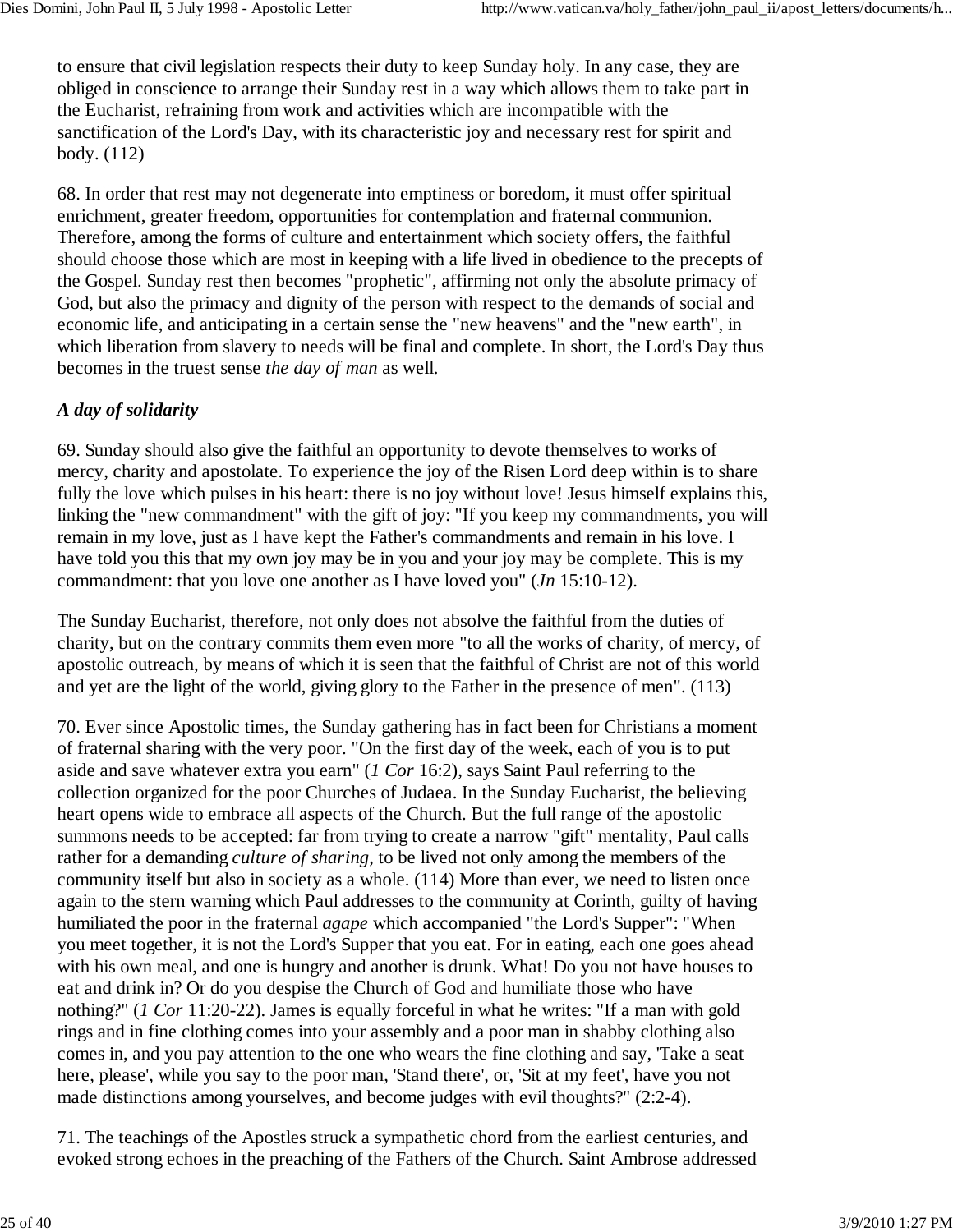words of fire to the rich who presumed to fulfil their religious obligations by attending church without sharing their goods with the poor, and who perhaps even exploited them: "You who are rich, do you hear what the Lord God says? Yet you come into church not to give to the poor but to take instead". (115) Saint John Chrysostom is no less demanding: "Do you wish to honour the body of Christ? Do not ignore him when he is naked. Do not pay him homage in the temple clad in silk only then to neglect him outside where he suffers cold and nakedness. He who said: 'This is my body' is the same One who said: 'You saw me hungry and you gave me no food', and 'Whatever you did to the least of my brothers you did also to me' ... What good is it if the Eucharistic table is overloaded with golden chalices, when he is dying of hunger? Start by satisfying his hunger, and then with what is left you may adorn the altar as well". (116)

These words effectively remind the Christian community of the duty to make the Eucharist the place where fraternity becomes practical solidarity, where the last are the first in the minds and attentions of the brethren, where Christ himself — through the generous gifts from the rich to the very poor — may somehow prolong in time the miracle of the multiplication of the loaves. (117)

72. The Eucharist is an event and programme of true brotherhood. From the Sunday Mass there flows a tide of charity destined to spread into the whole life of the faithful, beginning by inspiring the very way in which they live the rest of Sunday. If Sunday is a day of joy, Christians should declare by their actual behaviour that we cannot be happy "on our own". They look around to find people who may need their help. It may be that in their neighbourhood or among those they know there are sick people, elderly people, children or immigrants who precisely on Sundays feel more keenly their isolation, needs and suffering. It is true that commitment to these people cannot be restricted to occasional Sunday gestures. But presuming a wider sense of commitment, why not make the Lord's Day a more intense time of sharing, encouraging all the inventiveness of which Christian charity is capable? Inviting to a meal people who are alone, visiting the sick, providing food for needy families, spending a few hours in voluntary work and acts of solidarity: these would certainly be ways of bringing into people's lives the love of Christ received at the Eucharistic table.

73. Lived in this way, not only the Sunday Eucharist but the whole of Sunday becomes a great school of charity, justice and peace. The presence of the Risen Lord in the midst of his people becomes an undertaking of solidarity, a compelling force for inner renewal, an inspiration to change the structures of sin in which individuals, communities and at times entire peoples are entangled. Far from being an escape, the Christian Sunday is a "prophecy" inscribed on time itself, a prophecy obliging the faithful to follow in the footsteps of the One who came "to preach good news to the poor, to proclaim release to captives and new sight to the blind, to set at liberty those who are oppressed, and to proclaim the acceptable year of the Lord" (*Lk* 4:18-19). In the Sunday commemoration of Easter, believers learn from Christ, and remembering his promise: "I leave you peace, my peace I give you" (*Jn* 14:27), they become in their turn *builders of peace*.

## CHAPTER V

## *DIES DIERUM*

**Sunday: the Primordial Feast, Revealing the Meaning of Time**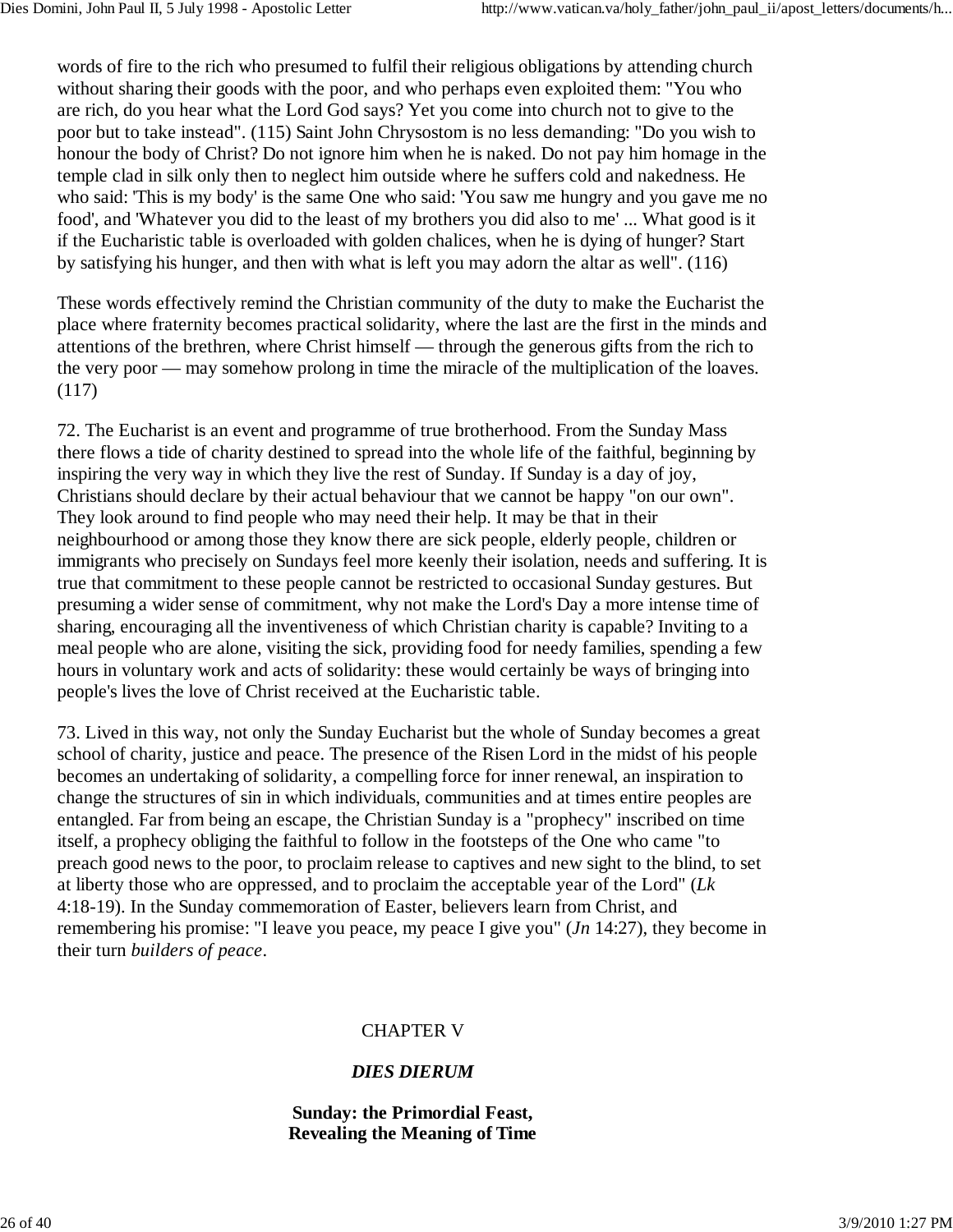# *Christ the Alpha and Omega of time*

74. "In Christianity time has a fundamental importance. Within the dimension of time the world was created; within it the history of salvation unfolds, finding its culmination in the 'fullness of time' of the Incarnation, and its goal in the glorious return of the Son of God at the end of time. In Jesus Christ, the Word made flesh, time becomes a dimension of God, who is himself eternal". (118)

In the light of the New Testament, the years of Christ's earthly life truly constitute the *centre of time*; this centre reaches its apex in the Resurrection. It is true that Jesus is God made man from the very moment of his conception in the womb of the Blessed Virgin, but only in the Resurrection is his humanity wholly transfigured and glorified, thus revealing the fullness of his divine identity and glory. In his speech in the synagogue at Antioch in Pisidia (cf. *Acts* 13:33), Paul applies the words of Psalm 2 to the Resurrection of Christ: "You are my Son, this day I have begotten you" (v. 7). It is precisely for this reason that, in celebrating the Easter Vigil, the Church acclaims the Risen Christ as "the Beginning and End, the Alpha and Omega". These are the words spoken by the celebrant as he prepares the Paschal candle, which bears the number of the current year. These words clearly attest that "Christ is the Lord of time; he is its beginning and its end; every year, every day and every moment are embraced by his Incarnation and Resurrection, and thus become part of the 'fullness of time'". (119)

75. Since Sunday is the weekly Easter, recalling and making present the day upon which Christ rose from the dead, it is also the day which reveals the meaning of time. It has nothing in common with the cosmic cycles according to which natural religion and human culture tend to impose a structure on time, succumbing perhaps to the myth of eternal return. The Christian Sunday is wholly other! Springing from the Resurrection, it cuts through human time, the months, the years, the centuries, like a directional arrow which points them towards their target: Christ's Second Coming. Sunday foreshadows the last day, the day of the *Parousia*, which in a way is already anticipated by Christ's glory in the event of the Resurrection.

In fact, everything that will happen until the end of the world will be no more than an extension and unfolding of what happened on the day when the battered body of the Crucified Lord was raised by the power of the Spirit and became in turn the wellspring of the Spirit for all humanity. Christians know that there is no need to wait for another time of salvation, since, however long the world may last, they are already living in *the last times*. Not only the Church, but the cosmos itself and history are ceaselessly ruled and governed by the glorified Christ. It is this life-force which propels creation, "groaning in birth-pangs until now" (*Rom* 8:22), towards the goal of its full redemption. Mankind can have only a faint intuition of this process, but Christians have the key and the certainty. Keeping Sunday holy is the important witness which they are called to bear, so that every stage of human history will be upheld by hope.

#### *Sunday in the Liturgical Year*

76. With its weekly recurrence, the Lord's Day is rooted in the most ancient tradition of the Church and is vitally important for the Christian. But there was another rhythm which soon established itself: *the annual liturgical cycle*. Human psychology in fact desires the celebration of anniversaries, associating the return of dates and seasons with the remembrance of past events. When these events are decisive in the life of a people, their celebration generally creates a festive atmosphere which breaks the monotony of daily routine.

Now, by God's design, the great saving events upon which the Church's life is founded were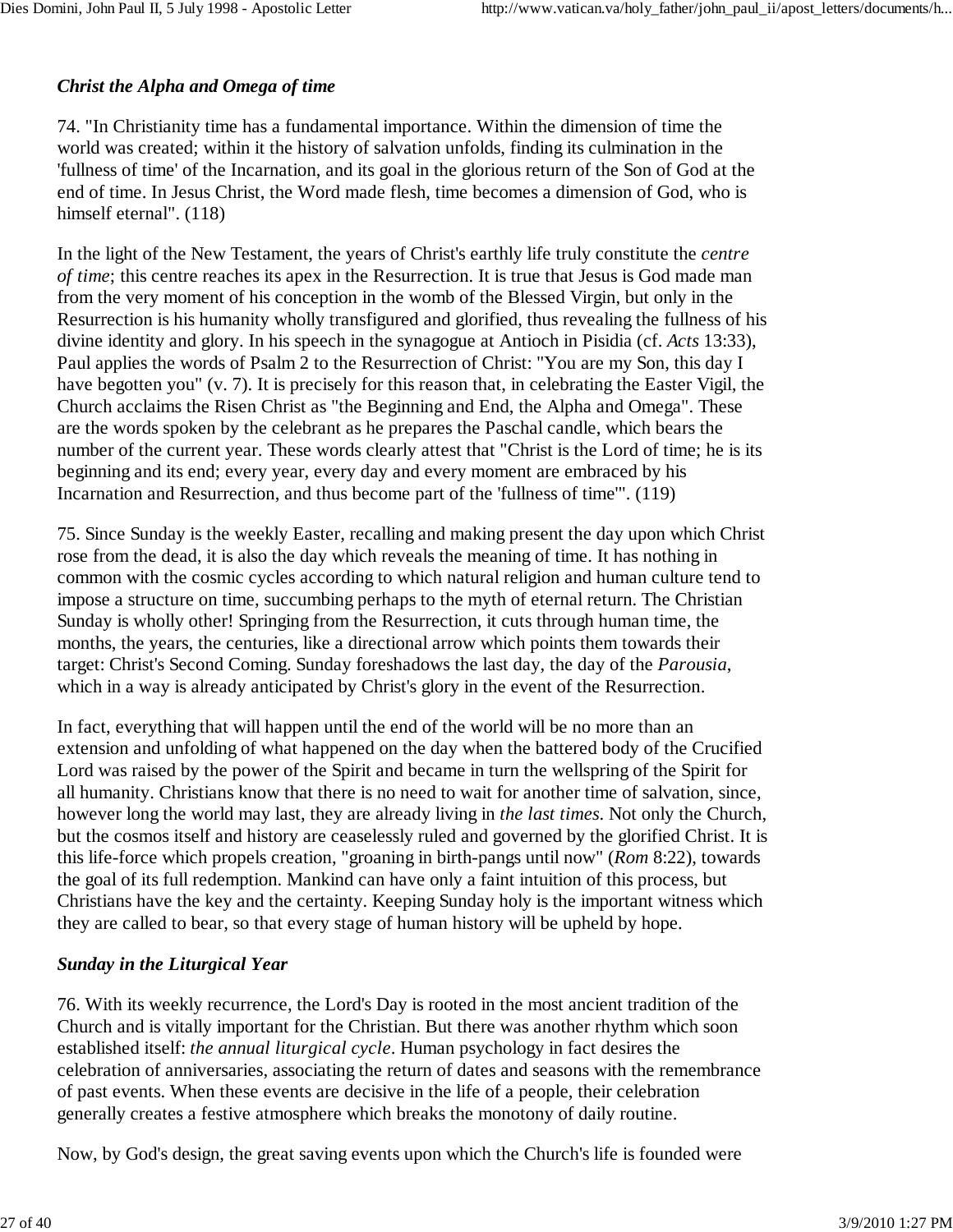closely linked to the annual Jewish feasts of Passover and Pentecost, and were prophetically foreshadowed in them. Since the second century, the annual celebration of Easter by Christians — having been added to the weekly Easter celebration — allowed a more ample meditation on the mystery of Christ crucified and risen. Preceded by a preparatory fast, celebrated in the course of a long vigil, extended into the fifty days leading to Pentecost, the feast of Easter — "solemnity of solemnities" — became the day *par excellence* for the initiation of catechumens. Through baptism they die to sin and rise to a new life because Jesus "was put to death for our sins and raised for our justification" (*Rom* 4:25; cf. 6:3-11). Intimately connected to the Paschal Mystery, the Solemnity of Pentecost takes on special importance, celebrating as it does the coming of the Holy Spirit upon the Apostles gathered with Mary and inaugurating the mission to all peoples. (120)

77. A similar commemorative logic guided the arrangement of the entire Liturgical Year. As the Second Vatican Council recalls, the Church wished to extend throughout the year "the entire mystery of Christ, from the Incarnation and Nativity to the Ascension, to the day of Pentecost and to the waiting in blessed hope for the return of the Lord. Remembering in this way the mysteries of redemption, the Church opens to the faithful the treasury of the Lord's power and merits, making them present in some sense to all times, so that the faithful may approach them and be filled by them with the grace of salvation". (121)

After Easter and Pentecost, the most solemn celebration is undoubtedly the Nativity of the Lord, when Christians ponder the mystery of the Incarnation and contemplate the Word of God who deigns to assume our humanity in order to give us a share in his divinity.

78. Likewise, "in celebrating this annual cycle of the mysteries of Christ, the holy Church venerates with special love the Blessed Virgin Mary, Mother of God, united forever with the saving work of her Son". (122) In a similar way, by inserting into the annual cycle the commemoration of the martyrs and other saints on the occasion of their anniversaries, "the Church proclaims the Easter mystery of the saints who suffered with Christ and with him are now glorified". (123) When celebrated in the true spirit of the liturgy, the commemoration of the saints does not obscure the centrality of Christ, but on the contrary extols it, demonstrating as it does the power of the redemption wrought by him. As Saint Paulinus of Nola sings, "all things pass, but the glory of the saints endures in Christ, who renews all things, while he himself remains unchanged". (124) The intrinsic relationship between the glory of the saints and that of Christ is built into the very arrangement of the Liturgical Year, and is expressed most eloquently in the fundamental and sovereign character of Sunday as the Lord's Day. Following the seasons of the Liturgical Year in the Sunday observance which structures it from beginning to end, the ecclesial and spiritual commitment of Christians comes to be profoundly anchored in Christ, in whom believers find their reason for living and from whom they draw sustenance and inspiration.

79. Sunday emerges therefore as the natural model for understanding and celebrating these feast-days of the Liturgical Year, which are of such value for the Christian life that the Church has chosen to emphasize their importance by making it obligatory for the faithful to attend Mass and to observe a time of rest, even though these feast-days may fall on variable days of the week. (125) Their number has been changed from time to time, taking into account social and economic conditions, as also how firmly they are established in tradition, and how well they are supported by civil legislation. (126)

The present canonical and liturgical provisions allow each Episcopal Conference, because of particular circumstances in one country or another, to reduce the list of Holy Days of obligation. Any decision in this regard needs to receive the special approval of the Apostolic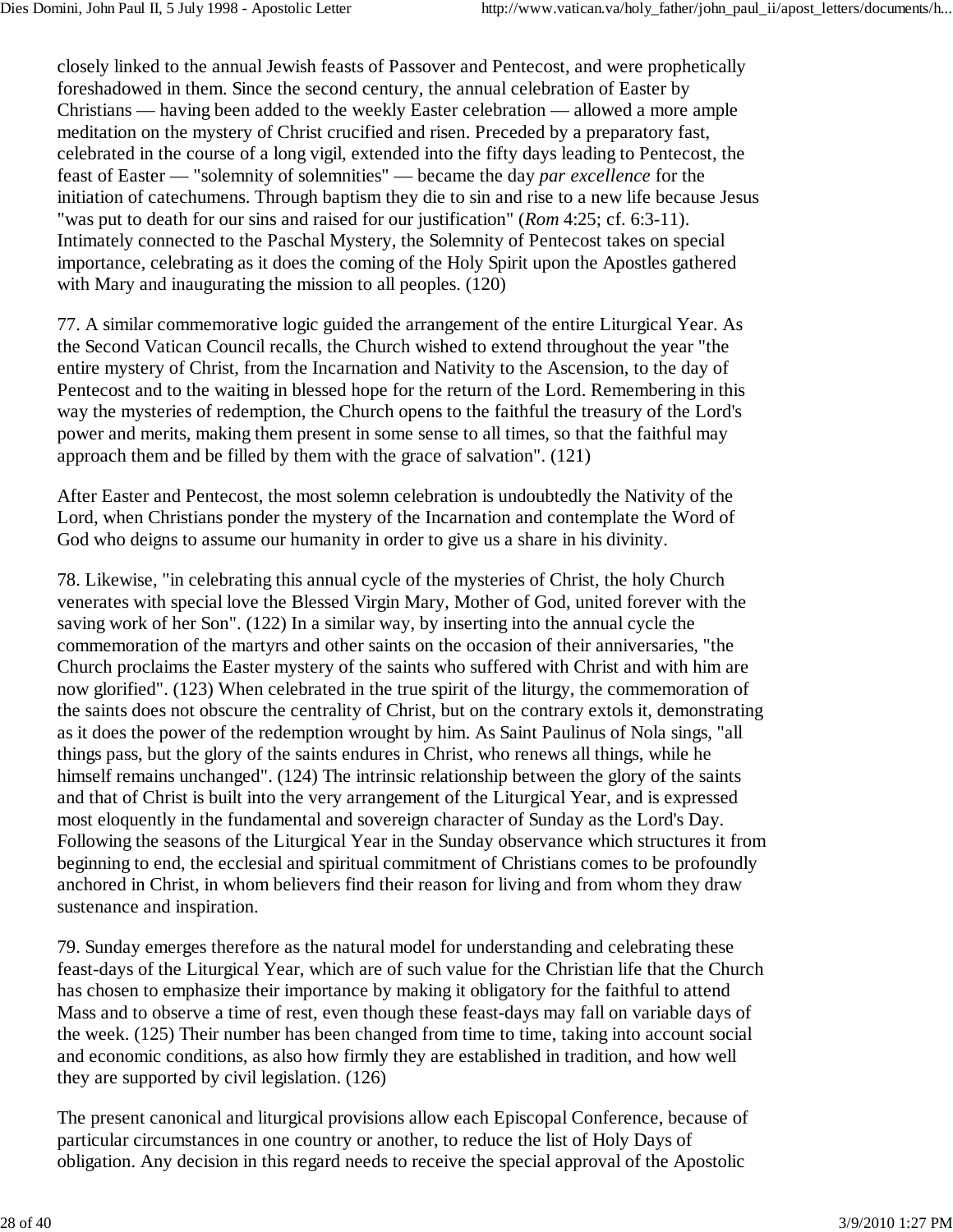See, (127) and in such cases the celebration of a mystery of the Lord, such as the Epiphany, the Ascension or the Solemnity of the Body and Blood of Christ, must be transferred to Sunday, in accordance with liturgical norms, so that the faithful are not denied the chance to meditate upon the mystery. (128) Pastors should also take care to encourage the faithful to attend Mass on other important feast-days celebrated during the week. (129)

80. There is a need for special pastoral attention to the many situations where there is a risk that the popular and cultural traditions of a region may intrude upon the celebration of Sundays and other liturgical feast-days, mingling the spirit of genuine Christian faith with elements which are foreign to it and may distort it. In such cases, catechesis and well-chosen pastoral initiatives need to clarify these situations, eliminating all that is incompatible with the Gospel of Christ. At the same time, it should not be forgotten that these traditions — and, by analogy, some recent cultural initiatives in civil society — often embody values which are not difficult to integrate with the demands of faith. It rests with the discernment of Pastors to preserve the genuine values found in the culture of a particular social context and especially in popular piety, so that liturgical celebration — above all on Sundays and holy days — does not suffer but rather may actually benefit. (130)

## **CONCLUSION**

81. The spiritual and pastoral riches of Sunday, as it has been handed on to us by tradition, are truly great. When its significance and implications are understood in their entirety, Sunday in a way becomes a synthesis of the Christian life and a condition for living it well. It is clear therefore why the observance of the Lord's Day is so close to the Church's heart, and why in the Church's discipline it remains a real obligation. Yet more than as a precept, the observance should be seen as a need rising from the depths of Christian life. It is crucially important that all the faithful should be convinced that they cannot live their faith or share fully in the life of the Christian community unless they take part regularly in the Sunday Eucharistic assembly. The Eucharist is the full realization of the worship which humanity owes to God, and it cannot be compared to any other religious experience. A particularly efficacious expression of this is the Sunday gathering of the entire community, obedient to the voice of the Risen Lord who calls the faithful together to give them the light of his word and the nourishment of his Body as the perennial sacramental wellspring of redemption. The grace flowing from this wellspring renews mankind, life and history.

82. It is with this strong conviction of faith, and with awareness of the heritage of human values which the observance of Sunday entails, that Christians today must face the enticements of a culture which has accepted the benefits of rest and free time, but which often uses them frivolously and is at times attracted by morally questionable forms of entertainment. Certainly, Christians are no different from other people in enjoying the weekly day of rest; but at the same time they are keenly aware of the uniqueness and originality of Sunday, the day on which they are called to celebrate their salvation and the salvation of all humanity. Sunday is the day of joy and the day of rest precisely because it is "the Lord's Day", the day of the Risen Lord.

83. Understood and lived in this fashion, Sunday in a way becomes the soul of the other days, and in this sense we can recall the insight of Origen that the perfect Christian "is always in the Lord's Day, and is always celebrating Sunday". (131) Sunday is a true school, an enduring programme of Church pedagogy — an irreplaceable pedagogy, especially with social conditions now marked more and more by a fragmentation and cultural pluralism which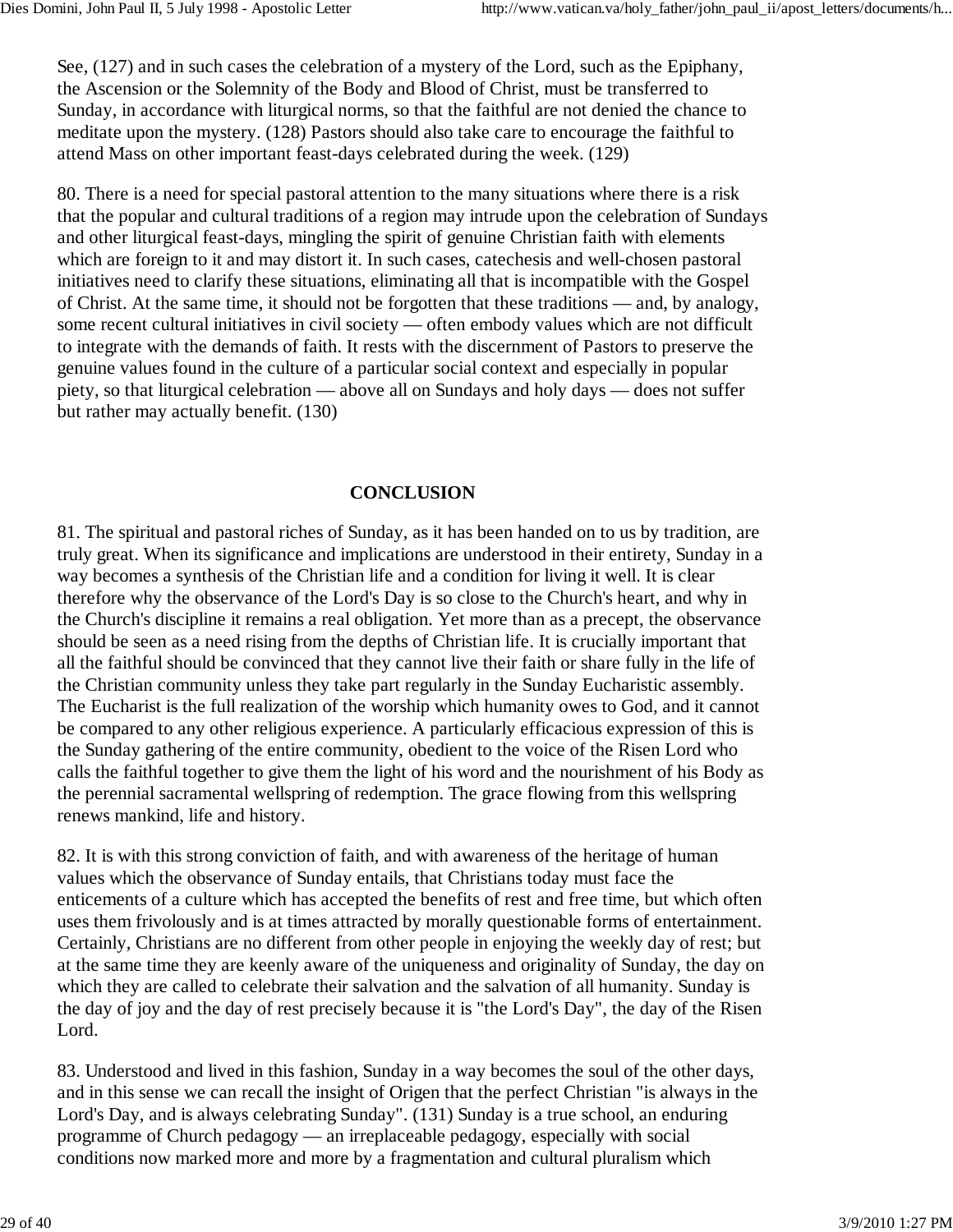constantly test the faithfulness of individual Christians to the practical demands of their faith. In many parts of the world, we see a "diaspora" Christianity, which is put to the test because the scattered disciples of Christ can no longer easily maintain contact with one another, and lack the support of the structures and traditions proper to Christian culture. In a situation of such difficulty, the opportunity to come together on Sundays with fellow believers, exchanging gifts of brother- hood, is an indispensable help.

84. Sustaining Christian life as it does, Sunday has the additional value of being a testimony and a proclamation. As a day of prayer, communion and joy, Sunday resounds throughout society, emanating vital energies and reasons for hope. Sunday is the proclamation that time, in which he who is the Risen Lord of history makes his home, is not the grave of our illusions but the cradle of an ever new future, an opportunity given to us to turn the fleeting moments of this life into seeds of eternity. Sunday is an invitation to look ahead; it is the day on which the Christian community cries out to Christ, "*Marana tha*: Come, O Lord!" (*1 Cor* 16:22). With this cry of hope and expectation, the Church is the companion and support of human hope. From Sunday to Sunday, enlightened by Christ, she goes forward towards the unending Sunday of the heavenly Jerusalem, which "has no need of the sun or moon to shine upon it, for the glory of God is its light and its lamp is the Lamb" (*Rev* 21:23).

85. As she strains towards her goal, the Church is sustained and enlivened by the Spirit. It is he who awakens memory and makes present for every generation of believers the event of the Resurrection. He is the inward gift uniting us to the Risen Lord and to our brothers and sisters in the intimacy of a single body, reviving our faith, filling our hearts with charity and renewing our hope. The Spirit is unfailingly present to every one of the Church's days, appearing unpredictably and lavishly with the wealth of his gifts. But it is in the Sunday gathering for the weekly celebration of Easter that the Church listens to the Spirit in a special way and reaches out with him to Christ in the ardent desire that he return in glory: "The Spirit and the Bride say, 'Come!'" (*Rev* 22:17). Precisely in consideration of the role of the Spirit, I have wished that this exhortation aimed at rediscovering the meaning of Sunday should appear in this year which, in the immediate preparation for the Jubilee, is dedicated to the Holy Spirit.

86. I entrust this Apostolic Letter to the intercession of the Blessed Virgin, that it may be received and put into practice by the Christian community. Without in any way detracting from the centrality of Christ and his Spirit, Mary is always present in the Church's Sunday. It is the mystery of Christ itself which demands this: indeed, how could she who is *Mater Domini* and *Mater Ecclesiae* fail to be uniquely present on the day which is both *dies Domini* and *dies Ecclesiae*?

As they listen to the word proclaimed in the Sunday assembly, the faithful look to the Virgin Mary, learning from her to keep it and ponder it in their hearts (cf. *Lk* 2:19). With Mary, they learn to stand at the foot of the Cross, offering to the Father the sacrifice of Christ and joining to it the offering of their own lives. With Mary, they experience the joy of the Resurrection, making their own the words of the Magnificat which extol the inexhaustible gift of divine mercy in the inexorable flow of time: "His mercy is from age to age upon those who fear him" (*Lk* 1:50). From Sunday to Sunday, the pilgrim people follow in the footsteps of Mary, and her maternal intercession gives special power and fervour to the prayer which rises from the Church to the Most Holy Trinity.

87. Dear Brothers and Sisters, the imminence of the Jubilee invites us to a deeper spiritual and pastoral commitment. Indeed, this is its true purpose. In the Jubilee year, much will be done to give it the particular stamp demanded by the ending of the Second Millennium and the beginning of the Third since the Incarnation of the Word of God. But this year and this special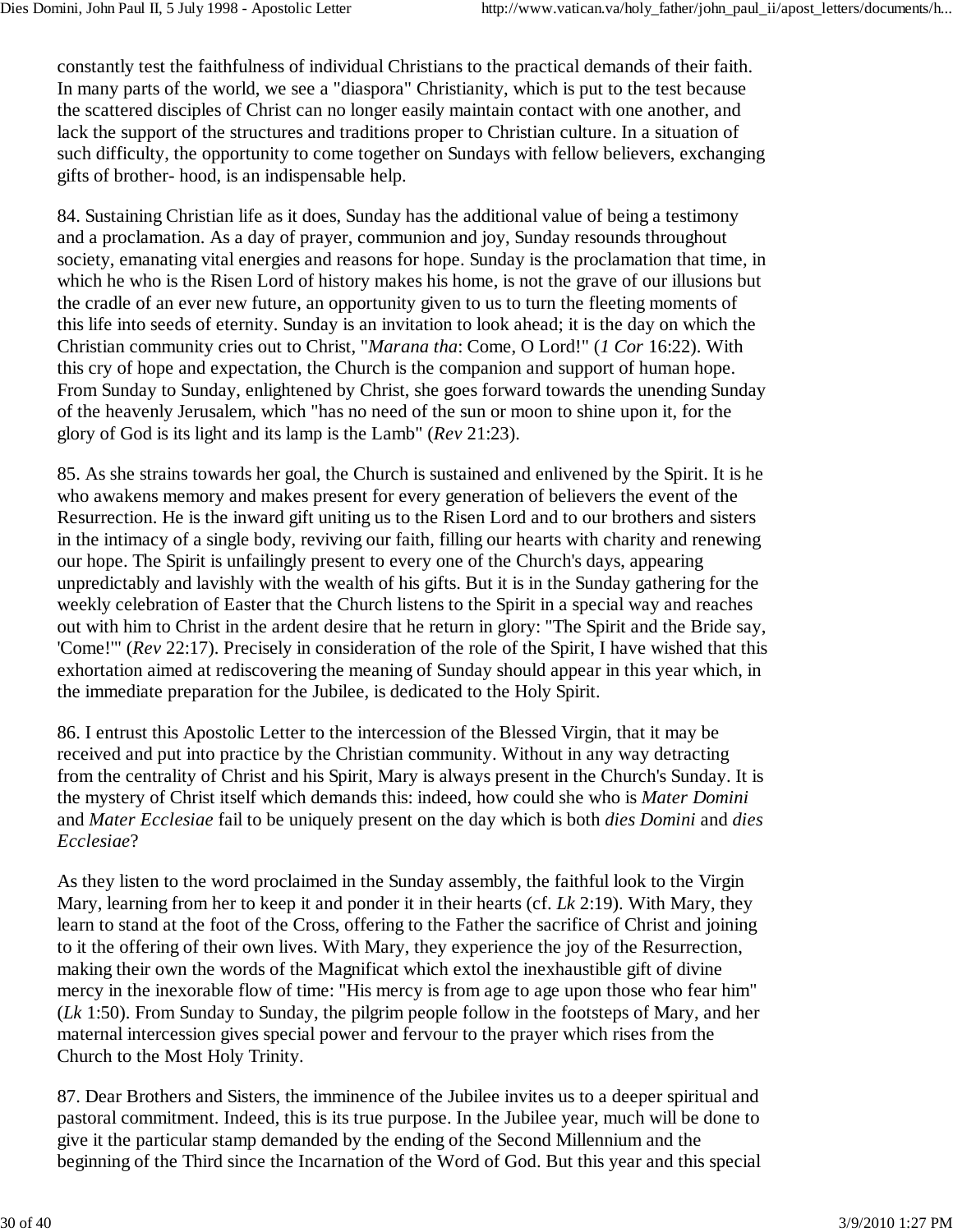time will pass, as we look to other jubilees and other solemn events. As the weekly "solemnity", however, Sunday will continue to shape the time of the Church's pilgrimage, until that Sunday which will know no evening.

Therefore, dear Brother Bishops and Priests, I urge you to work tirelessly with the faithful to ensure that the value of this sacred day is understood and lived ever more deeply. This will bear rich fruit in Christian communities, and will not fail to have a positive influence on civil society as a whole.

In coming to know the Church, which every Sunday joyfully celebrates the mystery from which she draws her life, may the men and women of the Third Millennium come to know the Risen Christ. And constantly renewed by the weekly commemoration of Easter, may Christ's disciples be ever more credible in proclaiming the Gospel of salvation and ever more effective in building the civilization of love.

My blessing to you all!

*From the Vatican, on 31 May, the Solemnity of Pentecost, in the year 1998, the twentieth of my Pontificate.*

# **INDEX**

Introduction

Chapter I **DIES DOMINI** The Celebration of the Creator's Work

"Through him all things were made" (*Jn* 1:3)

"In the beginning, God created the heavens and the earth" (*Gn* 1:1)

"*Shabbat*": the Creator's joyful rest

"God blessed the seventh day and made it holy" (*Gn* 2:3)

"To keep holy" by "remembering"

From the Sabbath to Sunday

#### Chapter II **DIES CHRISTI**

The Day of the Risen Lord and of the Gift of the Holy Spirit

The weekly Easter

The first day of the week

Growing distinction from the Sabbath

The day of the new creation

The eighth day: image of eternity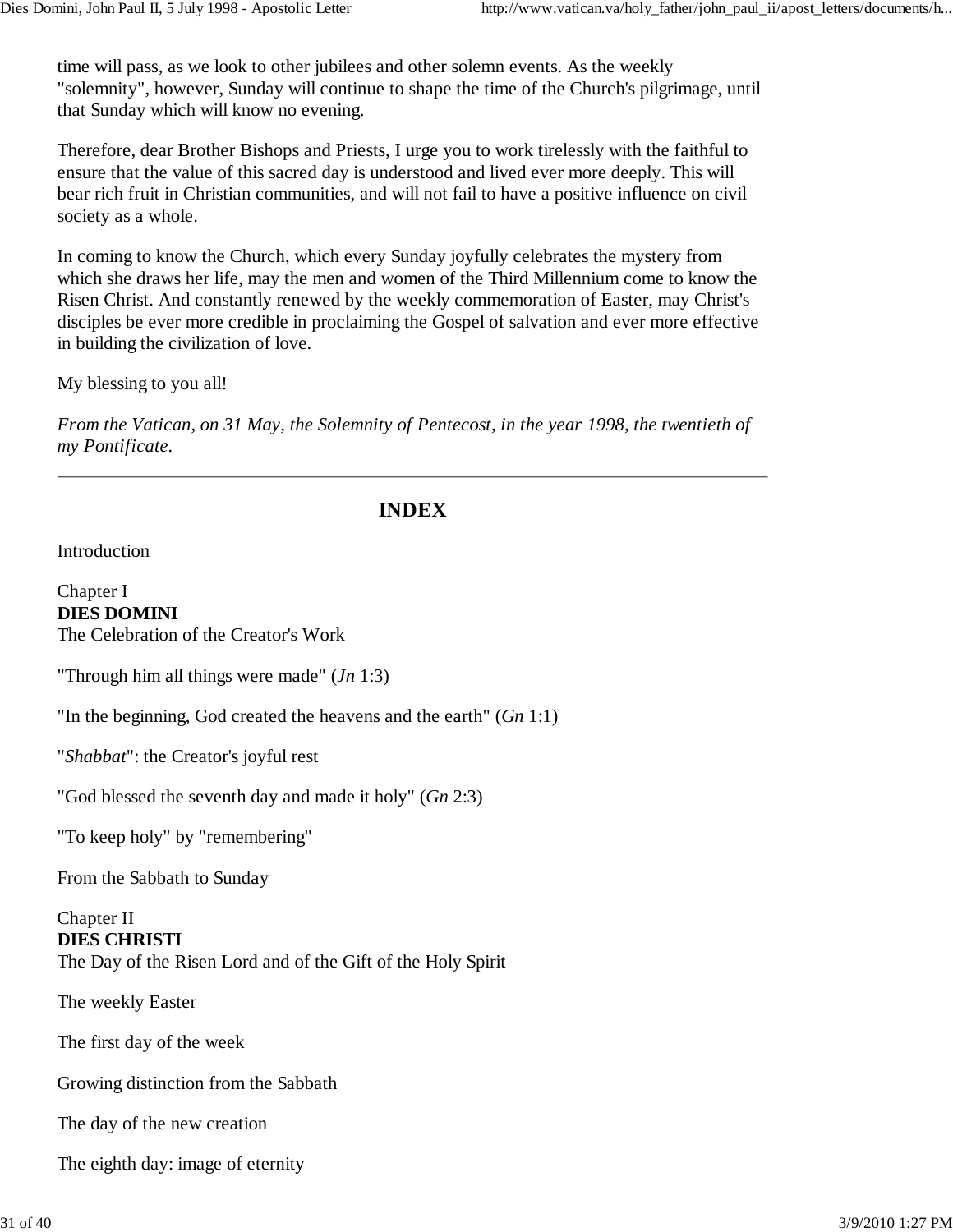The day of Christ-Light

The day of the gift of the Spirit

The day of faith

An indispensable day!

#### Chapter III **DIES ECCLESIAE**

The Eucharistic Assembly: Heart of Sunday

The presence of the Risen Lord

The Eucharistic assembly

The Sunday Eucharist

The day of the Church

A pilgrim people

The day of hope

The table of the word

The table of the Body of Christ

Easter banquet and fraternal gathering

From Mass to "mission"

The Sunday obligation

A joyful celebration in song

A celebration involving all

Other moments of the Christian Sunday

Sunday assemblies without a priest

Radio and television

Chapter IV **DIES HOMINIS** Sunday: Day of Joy, Rest and Solidarity

The "full joy" of Christ

The fulfilment of the Sabbath

The day of rest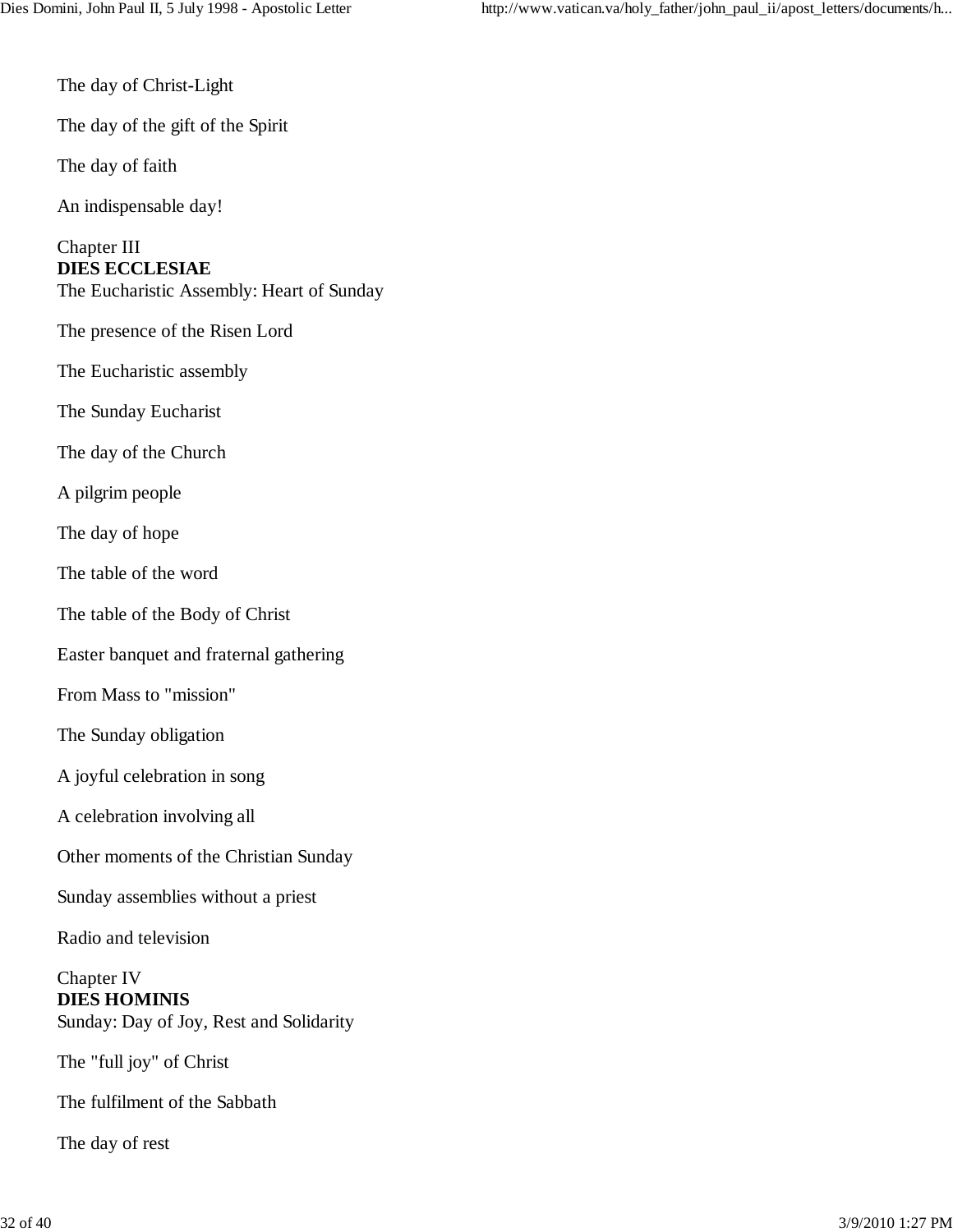A day of solidarity

#### Chapter V **DIES DIERUM** Sunday: the Primordial Feast, Revealing the Meaning of Time

Christ the Alpha and Omega of time

Sunday in the Liturgical Year

Conclusion

(1) Cf. *Rev* 1:10: "*Kyriake heméra*"; cf. also the *Didaché* 14, 1, Saint Ignatius of Antioch, *To the Magnesians* 9, 1-2; *SC* 10, 88-89.

(2) Pseudo-Eusebius of Alexandria, *Sermon* 16: *PG* 86, 416.

(3) *In Die Dominica Paschae II*, 52: *CCL* 78, 550.

(4) Second Vatican Ecumenical Council, Constitution on the Sacred Liturgy *Sacrosanctum Concilium*, 106.

(5) *Ibid*.

(6) Cf. Motu Proprio *Mysterii Paschalis* (14 February 1969): *AAS* 61 (1969), 222-226.

(7) Cf. Pastoral Note of the Italian Episcopal Conference "*Il giorno del Signore*" (15 July 1984), 5: *Enchiridion CEI* 3, 1398.

(8) Constitution on the Sacred Liturgy *Sacrosanctum Concilium*, 106.

(9) Homily for the Solemn Inauguration of the Pontificate (22 October 1978), 5: *AAS* 70 (1978), 947.

(10) No. 25: *AAS* 73 (1981), 639.

(11) Pastoral Constitution on the Church in the Modern World *Gaudium et Spes*, 34.

(12) For our Jewish brothers and sisters, a "nuptial" spirituality characterizes the Sabbath, as appears, for example, in texts of *Genesis Rabbah* such as X, 9 and XI, 8 (cf. J. Neusner, *Genesis Rabbah*, vol. I, Atlanta 1985, p. 107 and p. 117). The song *Leka Dôdi* is also nuptial in tone: "Your God will delight in you, as the Bridegroom delights in the Bride ... In the midst of the faithful of your beloved people, come O Bride, O *Shabbat* Queen" (cf. *Preghiera serale del sabato*, issued by A. Toaff, Rome, 1968-69, p. 3).

(13) Cf. A. J. Heschel, *The Sabbath: Its Meaning for Modern Man* (22nd ed., 1995), pp. 3-24.

(14) "*Verum autem sabbatum ipsum redemptorem nostrum Iesum Christum Dominum habemus*": *Epist*. 13, 1: *CCL* 140A, 992.

(15) *Ep. ad Decentium* XXV, 4, 7: *PL* 20, 555.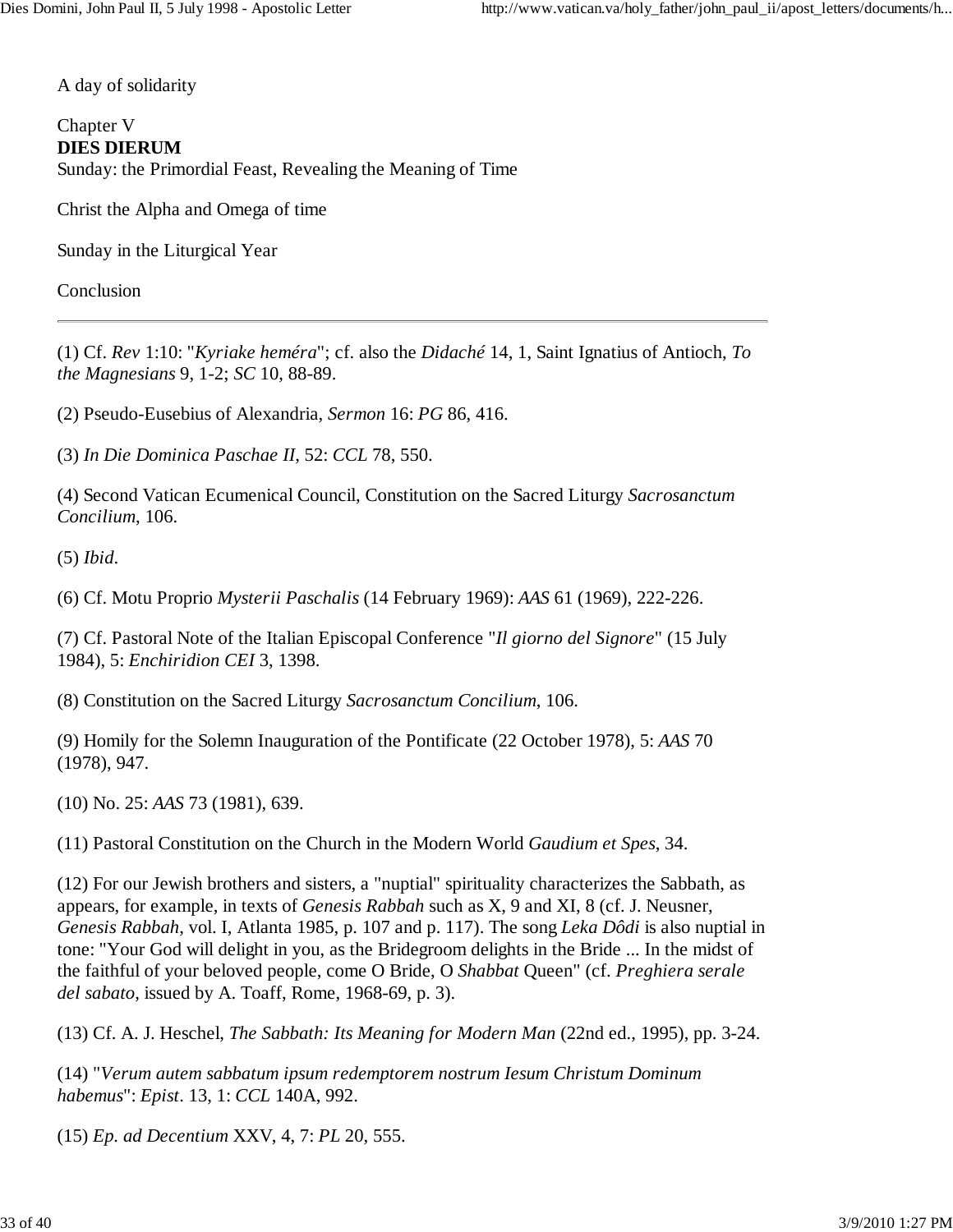(16) *Homiliae in Hexaemeron* II, 8: *SC* 26, 184.

(17) Cf. *In Io. Ev. Tractatus* XX, 20, 2: *CCL* 36, 203; *Epist.* 55, 2: *CSEL* 34, 170-171.

(18) The reference to the Resurrection is especially clear in Russian, which calls Sunday simply "Resurrection" (*Voskresenie*).

(19) *Epist.* 10, 96, 7.

(20) Cf. *ibid.* In reference to Pliny's letter, Tertullian also recalls the *coetus antelucani* in *Apologeticum* 2, 6: *CCL* 1, 88; *De Corona* 3, 3: *CCL* 2, 1043.

(21) *To the Magnesians* 9, 1-2: *SC* 10, 88-89.

(22) *Sermon 8 in the Octave of Easter* 4: *PL* 46, 841. This sense of Sunday as "the first day" is clear in the Latin liturgical calendar, where Monday is called *feria secunda*, Tuesday *feria tertia* and so on. In Portuguese, the days are named in the same way.

(23) Saint Gregory of Nyssa, *De Castigatione*: *PG* 46, 309. The Maronite Liturgy also stresses the link between the Sabbath and Sunday, beginning with the "mystery of Holy Saturday" (cf. M. Hayek, *Maronite [Eglise], Dictionnaire de spiritualité*, X [1980], 632-644).]

(24) Rite of Baptism of Children, No. 9; cf. *Rite of Christian Initiation of Adults*, No. 59.

(25) Cf. *Roman Missal*, Rite of Blessing and Sprinkling of Holy Water.

(26) Cf. Saint Basil, *On the Holy Spirit*, 27, 66: *SC* 17, 484-485. Cf. also *Letter of Barnabas* 15, 8-9: *SC* 172, 186-189; Saint Justin, *Dialogue with Trypho* 24; 138: *PG* 6, 528, 793; Origen, *Commentary on the Psalms*, Psalm 118(119), 1: *PG* 12, 1588.

(27) "*Domine, praestitisti nobis pacem quietis, pacem sabbati, pacem sine vespera*": *Confess.*, 13, 50: *CCL* 27, 272.

(28) Cf. Saint Augustine, *Epist.* 55, 17: *CSEL* 34, 188: "*Ita ergo erit octavus, qui primus, ut prima vita sed aeterna reddatur*".

(29) Thus in English "Sunday" and in German "*Sonntag"*.

(30) *Apologia I*, 67: *PG* 6, 430.

(31) Cf. Saint Maximus of Turin, *Sermo* 44, 1: *CCL* 23, 178; *Sermo* 53, 2: *CCL* 23, 219; Eusebius of Caesarea, *Comm. in Ps.* 91: *PG* 23, 1169-1173.

(32) See, for example, the Hymn of the Office of Readings: "*Dies aetasque ceteris octava splendet sanctior in te quam, Iesu, consecras primitiae surgentium* (Week I); and also: "*Salve dies, dierum gloria, dies felix Christi victoria, dies digna iugi laetitia dies prima. Lux divina caecis irradiat, in qua Christus infernum spoliat, mortem vincit et reconciliat summis ima*" (Week II). Similar expressions are found in hymns included in the Liturgy of the Hours in various modern languages.

(33) Cf. Clement of Alexandria, *Stromata*, VI, 138, 1-2: *PG* 9, 364.

(34) Cf. John Paul II, Encyclical Letter *Dominum et Vivificantem* (18 May 1986), 22-26: *AAS*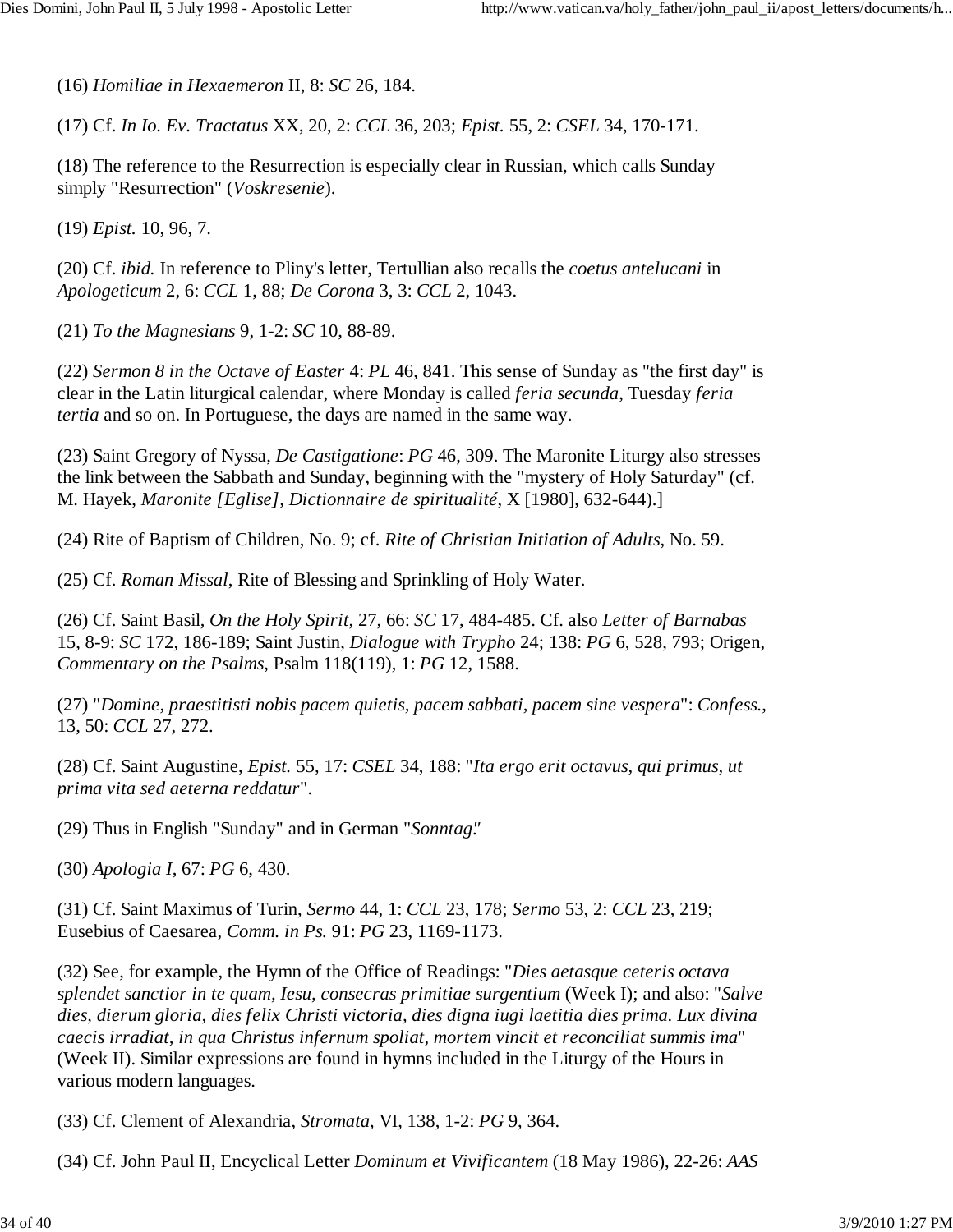78 (1986), 829-837.

(35) Cf. Saint Athanasius of Alexandria, *Sunday Letters* 1, 10: *PG* 26, 1366.

(36) Cf. Bardesanes, *Dialogue on Destiny*, 46: *PS* 2, 606-607.

(37) Constitution on the Sacred Liturgy *Sacrosanctum Concilium*, Appendix: Declaration on the Reform of the Calendar.

(38) Cf. Second Vatican Ecumenical Council, Dogmatic Constitution on the Church *Lumen Gentium*, 9.

(39) Cf. John Paul II, Letter *Dominicae Cenae* (24 February 1980), 4: *AAS* 72 (1980), 120; Encyclical Letter *Dominum et Vivificantem* (18 May 1986), 62-64: *AAS* 78 (1986), 889-894.

(40) Cf. John Paul II, Apostolic Letter *Vicesimus Quintus Annus* (4 December 1988), 9: *AAS* 81 (1989), 905-906.

(41) No. 2177.

(42) Cf. John Paul II, Apostolic Letter *Vicesimus Quintus Annus* (4 December 1988), 9: *AAS* 81 (1989), 905-906.

(43) Second Vatican Ecumenical Council, Constitution on the Sacred Liturgy *Sacrosanctum Concilium*, 41; cf. Decree on the Pastoral Office of Bishops in the Church *Christus Dominus*, 15.

(44) These are the words of the Embolism, formulated in this or similar ways in some of the Eucharistic Prayers of the different languages. They stress powerfully the "Paschal" character of Sunday.

(45) Cf. Congregation for the Doctrine of the Faith, Letter to the Bishops of the Catholic Church on Certain Aspects of the Church as Communion *Communionis Notio* (28 May 1992), 11-14: *AAS* 85 (1993), 844-847.

(46) *Speech to the Third Group of the Bishops of the United States of America* (17 March 1998), 4: *L'Osservatore Romano*, 18 March 1998, 4.

(47) Constitution on the Sacred Liturgy *Sacrosanctum Concilium*, 42.

(48) Sacred Congregation of Rites, Instruction on the Worship of the Eucharistic Mystery *Eucharisticum Mysterium* (25 May 1967), 26: *AAS* 59 (1967), 555.

(49) Cf. Saint Cyprian, *De Orat. Dom.* 23: *PL* 4, 553; *De Cath. Eccl. Unitate*, 7: *CSEL* 31, 215; Second Vatican Ecumenical Council, Dogmatic Constitution on the Church *Lumen Gentium*, 4; Constitution on the Sacred Liturgy *Sacrosanctum Concilium*, 26.

(50) Cf. John Paul II, Apostolic Exhortation *Familiaris Consortio* (22 November 1981), 57; 61: *AAS* 74 (1982), 151; 154.

(51) Cf. Sacred Congregation for Divine Worship, *Directory for Masses with Children* (1 November 1973): *AAS* 66 (1974), 30-46.

(52) Cf. Sacred Congregation of Rites, Instruction on the Worship of the Eucharistic Mystery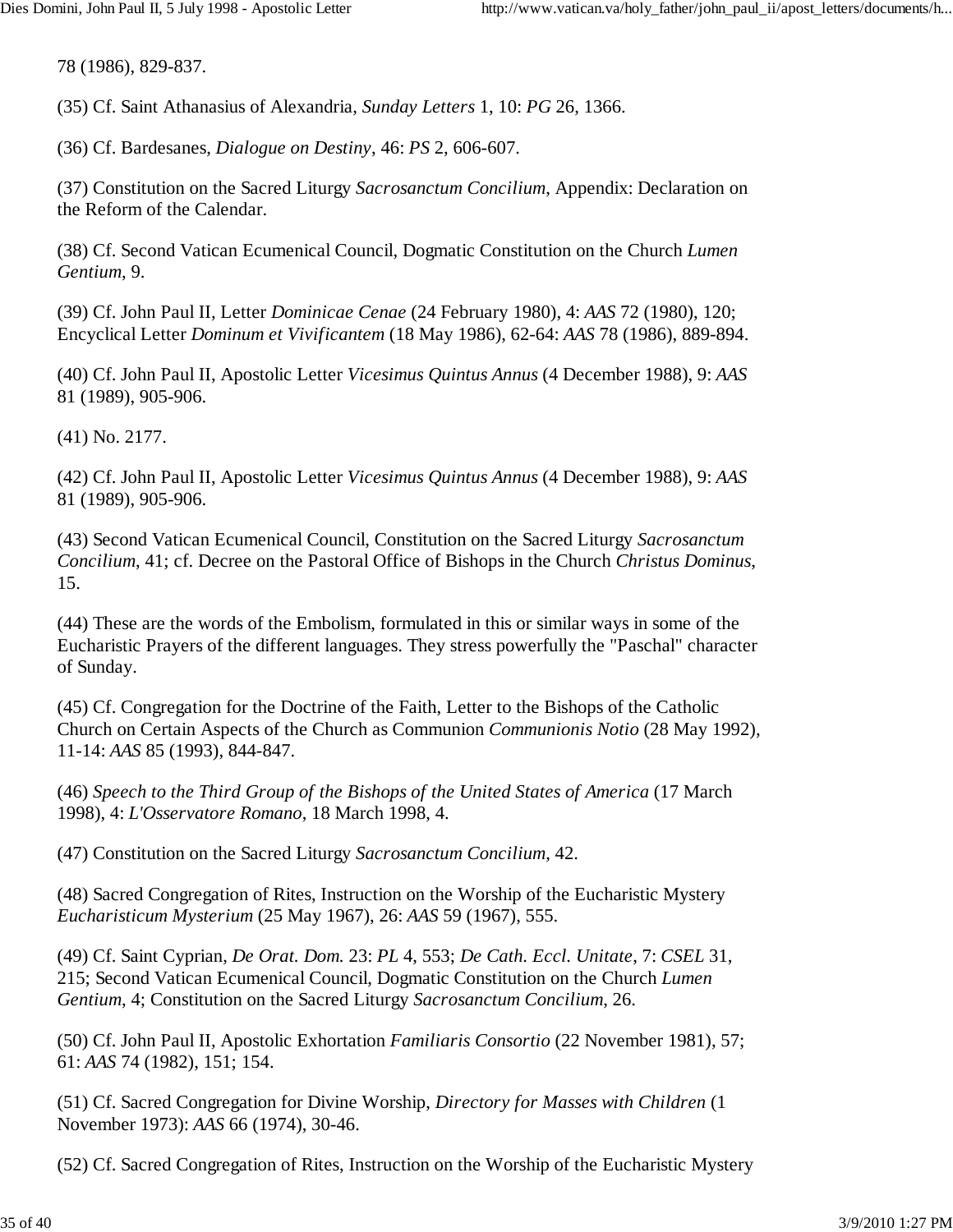*Eucharisticum Mysterium* (25 May 1967), 26: *AAS* 59 (1967), 555-556; Sacred Congregation for Bishops, Directory for the Pastoral Ministry of Bishops *Ecclesiae Imago* (22 February 1973), 86c: *Enchiridion Vaticanum* 4, 2071.

(53) Cf. John Paul II, Post-Synodal Apostolic Exhortation *Christifideles Laici* (30 December 1988), 30: *AAS* 81 (1989), 446-447.

(54) Cf. Sacred Congregation for Divine Worship, Instruction *Masses for Particular Groups* (15 May 1969), 10: *AAS* 61 (1969), 810.

(55) Cf. Second Vatican Ecumenical Council, Dogmatic Constitution on the Church *Lumen Gentium*, 48-51.

(56) "*Haec est vita nostra, ut desiderando exerceamur*": Saint Augustine, *In Prima Ioan. Tract.* 4, 6: *SC* 75, 232.

(57) *Roman Missal*, Embolism after the Lord's Prayer.

(58) Second Vatican Ecumenical Council, Pastoral Constitution on the Church in the Modern World *Gaudium et Spes*, 1.

(59) Second Vatican Ecumenical Council, Dogmatic Constitution on the Church *Lumen Gentium*, 1; cf. John Paul II, Encyclical Letter *Dominum et Vivificantem* (18 May 1986), 61-64: *AAS* 78 (1986), 888-894.

(60) Second Vatican Ecumenical Council, Constitution on the Sacred Liturgy *Sacrosanctum Concilium*, 7; cf. 33.

(61) *Ibid.*, 56; cf. *Ordo Lectionum Missae, Praenotanda,* No. 10.

(62) Constitution on the Sacred Liturgy *Sacrosanctum Concilium*, 51.

(63) Cf. *ibid.*, 52; *Code of Canon Law*, Canon 767, 2; *Code of Canons of the Eastern Churches*, Canon 614.

(64) Apostolic Constitution *Missale Romanum* (3 April 1969): *AAS* 61 (1969), 220.

(65) The Council's Constitution *Sacrosanctum Concilium* speaks of "*suavis et vivus Sacrae Scripturae affectus*" (No. 24).

(66) John Paul II, Letter *Dominicae Cenae* (24 February 1980), 10: *AAS* 72 (1980), 135.

(67) Cf. Second Vatican Ecumenical Council, Dogmatic Constitution on Divine Revelation *Dei Verbum*, 25.

(68) Cf. *Ordo Lectionum Missae*, *Praenotanda*, Chap. III.

(69) Cf. *Ordo Lectionum Missae*, *Praenotanda*, Chap. I, No. 6.

(70) Ecumenical Council of Trent, *Session XXII, Doctrine and Canons on the Most Holy Sacrifice of the Mass*, II: *DS* 1743; cf. *Catechism of the Catholic Church*, 1366.

(71) *Catechism of the Catholic Church*, 1368.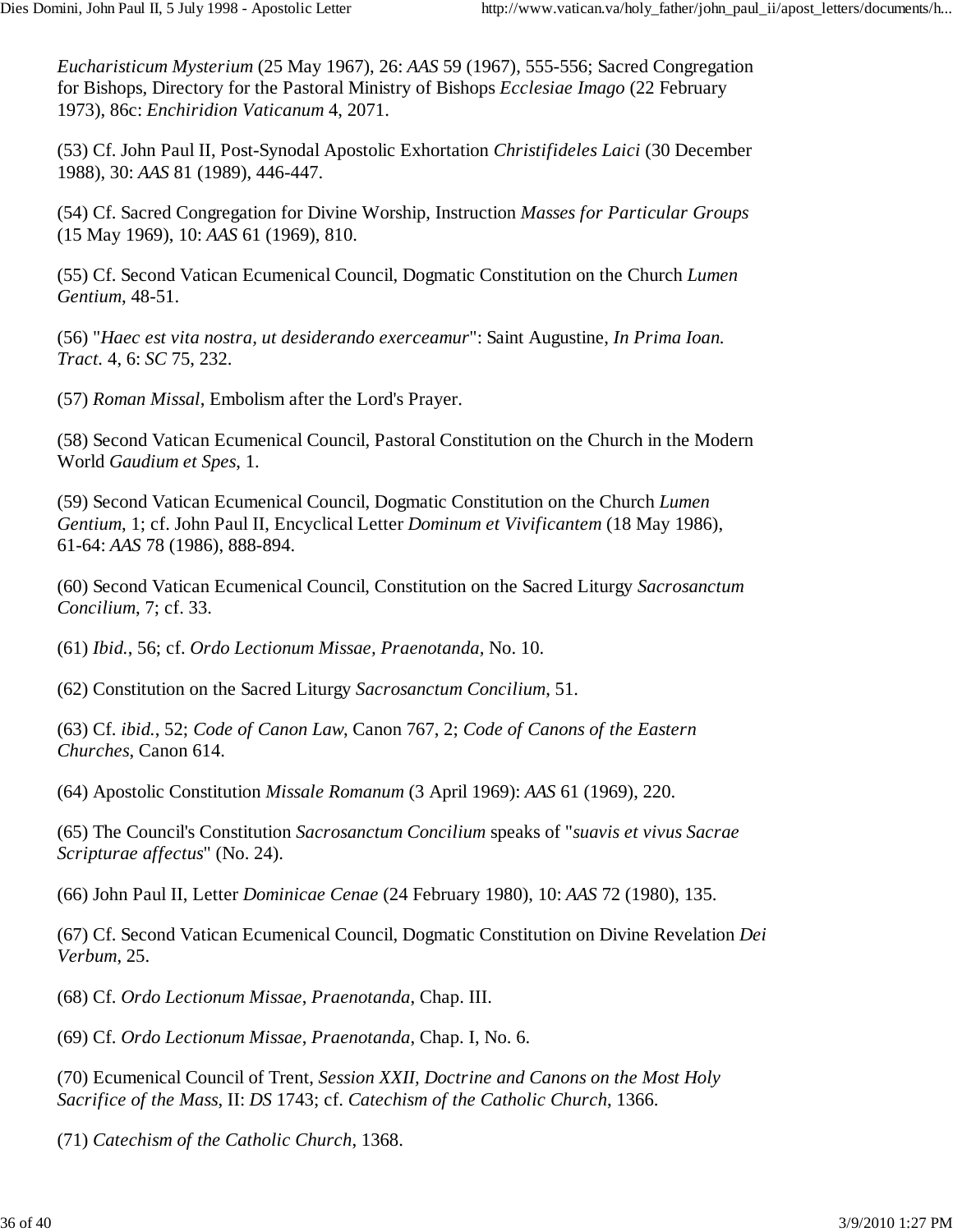(72) Sacred Congregation of Rites, Instruction on the Worship of the Eucharistic Mystery *Eucharisticum Mysterium* (25 May 1967), 3b: *AAS* 59 (1967), 541; cf. Pius XII, Encyclical Letter *Mediator Dei* (20 November 1947), II: *AAS* 39 (1947), 564-566.

(73) Cf. *Catechism of the Catholic Church*, 1385; cf. also Congregation for the Doctrine of the Faith, *Letter to the Bishops of the Catholic Church concerning the Reception of Eucharistic Communion by Divorced and Remarried Faithful* (14 September 1994): *AAS* 86 (1994), 974-979.

(74) Cf. Innocent I, *Epist.* 25, 1 to Decentius of Gubbio: *PL* 20, 553.

(75) II, 59, 2-3: ed. F. X. Funk, 1905, pp. 170-171.

(76) Cf. *Apologia I*, 67, 3-5: *PG* 6, 430.

(77) *Acta SS. Saturnini, Dativi et aliorum plurimorum Martyrum in Africa*, 7, 9, 10: *PL* 8, 707, 709-710.

(78) Cf. Canon 21, Mansi, *Conc.* II, 9.

(79) Cf. Canon 47, Mansi, *Conc.* VIII, 332.

(80) Cf. the contrary proposition, condemned by Innocent XI in 1679, concerning the moral obligation to keep the feast-day holy: *DS* 2152.

(81) Canon 1248: "*Festis de praecepto diebus Missa audienda est*": Canon 1247, 1: "*Dies festi sub praecepto in universa Ecclesia sunt...omnes et singuli dies dominici*".

(82) *Code of Canon Law*, Canon 1247; the *Code of Canons of the Eastern Churches*, Canon 881, 1, prescribes that "the Christian faithful are bound by the obligation to participate on Sundays and feast days in the Divine Liturgy or, according to the prescriptions or legitimate customs of their own Church *sui iuris,* in the celebration of the divine praises".

(83) No. 2181: "Those who deliberately fail in this obligation commit a grave sin".

(84) Sacred Congregation for Bishops, Directory for the Pastoral Ministry of Bishops *Ecclesiae Imago* (22 February 1973), 86a: *Enchiridion Vaticanum* 4, 2069.

(85) Cf. *Code of Canon Law*, Canon 905, 2.

(86) Cf. Pius XII, Apostolic Constitution *Christus Dominus* (6 January 1953): *AAS* 45 (1953), 15-24; Motu Proprio *Sacram Communionem* (19 March 1957): *AAS* 49 (1957), 177-178. Congregation of the Holy Office, Instruction on the Discipline concerning the Eucharist Fast (6 January 1953): *AAS* 45 (1953), 47-51.

(87) Cf. *Code of Canon Law*, Canon 1248, 1; *Code of Canons of the Eastern Churches*, Canon 881, 2.

(88) Cf. *Missale Romanum, Normae Universales de Anno Liturgico et de Calendario*, 3.

(89) Cf. Sacred Congregation of Bishops, Directory for the Pastoral Ministry of Bishops *Ecclesiae Imago* (22 February 1973), 86: *Enchiridion Vaticanum* 4, 2069-2073.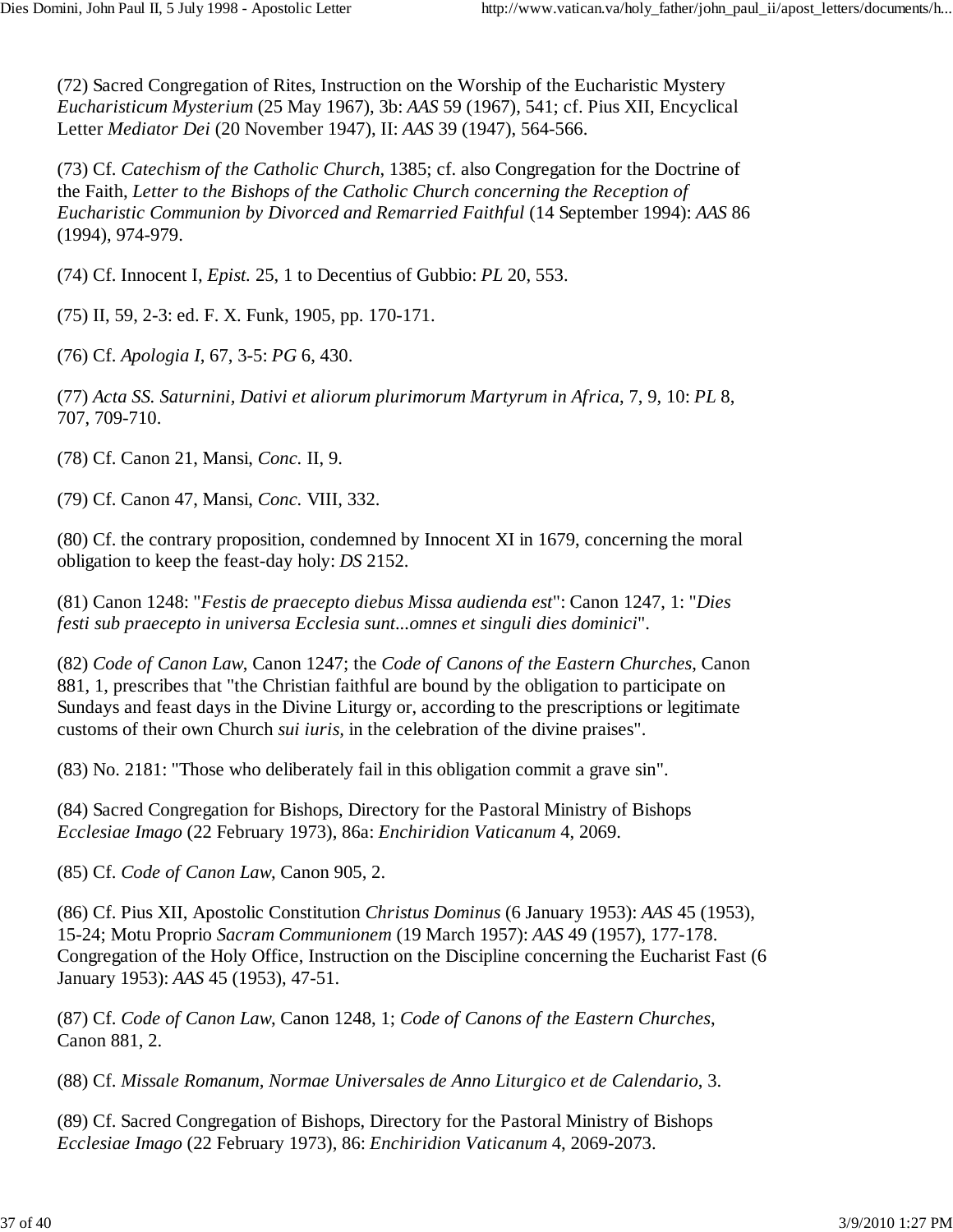(90) Cf. Second Vatican Ecumenical Council, Constitution on the Sacred Liturgy *Sacrosanctum Concilium*, 14; 26; John Paul II, Apostolic Letter *Vicesimus Quintus Annus* (4 December 1988), 4; 6; 12: *AAS* 81 (1989), 900-901; 902; 909-910.

(91) Cf. Second Vatican Ecumenical Council, Dogmatic Constitution on the Church *Lumen Gentium*, 10.

(92) Cf. Interdicasterial Instruction on Certain Questions concerning the Collaboration of Lay Faithful in the Ministry of Priests *Ecclesiae de Mysterio* (15 August 1997), 6; 8: *AAS* 89 (1997), 869; 870-872.

(93) Second Vatican Ecumenical Council, Dogmatic Constitution on the Church *Lumen Gentium*, 10: "*in oblationem Eucharistiae concurrunt*".

(94) *Ibid.*, 11.

(95) Cf. *Code of Canon Law*, Canon 1248, 2.

(96) Cf. Sacred Congregation for Divine Worship, Directory for Sunday Celebrations in the Absence of a Priest *Christi Ecclesia* (2 June 1988): *Enchiridion Vaticanum* 11, 442-468; Interdicasterial Instruction on Certain Questions concerning the Collaboration of Lay Faithful in the Ministry of Priests *Ecclesiae de Mysterio* (15 August 1997): *AAS* 89 (1997), 852-877.

(97) Cf. *Code of Canon Law*, Canon 1248, 2; Congregation for the Doctrine of the Faith, Letter *Sacerdotium Ministeriale* (6 August 1983), III: *AAS* 75 (1983), 1007.

(98) Cf. Pontifical Commission for Social Communications, Instruction *Communio et Progressio* (23 May 1971), 150-152; 157: *AAS* 63 (1971), 645-646; 647.

(99) This is the Deacon's proclamation in honour of the Lord's Day: cf. the Syriac text in the Missal of the Church of Antioch of the Maronites (edition in Syriac and Arabic), Jounieh (Lebanon) 1959, p. 38.

(100) V, 20, 11: ed. F. X. Funk, 1905, p. 298; cf. *Didache* 14, 1: ed. F. X. Funk, 1901, p. 32; Tertullian, *Apologeticum* 16, 11: *CCL* 1, 116. See in particular the *Epistle of Barnabas*, 15, 9: *SC* 172, 188-189: "This is why we celebrate as a joyous feast the eighth day on which Jesus was raised from the dead and, after having appeared, ascended into heaven".

(101) Tertullian for example tells us that on Sunday it was forbidden to kneel, since kneeling, which was then seen as an essentially penitential gesture, seemed unsuited to the day of joy. Cf. *De Corona* 3, 4: *CCL* 2, 1043.

(102) *Ep*. 55, 28: *CSEL* 342, 202.

(103) Cf. Saint Therese of the Child Jesus and the Holy Face, *Derniers entretiens*, 5-6 July 1897, in: *Oeuvres complètes*, Cerf - Desclée de Brouwer, Paris, 1992, pp. 1024-1025.

(104) Apostolic Exhortation, *Gaudete in Domino* (9 May 1975), II: *AAS* 67 (1975), 295.

(105) *Ibid*. VII, *l.c.*, 322.

(106) *Hex.* 6, 10, 76: *CSEL* 321, 261.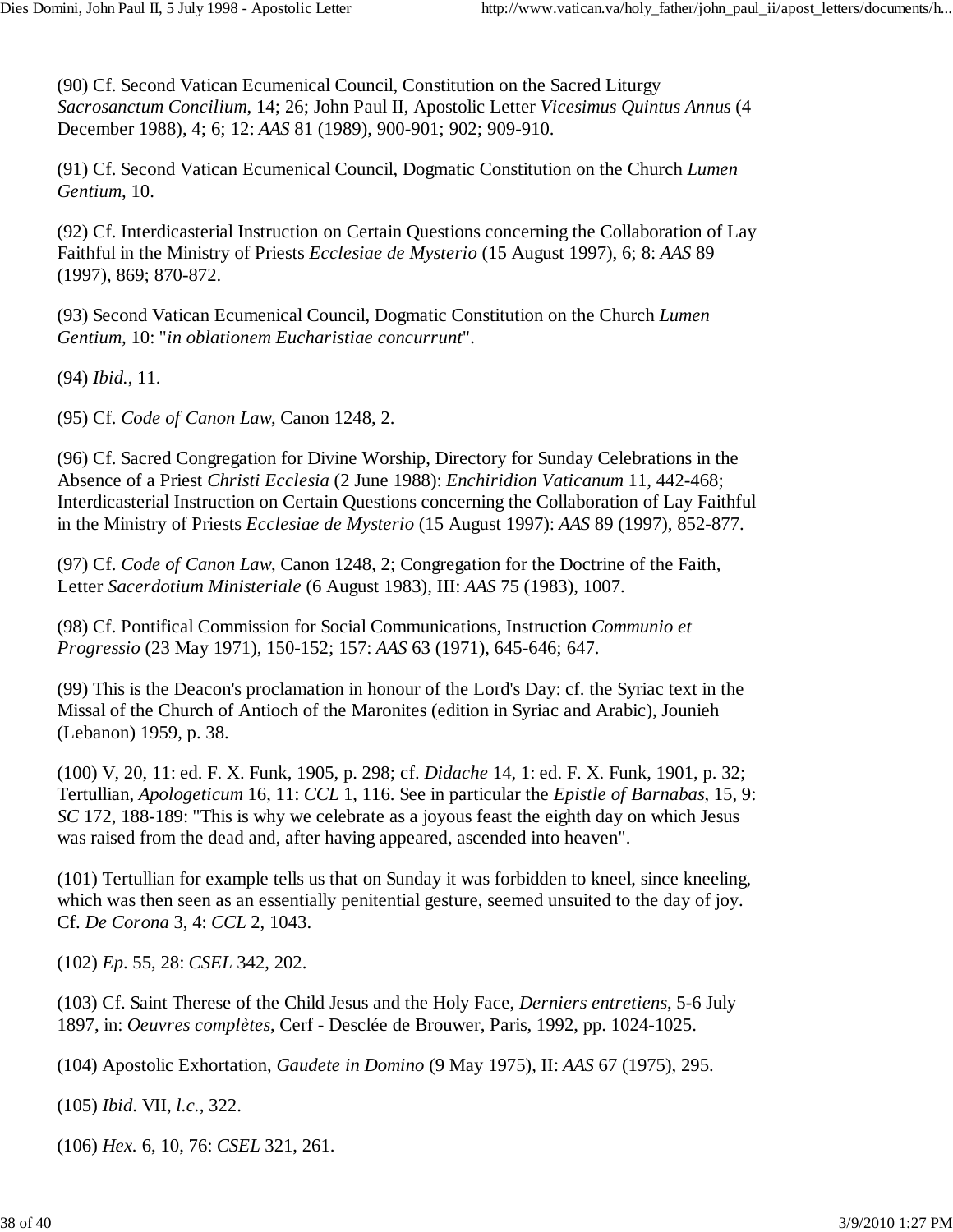(107) Cf. The Edict of Constantine, 3 July 321: *Codex Theodosianus* II, tit. 8, 1, ed. T. Mommsen, 12, p. 87; *Codex Iustiniani*, 3, 12, 2, ed. P. Krueger, p. 248.

(108) Cf. Eusebius of Caesarea, *Life of Constantine*, 4, 18: *PG* 20, 1165.

(109) The most ancient text of this kind is can. 29 of the Council of Laodicea (second half of the fourth century): Mansi, II, 569-570. From the sixth to the ninth century, many Councils prohibited "*opera ruralia*". The legislation on prohibited activities, supported by civil laws, became increasingly detailed.

(110) Cf. Encyclical Letter *Rerum Novarum* (15 May 1891): *Acta Leonis XIII* 11 (1891), 127-128.

(111) *Hex.* 2, 1, 1: *CSEL* 321, 41.

(112) Cf. *Code of Canon Law*, Canon 1247; *Code of Canons of the Eastern Churches*, Canon 881, 1; 4.

(113) Second Vatican Ecumenical Council, Constitution on the Sacred Liturgy *Sacrosanctum Concilium*, 9.

(114) Cf. also Saint Justin, *Apologia I*, 67, 6: "Each of those who have an abundance and who wish to make an offering gives freely whatever he chooses, and what is collected is given to him who presides and he assists the orphans, the widows, the sick, the poor, the prisoners, the foreign visitors — in a word, he helps all those who are in need": *PG* 6, 430.

(115) *De Nabuthae*, 10, 45: *"Audis, dives, quid Dominus Deus dicat? Et tu ad ecclesiam venis, non ut aliquid largiaris pauperi, sed ut auferas*": CSEL 322, 492.

(116) *Homilies on the Gospel of Matthew*, 50, 3-4: *PG* 58, 508-509.

(117) Saint Paulinus of Nola, *Ep*. 13, 11-12 to Pammachius: *CSEL* 29, 92-93. The Roman Senator is praised because, by combining participation in the Eucharist with distribution of food to the poor, he in a sense reproduced the Gospel miracle.

(118) John Paul II, Apostolic Letter *Tertio Millennio Adveniente* (10 November 1994), 10: *AAS* 87 (1995), 11.

(119) *Ibid*.

(120) Cf. *Catechism of the Catholic Church*, 731-732.

(121) Constitution on the Sacred Liturgy *Sacrosanctum Concilium*, 102.

(122) *Ibid*., 103.

(123) *Ibid*., 104.

(124) *Carm.* XVI, 3-4: "*Omnia praetereunt, sanctorum gloria durat in Christo qui cuncta novat, dum permanet ipse*": *CSEL* 30, 67.

(125) Cf. *Code of Canon Law*, Canon 1247; *Code of Canons of the Eastern Churches*, Canon 881, 1; 4.